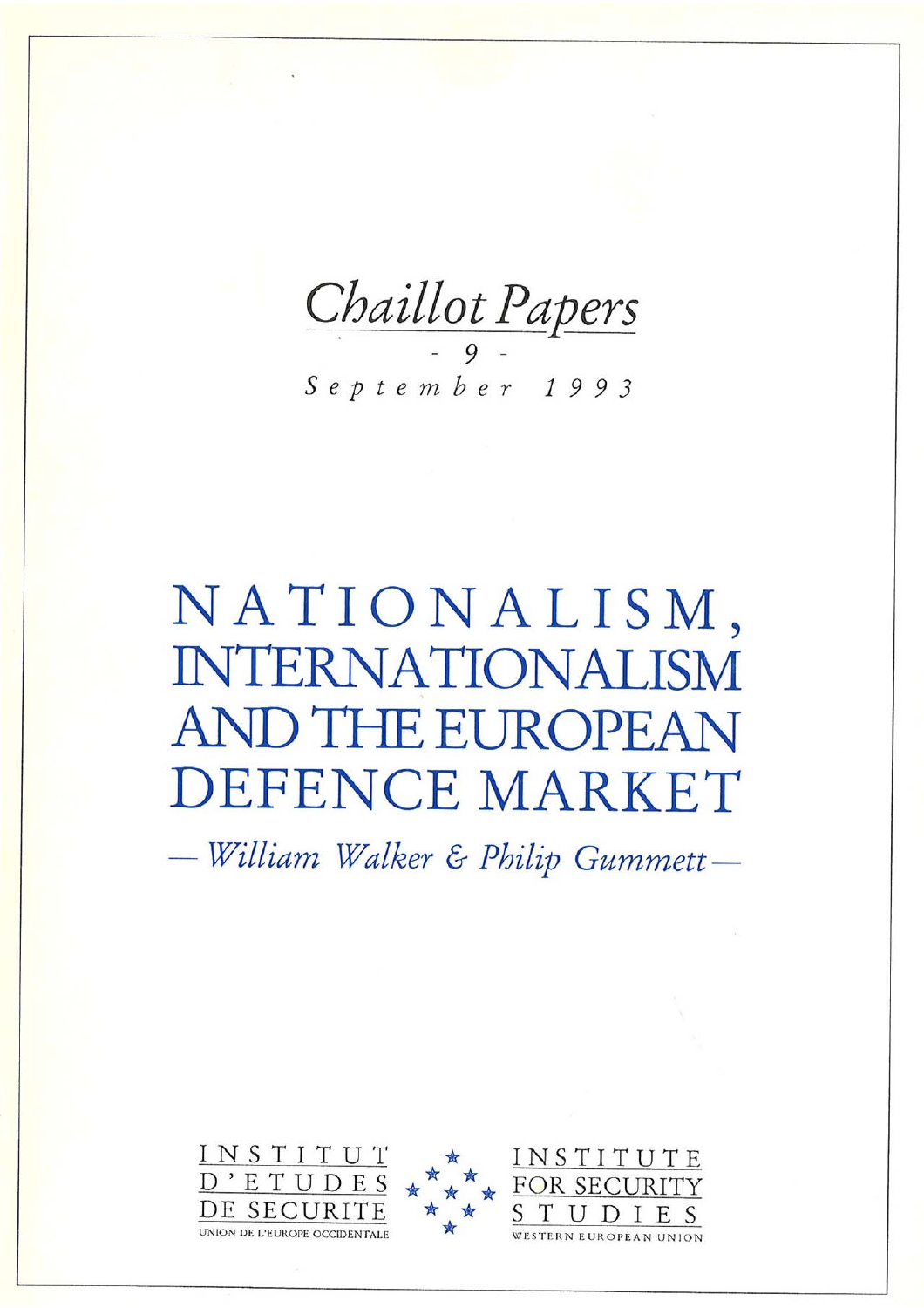# **NATIONALISM, INTERNATIONALISM AND THE EUROPEAN DEFENCE MARKET**

#### **William Walker & Philip Gummett**

#### **September 1993**

© Institute for Security Studies of WEU 1996. All rights reserved. No part of this publication may be reproduced, stored in a retrieval system or transmitted in any form or by any means, electronic, mechanical, photo-copying, recording or otherwise without the prior permission of the Institute for Security Studies of WEU. ISSN 1017-7566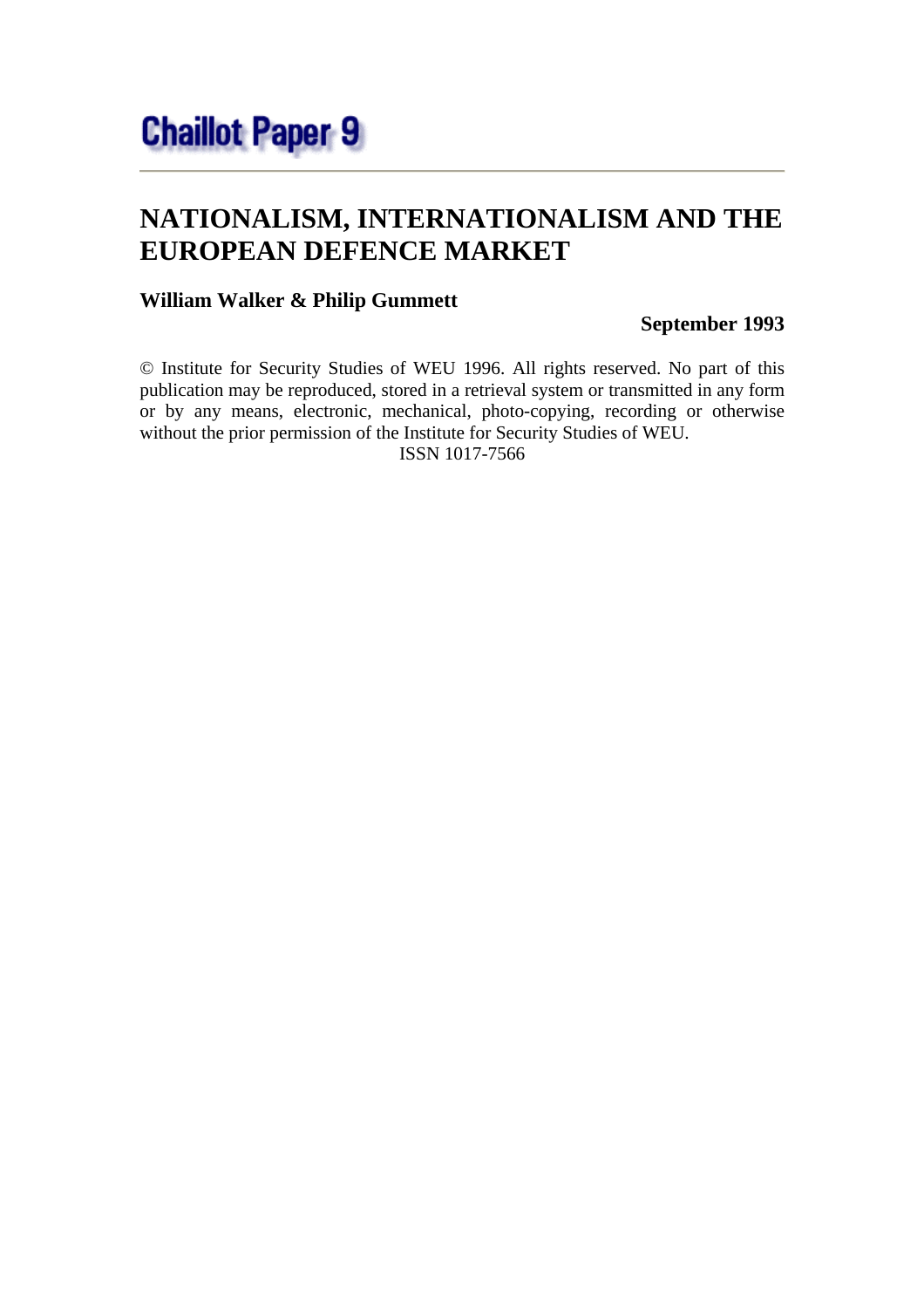# **TABLE OF CONTENTS**

**Preface Introduction History Structural factors affecting prospects for industrial integration Models of industrial integration in Europe The emerging policy framework Conclusions**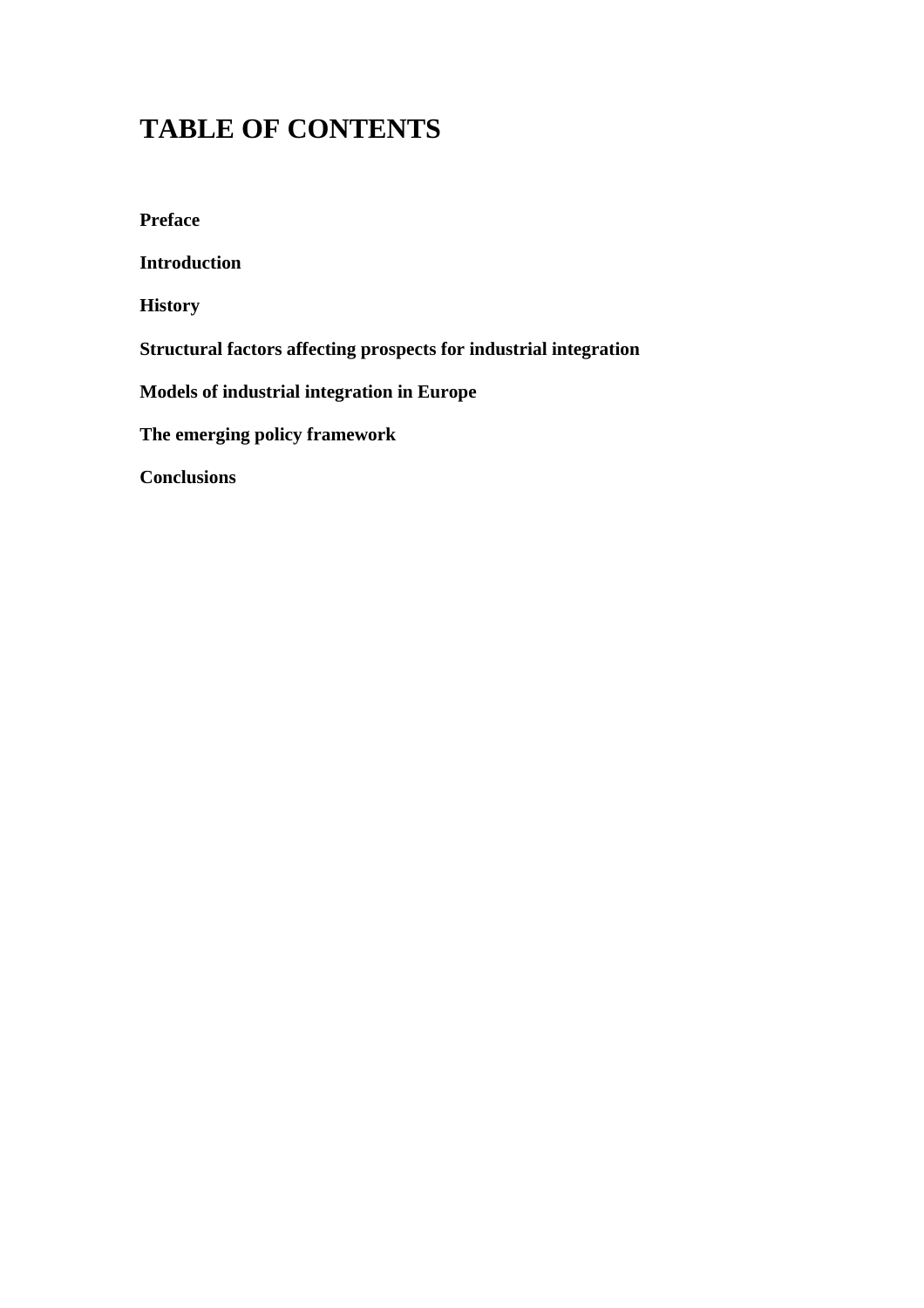## **ACKNOWLEDGEMENT**

This work has been carried out with support from the UK Economic and Social Research Council under a grant on European Integration in Defence Markets, and from the Institute for Security Studies of WEU. We are grateful to numerous government officials, industrialists and academic colleagues in various European countries who have generously given of their time to help with our enquiries. However, we alone are responsible for the views expressed here.

William Walker & Philip Gummett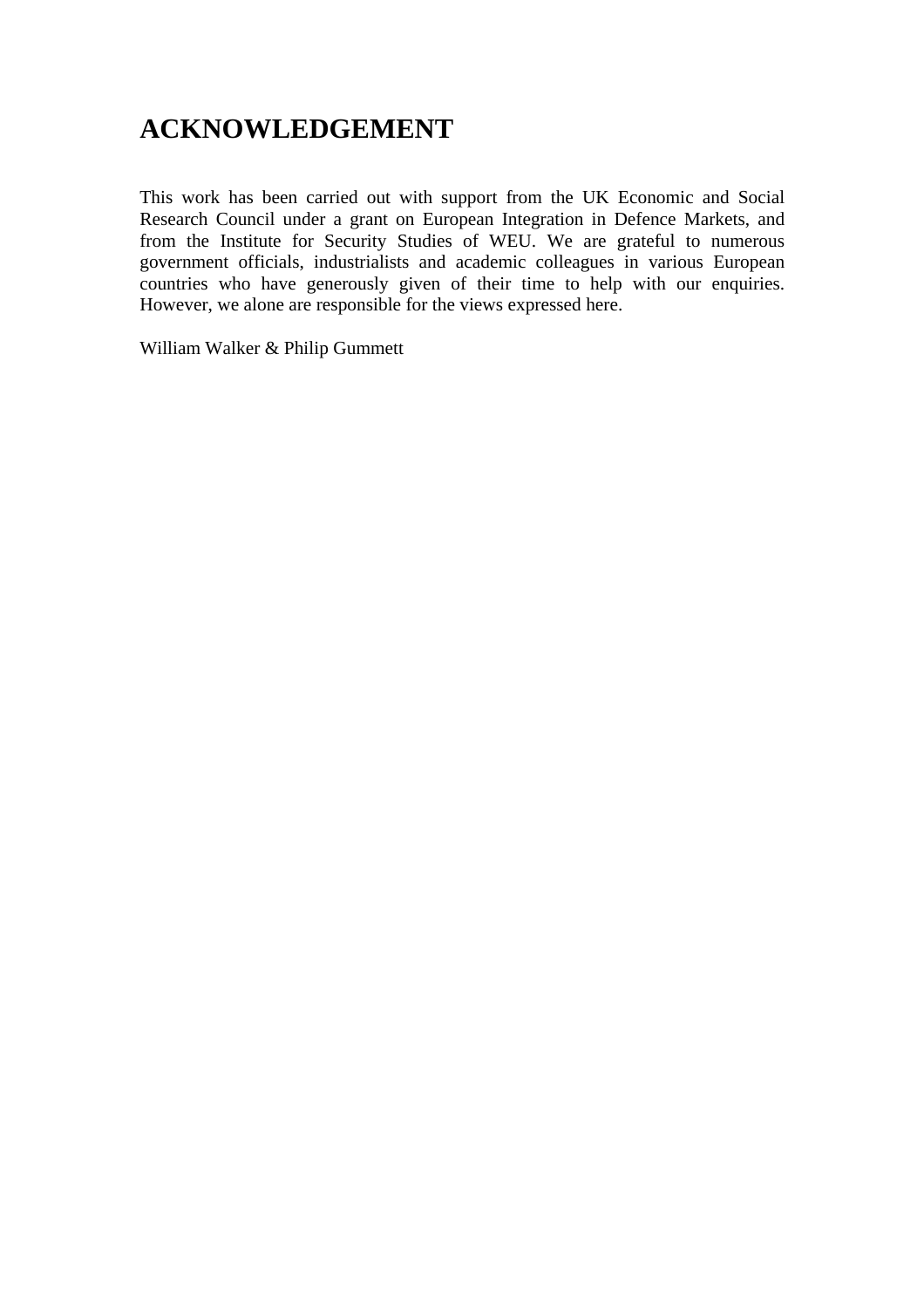### **PREFACE**

The Institute has had a small study group working on problems of European defence industry over the last three years, under the direction of Juan de Luis. As a culmination of our work in this field, we asked William Walker, Senior Fellow and Director of Research at the Science Policy Research Unit at the University of Sussex, and Philip Gummett, who is Reader in Government and Technology Policy at the University of Manchester, to prepare a paper for us which was discussed at an enlarged workshop held at the Institute in April 1993. In the light of discussions at that meeting the authors have revised their paper and we are pleased to be able to present it to a wider audience.

The changes in the security environment in Europe, reduced defence budgets and a wider range of challenges have had important implications for defence industries. At the same time, the WEU's Maastricht declaration raised again the question of more effective collaboration in the field of armaments in Europe. This paper examines these problems and we hope will contribute to the further discussion of the themes they raise.

John Roper Paris, September 1993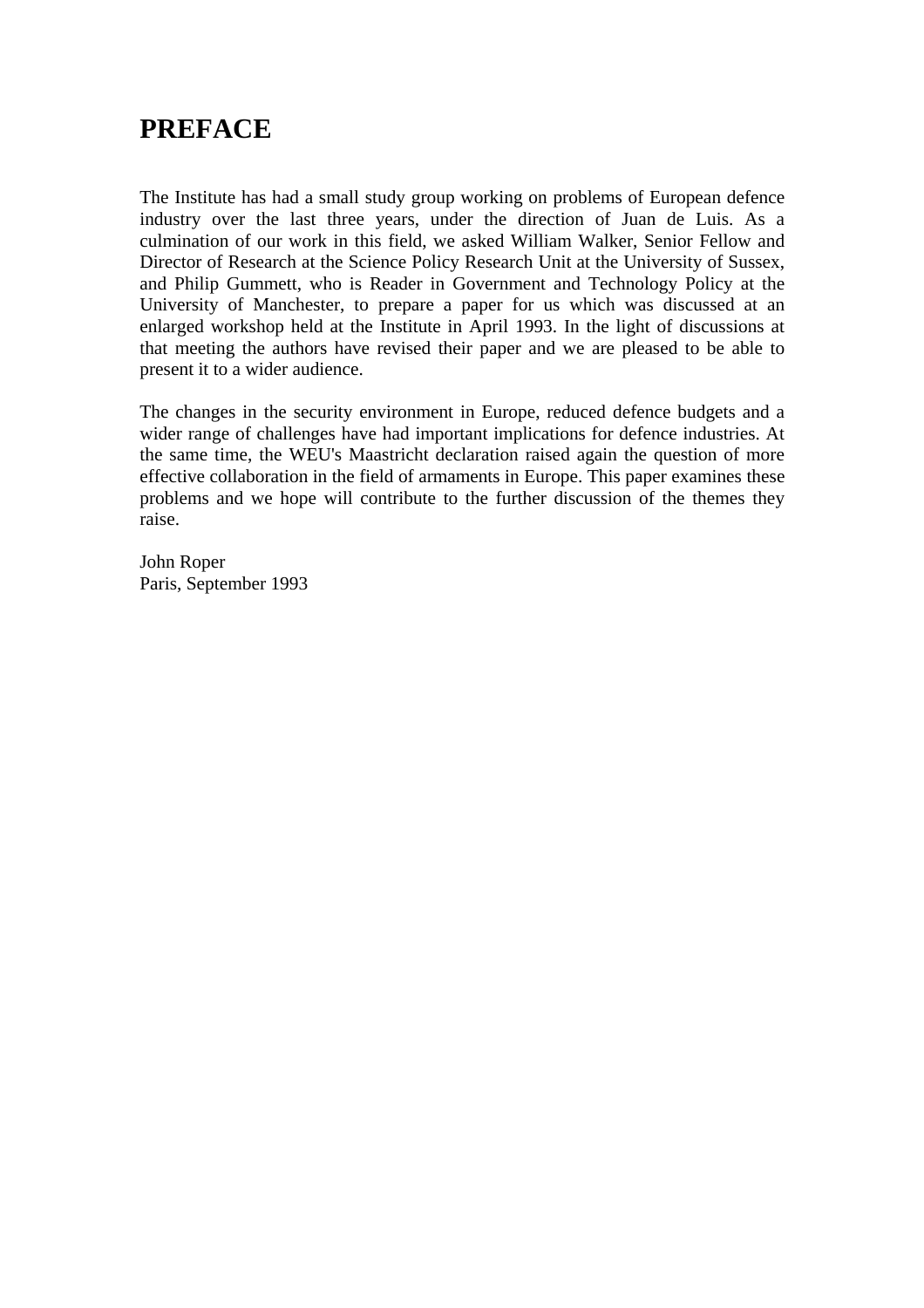- v -

Nationalism, internationalism

and the

European defence market

William Walker & Philip Gummett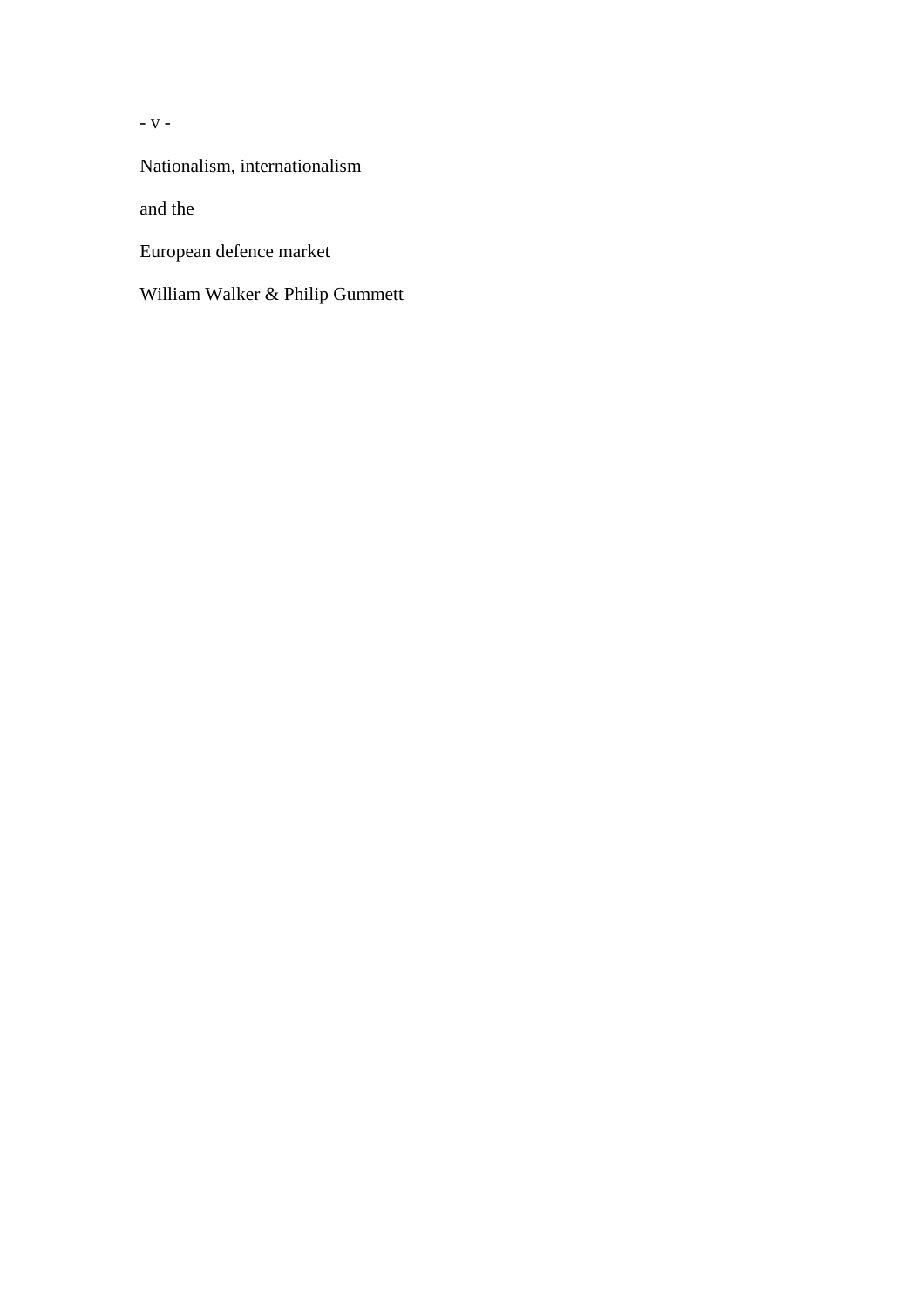# **INTRODUCTION**

The plight of the European defence industry is usually described in economic terms. Its markets are in recession, there is severe overcapacity, it needs to improve its productivity, and it is heavily protected. The industry, it is widely said, needs to be down-sized and restructured, and its domestic markets liberalised.

This is all true. But there is much more to the story than this. The industry and the political arrangements underpinning it were substantially creatures of the Cold War. The quantities and kinds of equipment that were purchased, the industry's domestic legitimacy and access to funds, the industrial stances adopted by different countries, the international linkages and export policies--all were conditioned by the geopolitical circumstances of the time. Furthermore, the industry's function and standing in the international economy of the 1950s, 1960s and 1970s reflected the unusually progressive role played by military innovation in that period. Whole new industries were founded upon the technological developments spawned by the Cold War and the two world wars which preceded it.

The scene is now very different. The end of the common threat has shaken the industry's foundations, even if the shock is nothing compared to that experienced by defence industries in Eastern Europe and the former Soviet Union. Companies and procurement agencies are having to learn to operate in novel and less predictable domestic and international settings. Furthermore, the greater scale and dynamism of civil industries have weakened the military sector's claims for special status, while increasing the costs of maintaining its distinctive position outside the main international frameworks within which economic activity is conducted and regulated. Paradoxically, this has coincided with the perception, encouraged by the Gulf War, that a new era of military technology has opened up.

The challenges now facing the European defence industry and government policymakers cannot therefore be assessed just in economic terms. The political surroundings have changed out of all recognition. Governments are struggling to find credible approaches to unfamiliar security problems, in the former Yugoslavia and elsewhere, and to recast the domestic and international `settlements' upon which the old security order was based. The roles assigned to military forces, their structures and missions, and the technological capacities at their disposal, are just some of the issues on a long and often confused agenda.<sup>(1)</sup> At the same time, both firms and governments are having to decide how they can organize and sustain dynamic defence industries, and stay on the high ground in new areas of technology, at a time when less money is available for defence procurement.

These issues can be seen as part of a deeper set of problems that are besetting industrial societies. In many areas of economic and social activity, the modern age is characterised by a combination of globalisation and turbulence: globalisation, in the sense of the complex interrelationship of actors and events; turbulence in the sense that maintaining order and predictability in domestic and international affairs has become more difficult. $(2)$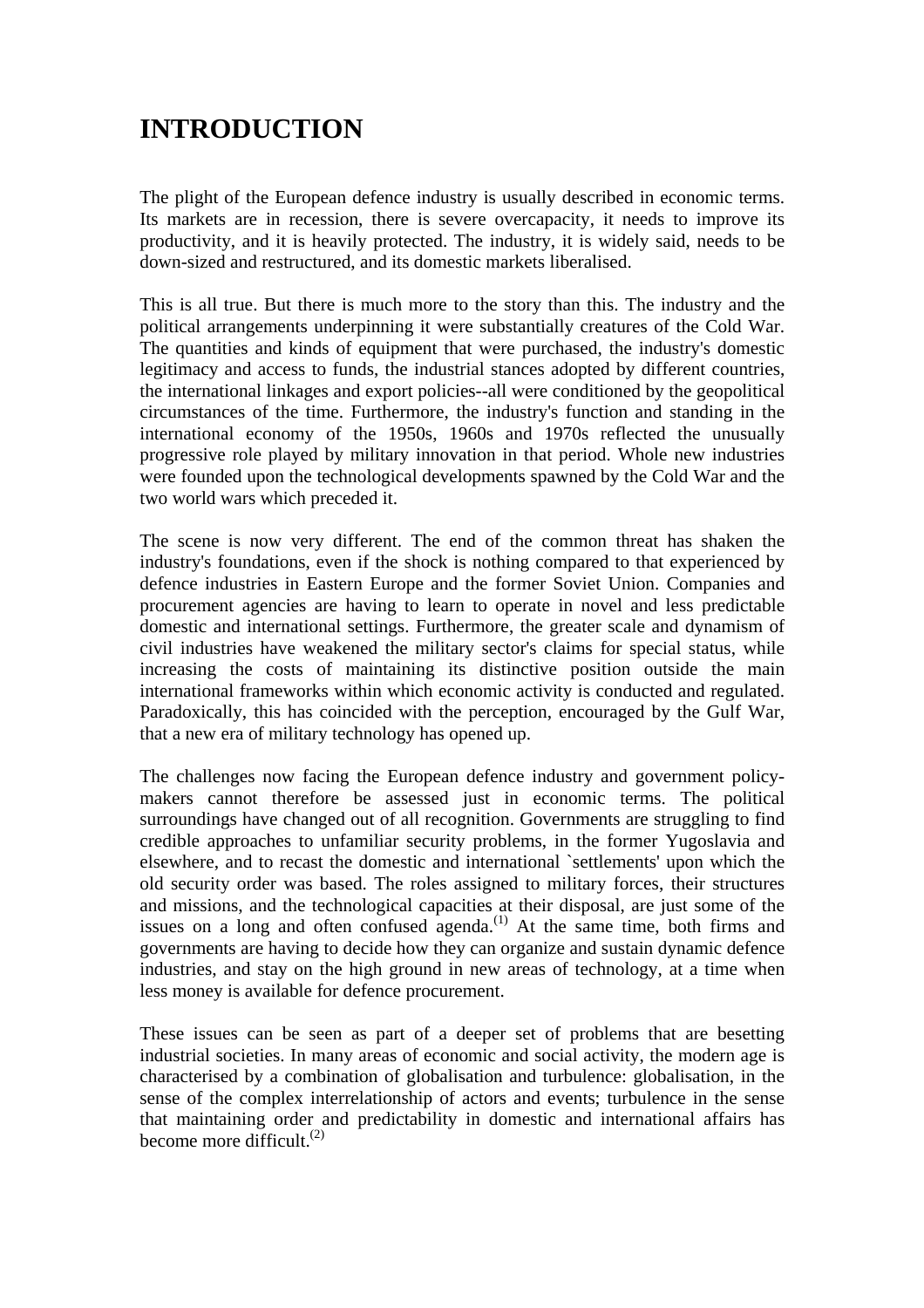Two political scientists wrote recently that `a globalising imperative is evident in each of the key institutional domains--the political, the legal, the economic and the military. $(3)$  But they went on to say that this did not necessarily result in greater integration. Rather than giving rise to a political order marked by the development of a unified society and institutionalised polity, `these processes generate both fragmentation and unification'. This, in a nutshell, is the problem faced in the European defence sector. Economic and technological forces are driving it towards greater internationalisation, but it is simultaneously being constrained by demands that it should serve *local* interests and sentiments, and that the international diffusion of its products and technologies should be more tightly constrained. Whereas the European Community's rules and procedures stand in the way of a reversion to protectionism in civil markets, the defence sector lacks this kind of regulatory strait jacket. Torn between internationalisation and protection, governments are finding it difficult to achieve consistency in their policies,<sup>(4)</sup> let alone to reach agreement amongst themselves.

Just when there are pressing economic reasons to internationalise defence R&D and production, governments are finding that the political wind has begun to blow in an unhelpful if erratic direction. Against a background of recession and difficulties over the Maastricht treaty and GATT, the talk is again of protecting national interests. It is hard to say whether this bout of national introspection and defensiveness, further encouraged by President Clinton, will last, but it spells trouble for those advocating greater integration in defence markets. Market integration implies willingness to accept a redistribution of capabilities which favour the strong at the expense of the weak, the dynamic at the expense of the static, and an acceptance of the fact that jobs will be lost in sectors where industries are uncompetitive. But an open market can only function in an area like this if there is mutual trust between nations (since they have to accept interdependence), and thus if basic political objectives are held in common. It also requires governments to submit to a form of arbitration which diminishes their individual command over the industrial assets most closely associated with notions of sovereignty. This would be a tall order even at the best of times.

The defence sector's problems are compounded by Europe's technological weaknesses, especially in the field most pertinent to contemporary military innovation--electronics. Moreover, Germany, the European country with the strongest technology base (although it too is weak in electronics), is at present the least willing to play a leading role in the military area. While Britain and France seem prepared for the moment to carry on devoting substantial resources to defence R&D and production, partly to shield companies from failure, it is doubtful whether Europe's international position in this industry can be sustained without Germany's active participation. Hence there are signs of a growing disjunction within Europe between capabilities and commitments which, if it persists, could stand in the way of deeper collaboration in military R&D and production. This disjunction was very evident in the different stances taken on the *European Fighter Aircraft* during the project's renegotiation in 1992.

Difficult though it may be to achieve, internationalisation in the spheres of both production and regulation provides, in our view, the only way forward. There is no other satisfactory way to meet military requirements for new equipment in the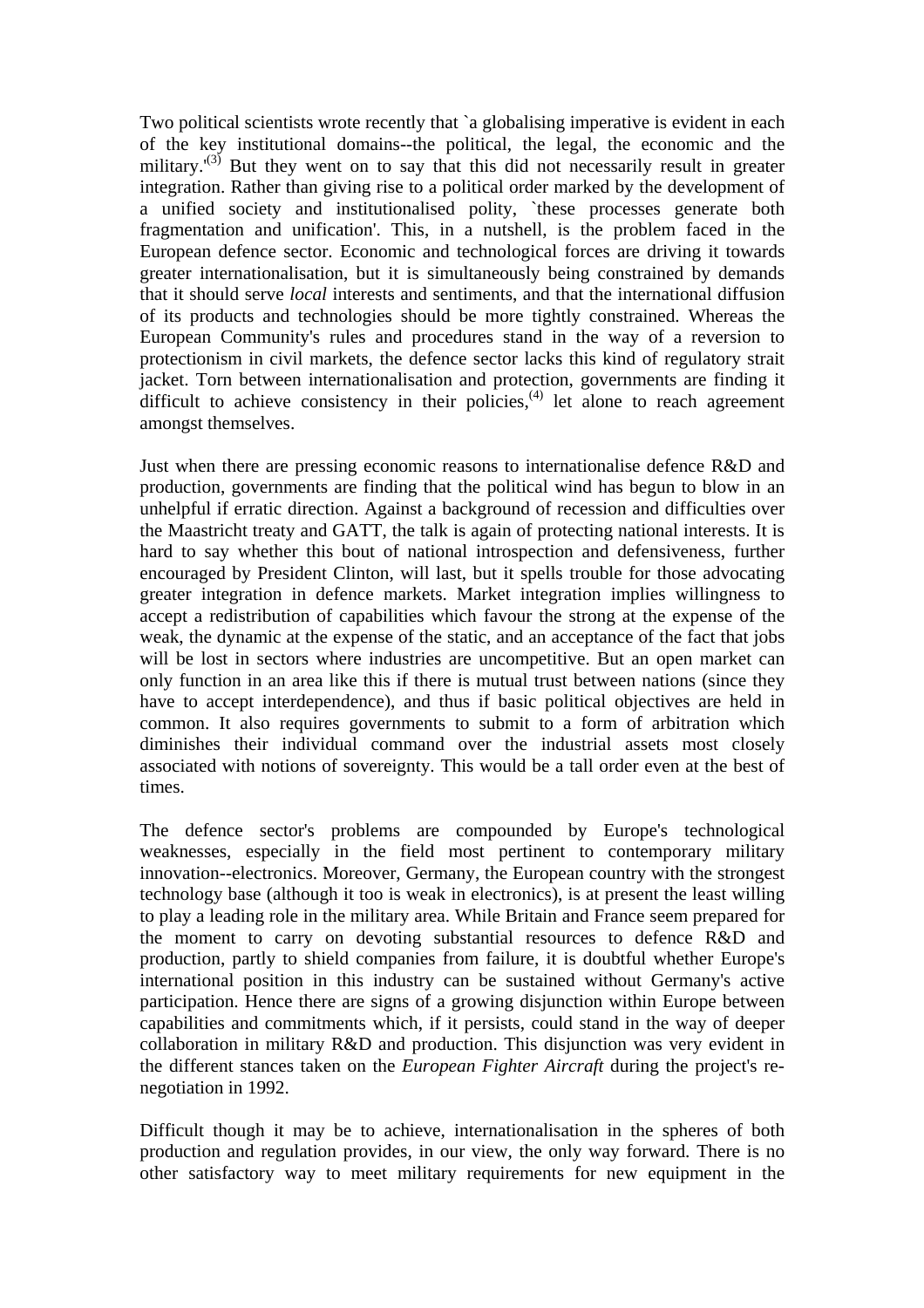difficult economic conditions that lie ahead. By internationalisation we do not mean cooperative arrangements that simply preserve national capabilities and traditions: there must be an element of real *integration*, involving industrial specialisation, competition, and the collective identification of operational requirements. In addition, internationalisation does not just mean Europeanisation: while Europe may with reason try to integrate its defence industries and markets, it cannot afford to reject cooperation with the United States, nor to substitute for the materials, components and sub-assemblies that are increasingly being drawn from Japan and elsewhere.

However, we are sceptical that internationalisation can take place fairly and efficiently without the development of regulatory institutions which have some transnational powers. Within Europe, the regulation of defence markets and industries is today handled either domestically, or through gentlemen's agreements and *ad hoc* bargaining between governments. So long as this is the case, it will be difficult to remove the heavy national imprints from the defence sector.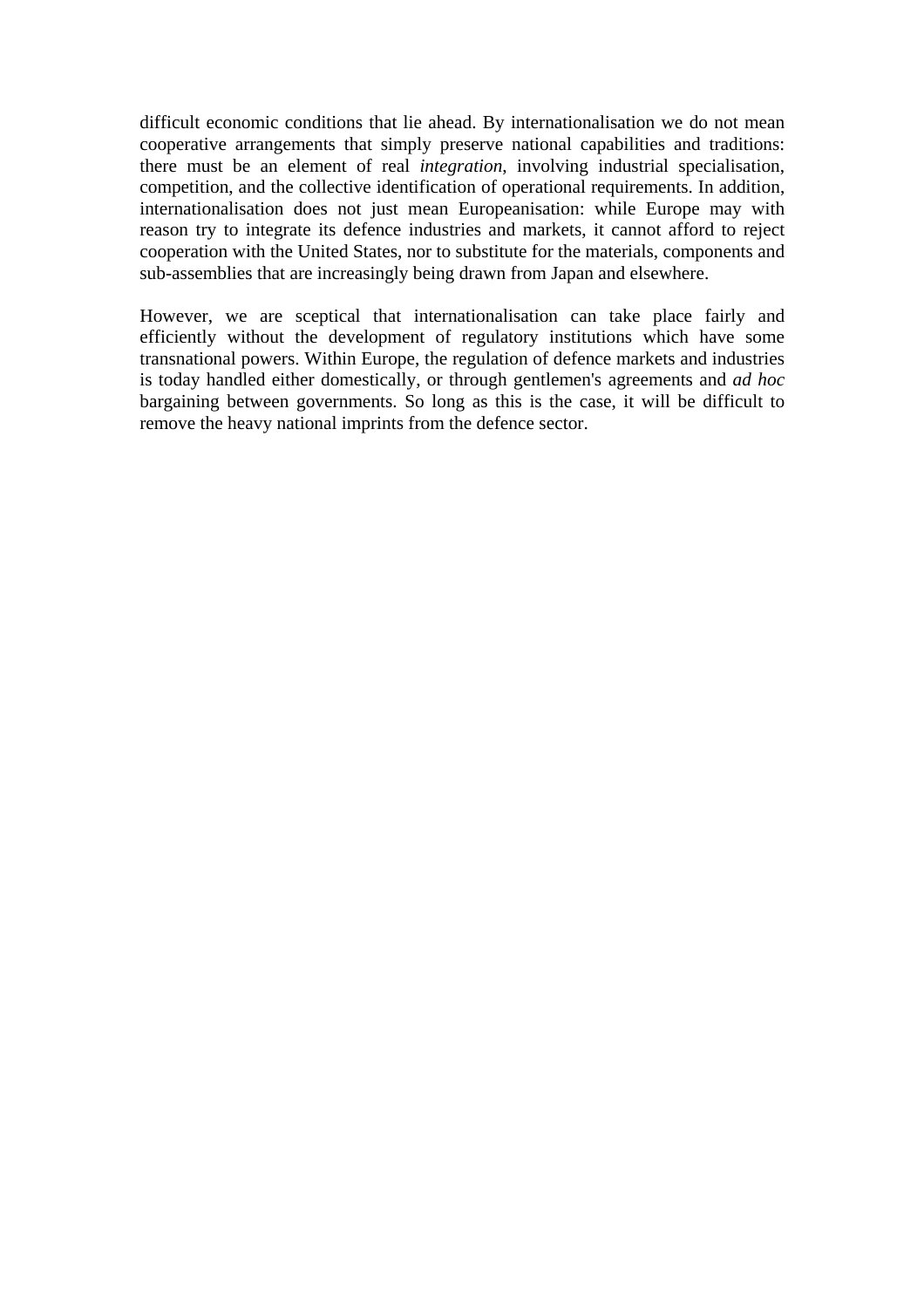# **HISTORY**

#### **The postwar industry: national autonomy, international alliances**

Western European security in the postwar era has rested on cooperation in two distinct spheres--military and economic. The central institutions have been NATO and the European Community. Both had a double purpose from the outset: to counter the threat from the East, and to create harmony and prosperity within Western Europe after two devastating wars. However, they were very different in character.

NATO has always been a transatlantic *alliance* of sovereign nation states. After the failure to set up a European Defence Community in the early 1950s, military forces assigned to NATO remained national entities which would come under US leadership only in the event of war. The stances of European countries within this alliance were the result of domestic and international `settlements' worked out in the 1950s and 1960s (and later in the case of Spain). They involved Germany's rearmament and the formation of the *Bundeswehr*, that unique institution with its constitutional restriction to territorial defence. They involved the acquisition by Britain and France of nuclear deterrents, their focusing on security within and around Europe after a period of colonial retrenchment, and their gradual working out of post-imperial identities--the one as the favoured partner of the United States (within NATO), the other as the champion of non-alignment (outside NATO's command structure). And they involved the general acceptance of a military strategy based ultimately on massive (nuclear) retaliation, and on the stationing of US troops in most West European countries and in Turkey.

By contrast, the three legs of the European Community (the Iron and Steel, Atomic Energy, and Economic Communities) were defined in West European terms alone. Moreover, the ultimate purpose was economic and even political *integration*, so that the Community involved much more than the formation of alliances. A common regulatory body, the European Commission, was established and given its own budget together with rights of enforcement in certain areas of economic policy, rights which were enshrined in a European law which took precedence over domestic law in important fields. Membership of the Community therefore entailed the partial waiving of national sovereignty. The relationship with the United States was also very different in the economic sphere, being competitive as well as cooperative. While sharing the same capitalist values and benefiting from access to the US market and from US investment in Europe, the Community increasingly took upon itself the role of countering US and Japanese industrial superiority. The `défi Américain' in the 1960s, and the fear of being left behind in the 1980s, acted as spurs to further economic cooperation and integration behind European frontiers.

The defence industry straddled both spheres of cooperation. It drew on civil technology, and producers of military equipment usually supplied both civil and military markets. Nevertheless, the industry belonged more to the military than to the economic domain of European cooperation. In the defence sector, the international conflicts of previous decades cast long shadows: great stress was placed on security of supply, and defence industries were everywhere regarded as prized *national* assets. In addition, World War II had demonstrated the close links that now existed between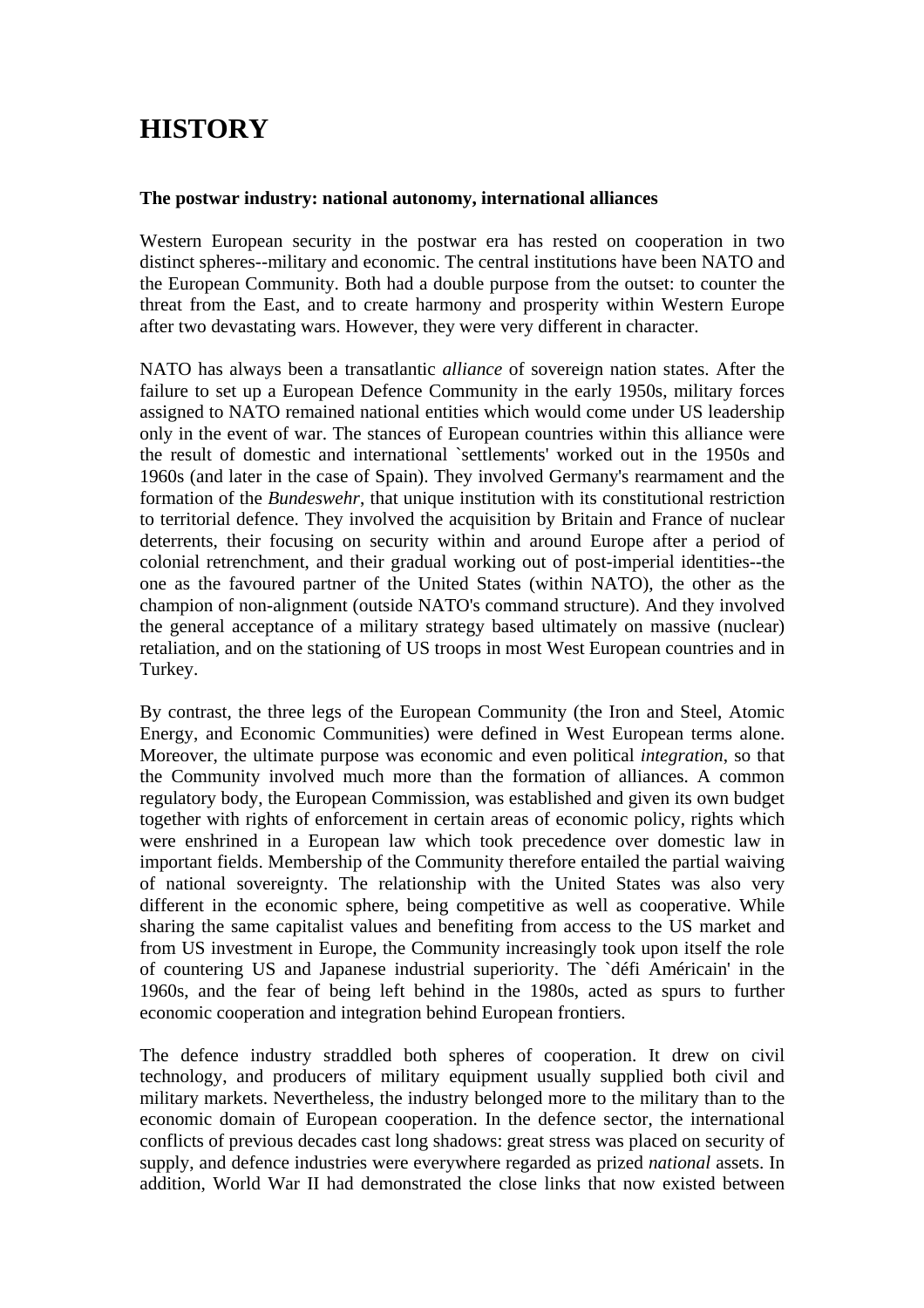technological development and military advantage. Although other industries (notably the utilities and energy industries) came under the wing of the state in the years after 1945, governments in the defence area retained exceptional freedom to pursue autarkic policies, a freedom acknowledged in the exclusion of the defence sector from the main international agreements governing international commerce (notably GATT and the Treaty of Rome).

The smaller European countries may have lacked the resources to sustain large defence industries of their own, but the instinct in every country in the years following World War II was to internalise the development and manufacture of military equipment. Even where national self-sufficiency was an unrealistic goal, governments strove to raise domestic production by demanding offsets in purchasing agreements. With the exception of the defeated powers, governments also retained the freedom to define their defence export policies in terms of national interests. The export trade in arms was subject to little international regulation beyond the agreement to embargo communist countries. For Britain and France, as for the United States and the Soviet Union, the export of military equipment came to be regarded as a necessary instrument of foreign policy. As the foreign policies of European countries were largely uncoordinated, defence export policies therefore remained national preserves.

On the other hand, the 1950s and 1960s were the decades in which governments showed the keenest interest in using technologies of military origin to achieve broader economic purposes. The military sector existed to meet purely military requirements, but the new technologies generated by it spilled over into civilian activities.<sup> $(5)$ </sup> The early histories of the aerospace and electronics industries would have been very different without the stimulus of military procurement. The military sector's technological leadership meant that it did not have to justify its separate regulatory treatment. Its special status appeared to have no serious disadvantages--on the contrary, it gave governments freedom to `drive' new technologies into the civilian economy.

European cooperation in military technology began in earnest in the 1960s, for two main reasons. It was given impetus first by concerns that national markets, and the share in export markets that could be gained by European producers, were too small to cover the rising unit costs of high-performance military equipment (particularly fighter aircraft). Cooperation would tie two or more governments to the purchase of a given item of equipment, costs and risks would be shared and, once projects were launched, they would be less prone to cancellation. Second, international collaboration provided Germany and Italy with the means of gaining entry to areas of military production that had hitherto been barred to them. Collaboration was both a learning strategy, and a strategy for establishing capabilities in sensitive areas of military technology without setting alarm bells ringing in Moscow and in European capitals. For France and Britain, it also provided bridges into European markets that had been largely supplied by the United States since 1945.

The *Jaguar* and *Tornado* fighter aircraft programmes were examples of the collaborative projects launched in this period. But they remained exceptions to the rule. Most military equipment continued to be developed and produced in autonomous national programmes, and in some sectors (e.g. warships and main battle tanks) there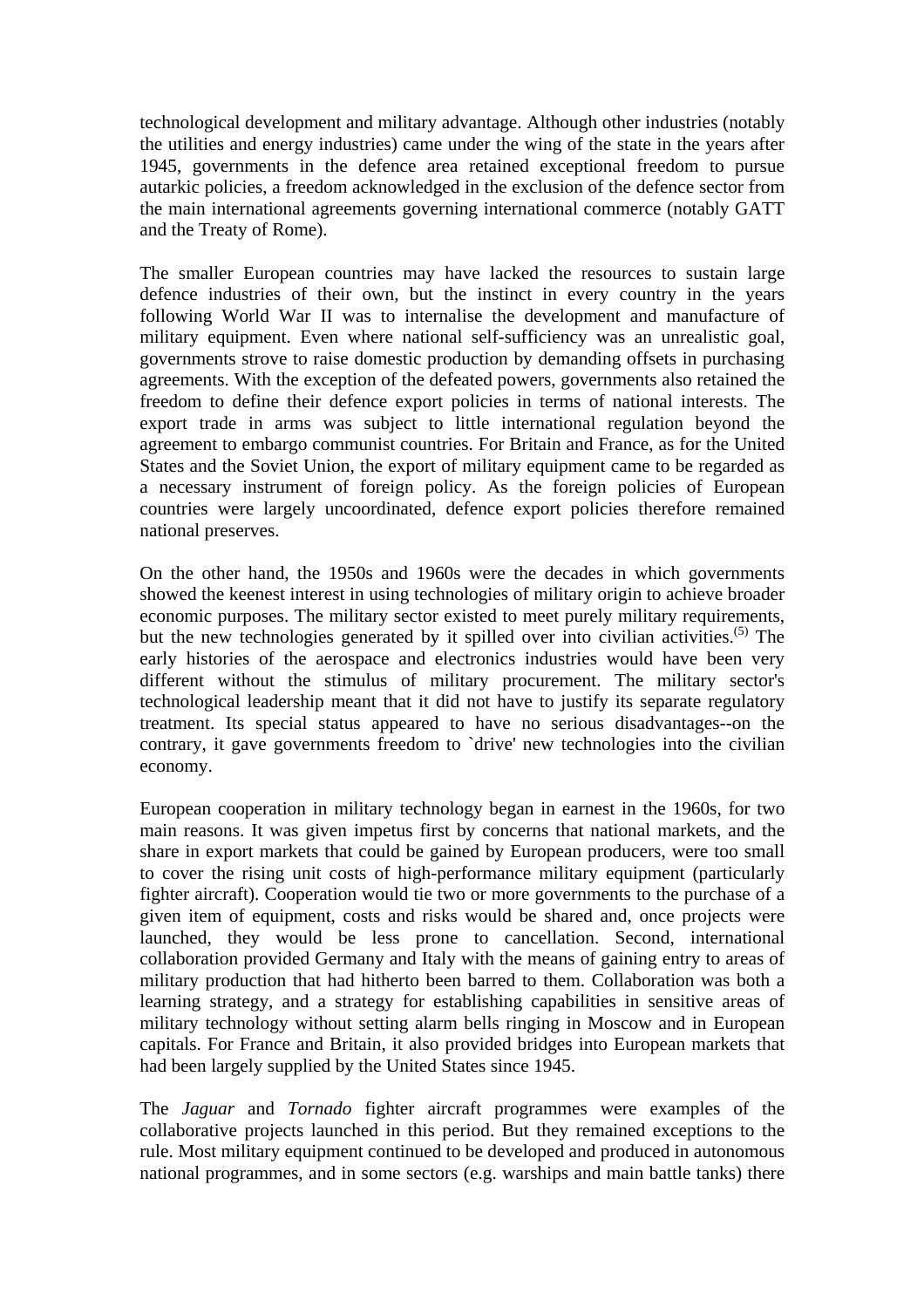was little or no collaboration. Furthermore, the examples of collaboration that developed were essentially *alliances* of national producers and of national consumers (the ministries of defence). Design and production shares were usually allocated in strict proportion to participants' financial stakes and purchasing requirements. The requirement for a *juste retour* percolated into every area of design and production, limiting efficiency and increasing technological complexity.

The European collaborative projects established in the 1960s and 1970s did not therefore involve a true integration of defence markets. In important respects they were substitutes for integration. They allowed the larger nations in particular to develop and maintain more or less autonomous industries, they strengthened the polynational supply structure, and for the time being they seemed to avoid the need for a trans-European division of labour. If anything, they exacerbated problems of industrial overcapacity in Europe, while their cost advantages were seldom clear-cut.

#### **The 1980s**

Until the end of the decade, the 1980s saw no substantial change in the political environment in which decisions on military procurement were made. The Cold War intensified in the late 1970s and early 1980s, and new deployments of nuclear missiles on either side of the Iron Curtain heightened the mood of military confrontation. Although in the second half of the 1980s increasing thought was given to constructing a European `pillar' within NATO, probably based on Western European Union (WEU), NATO remained the pre-eminent instrument of security cooperation in western Europe.

In contrast, major changes occurring in the economic arena had important repercussions for the defence sector, encouraging it to make `concessions' that would bring it closer into line with developments happening in the economic sphere of European cooperation. In particular:

- Revolutionary changes in technology were taking place, particularly in the field of electronics and in the organisation of design and production. Their loci were mainly outside the defence sector. As civil high technology industries expanded, and as the kinds of quality control practised by defence industries spread into the civil sector, military production became an increasingly small and in some contexts even a marginal part of high technology activity.

- A change in economic praxis accompanied the technological revolution. It went furthest in the United States (Reaganomics) and United Kingdom (Thatcherism), but its effects were felt throughout the western economies. Rather then intervening on the supply-side, the establishment of competitive markets, and the lessening of public control over the means of production (amounting to privatisation in some contexts), came to be regarded as the priorities for governments.

- Spurred partly by fears of US and Japanese domination of the new industries, the Single European Act was negotiated in the mid-1980s. It embraced liberal economic practices and aimed to bring about a deeper integration of the West European economies. Moreover, it sought an end to national protection of public markets such as energy and telecommunications, making the status of the defence sector appear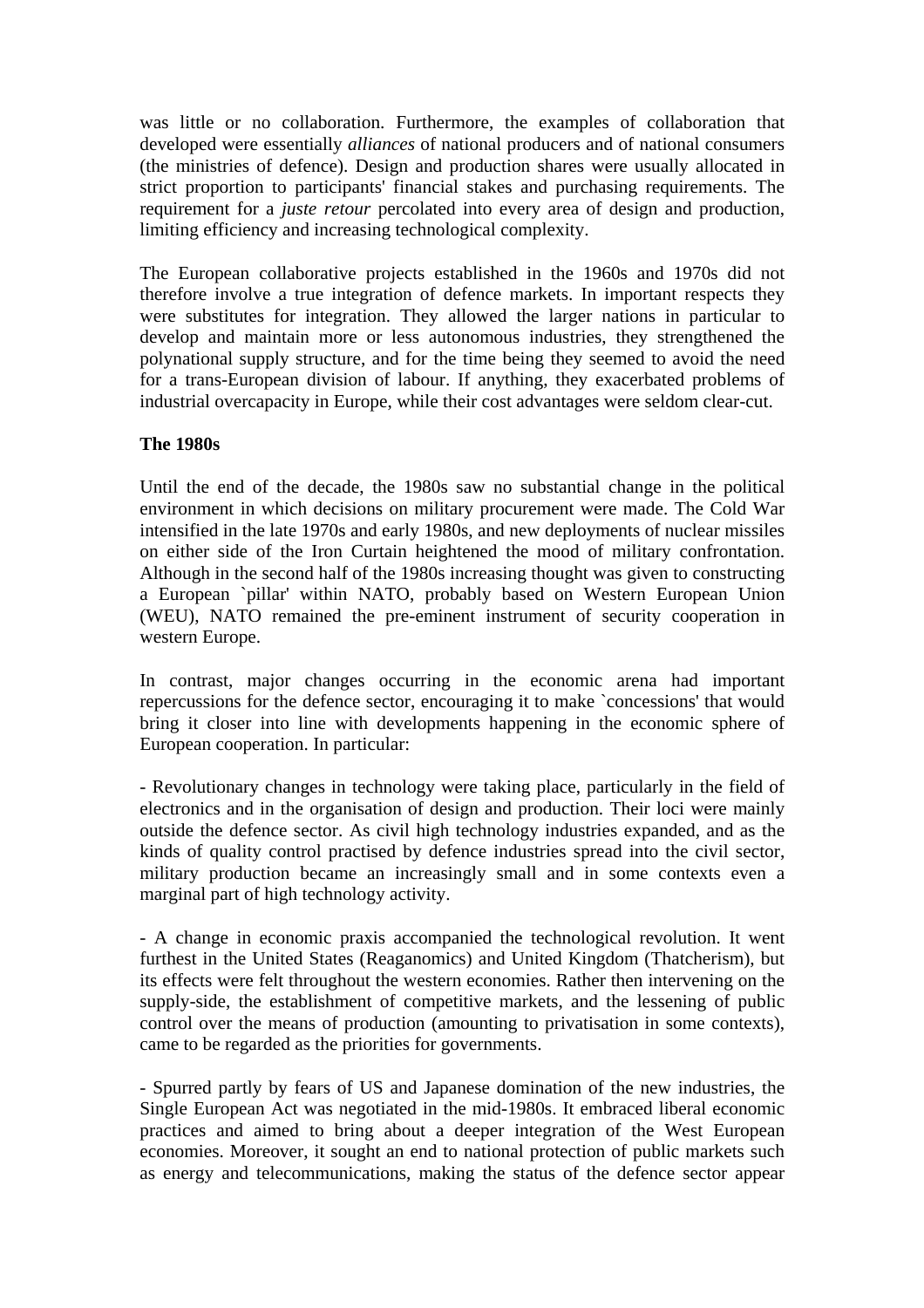increasingly anomalous, and in any case having indirect effects on defence markets through its impact on companies that operated in both the civil and defence sectors.

- The 1980s had begun with substantial rises in military budgets, and in procurement expenditure in particular. Amid the desire to reduce public expenditure, defence ministries became increasingly preoccupied with bringing costs under tighter control. Furthermore, the new technologies often seemed to exacerbate problems of cost control within the military sector. They tended to increase the complexity of projects, and their inclusion in major systems based largely on high technology gave rise to unexpected design and managerial difficulties (viz. the problems that led to the cancellation of the *Nimrod* early-warning and reconnaissance aircraft in the UK).

These pressures led to three significant changes in the way in which the European defence sector organized its affairs. In the first place, efforts were made to reform procurement practices in Britain and France, and to a lesser extent in other European countries.(6) The most sweeping reforms occurred in Britain, driven by the Thatcher government's liberal economic zeal. The essence of the `Levene reforms' was that prime contractors should bear more of the risks of failure, and that the defence market should wherever possible become more competitive or `commercial'. Although these goals were in some degree contradictory, since firms will instinctively try to kill competition if faced with greater risks, they were pursued with great determination. One consequence was that all large British defence contractors, except those involved in nuclear weapons production, had been returned to the private sector by the end of the decade (and even nuclear activity is now managed by a private firm). In France, defence manufacturing remained largely state-owned, but steps were also taken there to create more distance between government and industry, allowing firms greater freedom of action in return for the acceptance of greater responsibility. Thus the two leading weapon producers in Europe accepted, in their different ways, that relations between the state and the defence industry would have to change.

The second major change was the attempt to open the European armaments market in the second half of the 1980s. The Independent European Programme Group (IEPG) commissioned a report on the defence industry which was published in December 1986 as the Vredeling Report.<sup>(7)</sup> It highlighted the threat that would be posed to European defence industries by US competition if internal barriers to trade were maintained within Europe, and if there were not greater cooperation in technological development. The `Action Plan on a Stepwise Development of a European Armaments Market' launched in 1988 contained the following main elements:

*Opening markets to competition*. Obstacles to `border-crossing' competition would be diminished, enabling contracts to be placed `more readily with suppliers in other countries'. Steps would be taken to define the areas of technology which would be opened to competition, and to provide fuller and fairer access to information about tendering opportunities.

*Juste retour*. In order to 'gain the support of the member countries for a bordercrossing competition', a `pragmatic and flexible system' of juste retour would be operated so as to ensure fair returns in the long run, which would include the establishment of a recording system for cross-border contracts.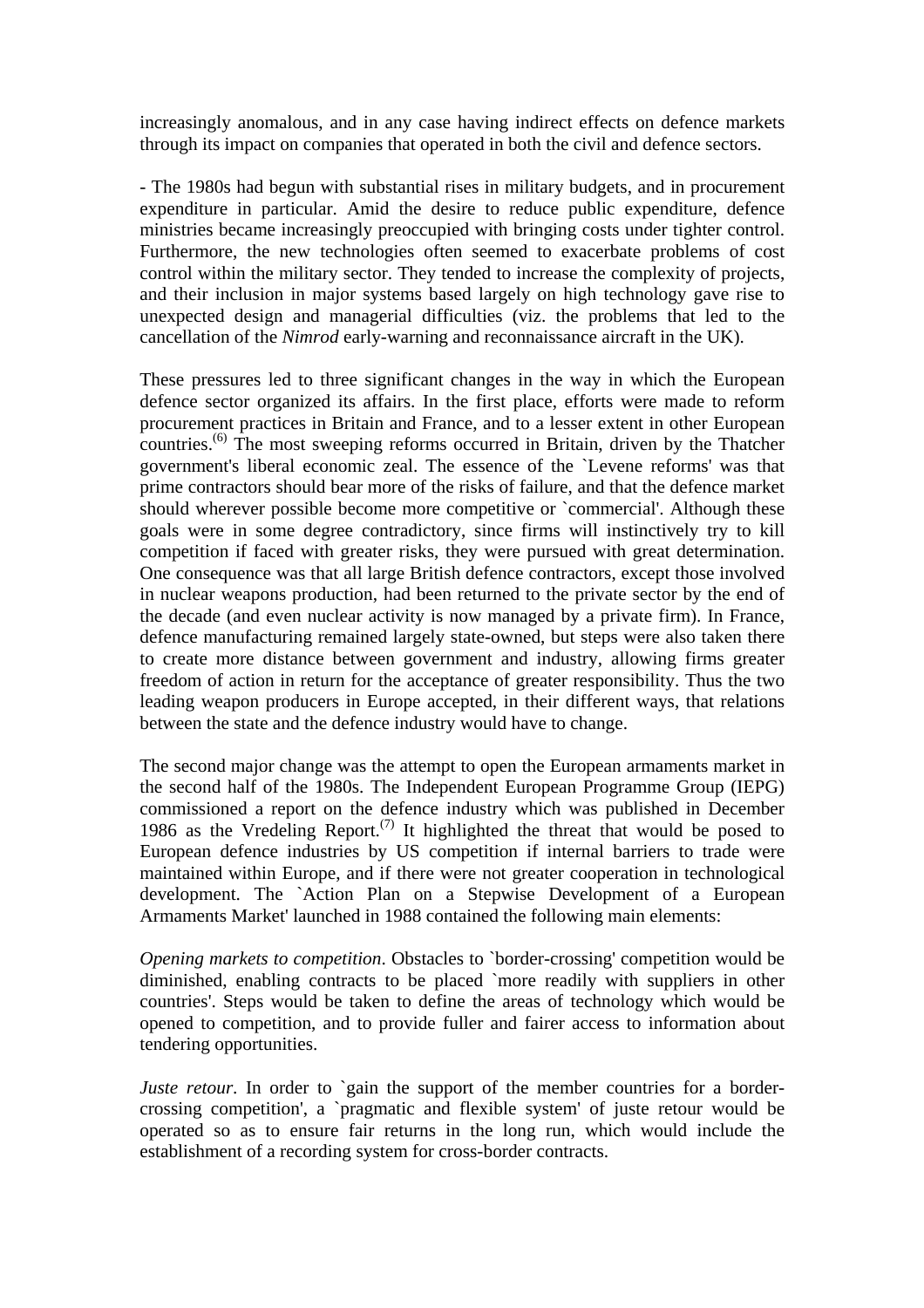*Technology transfer*. Where technological development was financed by governments, intellectual property rights would be more widely shared among member countries.

*Research and technology*. `Besides the border-crossing competition the comprehensive and systematic cooperation in research and technology would be the centre piece for the creation of a European armaments market.' This led to the creation of the EUCLID (European Cooperative Long-term Initiative for Defence) programme of cooperative research in defence technology.

*Countries with developing defence industries (DDI)*. Special assistance and protection would be given to Greece, Portugal and Turkey. In effect, their industries would be accorded infant-industry status.

Again, Britain and France were the main protagonists (amongst other countries, Holland most actively promoted the Action Plan), although there was a marked difference in the emphases they placed on the measures outlined above. The British government stressed the importance of trans-European competition (partly to justify industrial concentration at home), and the French government the importance of cooperation in technological development. Both hoped that the Action Plan would enable their industries to extend their influence across the European market and beyond, and to keep abreast of technological developments in the United States and USSR.

The third major change occurred in the structure of the defence industry, and particularly in its electronics and aerospace sectors (in some sectors, such as main battle tanks, there was little structural movement). Structural shifts occurred both within and across sectors. Particularly in the electronics sector, second-tier firms found themselves increasingly disadvantaged and several were swallowed by larger producers or vacated the market. And as electronic hardware and software increasingly became the core technology in weapons systems, aerospace firms tried to extend their command over electronics technologies, while electronics firms, including some operating primarily in civil sectors, tried to gain entry to market segments formerly dominated by aerospace and other platform suppliers (missiles and shipborne communications systems being examples). In addition, electronics and aerospace firms were undergoing major structural changes due to developments in civil markets, the most significant being the pressure to extend activities across Europe in response to Japanese competition and the Single European Act.

As East-West relations improved and export markets declined after the Iran-Iraq war, the leading defence firms also had to adjust to diminishing markets at home and abroad. For all these reasons, there followed a wave of reorganisation in the defence industry. The main trend was towards concentration behind national boundaries. Thus the mid-1980s and late-1980s saw in Germany the absorption by Daimler-Benz of Dornier, MBB and defence-related parts of AEG; in Britain, the acquisition of Royal Ordnance and a string of smaller companies by British Aerospace, and GEC's purchase of Ferranti; and in France, the fusing of Thomson-CSF's and Aérospatiale's avionics divisions. Slightly later in Italy, Selenia and Aeritalia merged to form Alenia,<sup>(8)</sup> FFV Ordnance and Bofors joined forces in Sweden, and in June 1992, Spain's leading public sector electronics firm, INISEL was merged with the private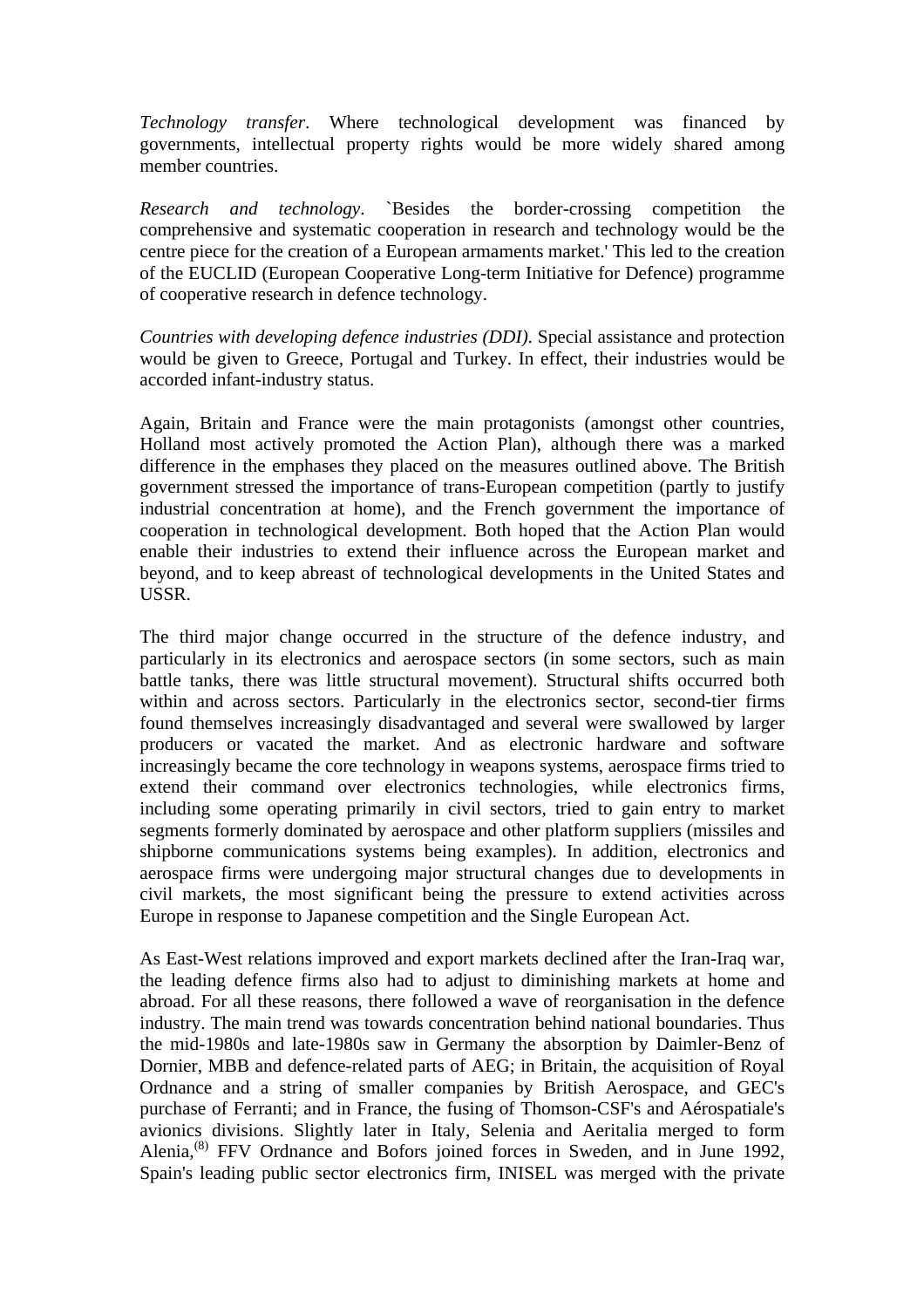sector CESELSA. But there was also action across national boundaries. For example, GEC and Daimler-Benz acquired share-holdings in Matra, Siemens and GEC divided up Plessey's defence assets, and Thomson-CSF and GIAT purchased or gained shares in defence firms in various European countries.

During the 1980s, therefore, two important thresholds were crossed. One involved a retreat, albeit limited, from national protection of defence markets within Europe, and the first attempt to develop a common approach to defence R&D. The second involved the breaching, again limited, of the sanctity of national ownership. Perhaps most significantly, joint European companies began to take shape, usually binding together divisions of the large conglomerates (e.g. Matra-Marconi Espace, Eurocopter). They were accompanied by attempts to rationalise the design and production of specific military products across company and European boundaries. We shall return to these developments below. They appeared to mark the first hesitant steps towards a real integration of defence manufacturing within Europe.

Apart from these industrial developments, the changes that occurred in the defence sector in the late 1980s were not dramatic. In many respects it was `business as usual'. National markets still remained heavily protected, budgets seemed relatively stable, and decisions on military purchasing were still based on Cold War thinking, despite the rapprochement between East and West after Gorbachev's accession to power. Five other points can be made about the moves made in this period to establish a European armament market.

*First*, behind the rhetoric about the armaments market lay the idea that the internationalisation of R&D and production in this sector would largely take the form of *Europeanisation*. Preference would be given to intra-European linkages. However, this could not disguise the fact that a growing proportion of materials and components were being drawn from non-European sources, including US and Japanese multinationals which were locating production in Europe. Moreover, by their actions, European defence firms indicated that they would develop relations with producers in other parts of the world when that served their commercial purposes. Particularly in the mid-1980s, several firms (including French firms) had made strenuous efforts to increase their positions in the US defence market, resulting in a string of company purchases and joint ventures. Had they not been confronted by increasing protection of US assets and markets by the Pentagon, they might have been less willing to give their backing to European initiatives.

*Second*, the IEPG was given no teeth. It had no legal basis such as that which the Single European Act provided for the European Community, and was thus not binding on IEPG member countries. With no equivalent of the European Commission to support it, responsibility for the Action Plan's execution remained in the hands of national defence ministries, which retained complete discretion. This was deliberate; governments were still not prepared to cede control over procurement decisions, and some were eager to ensure that Article 223 of the Treaty of Rome, which provided the legal grounds for protection, was not abandoned or amended. The Action Plan looked forward to a partial, gradual, negotiated liberalization of the armaments market. Although their economic objectives may have been similar, the Single European Act and the IEPG Action Plan were different in kind.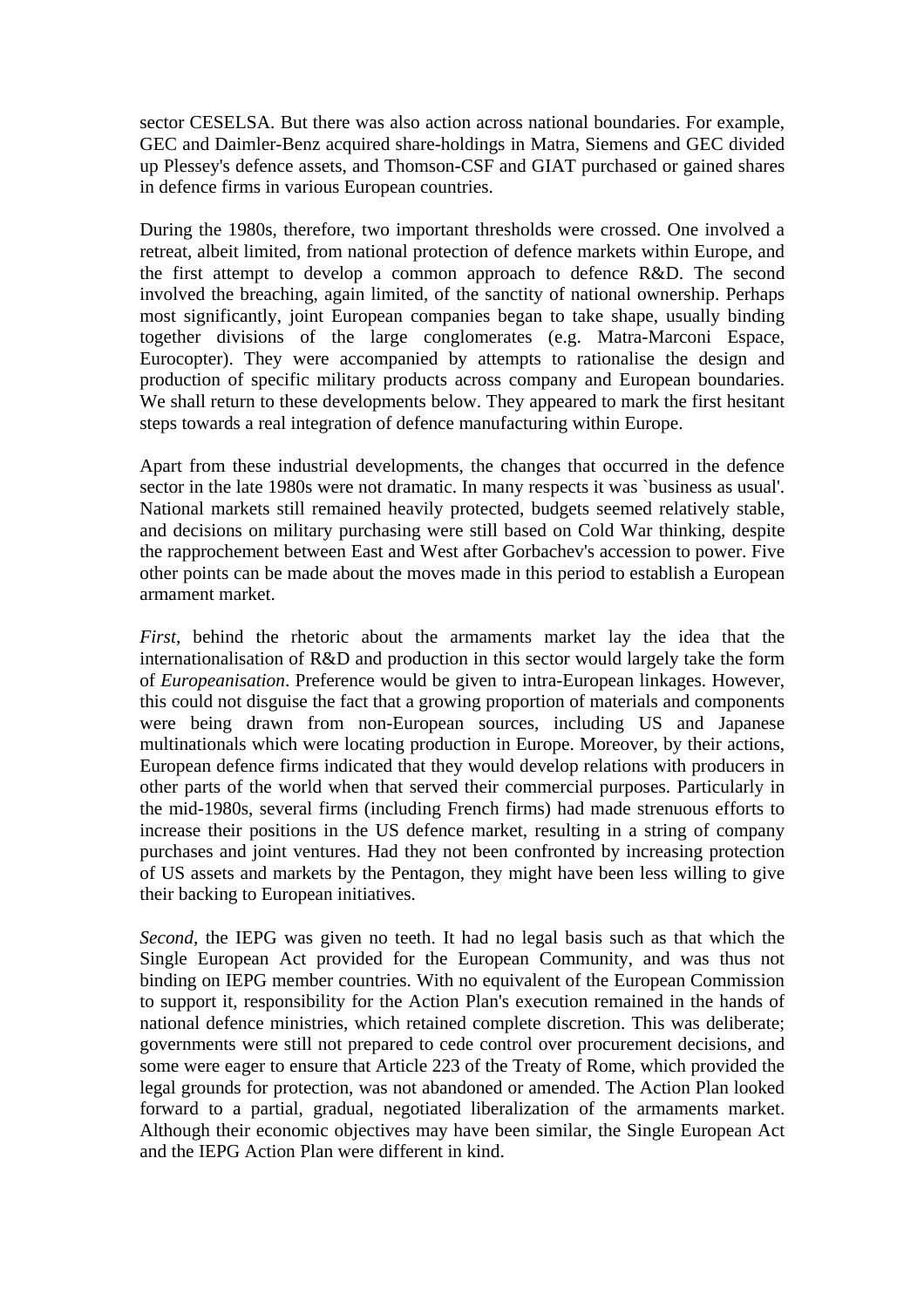*Third*, the Action Plan's architects implicitly proposed that countries would gain balanced access to one another's markets (they were careful not to make it too explicit) through the practice of juste retour. The key word here is `balanced'. The French would gain a share of the British market, the British of the French, the Italian of the Spanish, and so on--reciprocal moves that would maintain the *status quo* in terms of the broad distribution of defence capabilities, or would at least ensure that change occurred at a sufficiently slow pace to avoid political upset. The balanced access to markets went hand in hand with a balanced integration of industries, at least among the leading players. By the end of the 1980s, the principal defence contractors in Britain, France and Germany (notably GEC and British Aerospace in the UK, Thomson-CSF, Aérospatiale and Matra in France, and Daimler-Benz in Germany) had begun to engineer a set of triangular arrangements which seemed to offer stability to the new situation. Concerns that this was leading to the cartelisation of European defence markets appeared to have some justification. As the EC's Competition Directorate had no rights to intercede in defence markets, and the IEPG was powerless to act, governments often found themselves promoting open competition and acceding to the curtailment of competition at one and the same time.

As a result, this would not be a market in which the survival of the fittest would lead to a rapid re-division of the market based on competitive advantage. The increase in competition envisaged in the Action Plan was heavily qualified. Five years after the Action Plan was launched, it is now open to question whether this balanced adjustment can be realised. As we shall see, the `dynamic asymmetry' of the leading players is becoming more pronounced, and more difficult for governments to contend with, in a declining market. Ironically, if cost reduction is a priority, this could accelerate moves towards *real* market integration as the prospects for a negotiated integration diminish.

*Fourth*, the Action Plan was made possible by desires in London and Paris to strengthen the Anglo-French axis in European defence cooperation. This had both political and industrial roots. There was concern in both capitals that US troop reductions would weaken European defences (this was before the Berlin wall came down), so that greater military cooperation would soon be required, possibly extending to nuclear as well as conventional forces. France was also particularly concerned about the difficulty of forming collaborative ties with a then resurgent German industry. There were fears, justified or unjustified, that Germany was trying to gain ascendancy in civil and military aerospace markets. Hence the negotiation of the Anglo-French Reciprocal Purchasing Initiative which was concluded in 1987 and thus preceded the Action Plan.

*Fifth*, while seeking greater cooperation in Europe, governments--and especially the British and French governments--were competing hard to secure export orders for their industries. One reason for the fall in French and Italian export orders in the second half of the 1980s was the aggressive push by the British defence industry, encouraged by the British government, into Middle Eastern and East Asian export markets. There was little constraint, and little effort to develop a common defence export policy.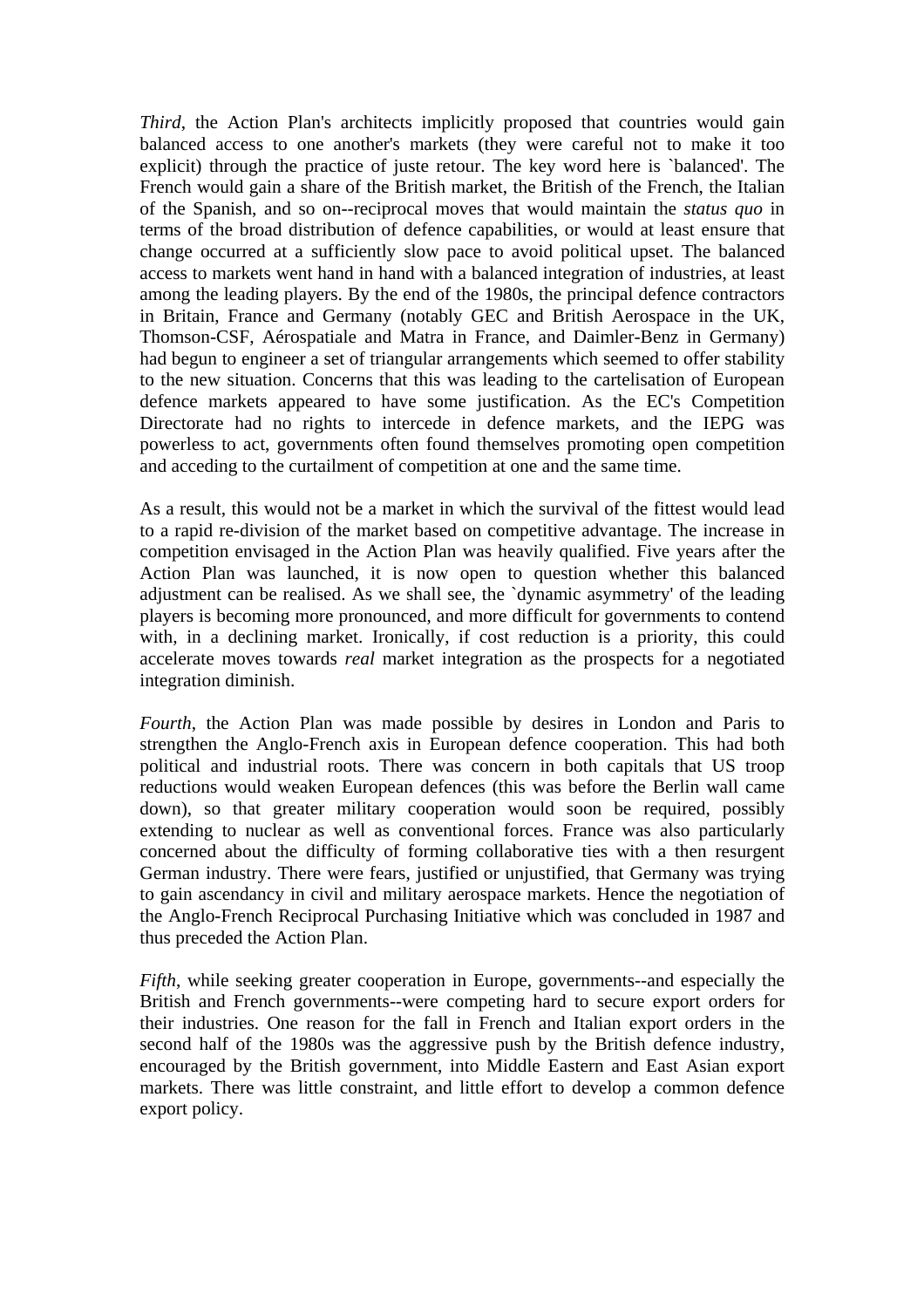#### **Post-1989**

During the 1980s, changes thus occurred in the structure of the European defence industry, and in the handling of its transactions with governments at national and European levels. But the broad political and security frameworks remained the same: the threat came from the East, taking the form of a sudden massed invasion with conventional and nuclear weapons; and it was a threat that could only be countered by a heavily armed transatlantic alliance, with its members taking on specific, wellrehearsed roles. Although military strategies and force structures were certainly not fixed in their tracks, the final `market' for defence products still seemed quite stable. No great changes were foreseen in the levels and patterns of demand for military equipment, at least within NATO markets (Third World markets were much more volatile).

With hindsight we can now see how mistaken this was. The security situation was profoundly altered by the collapse of the Soviet empire, the unification of Germany, the Gulf War, civil wars in Yugoslavia and around the old Soviet periphery, the growing tensions in East Asia--in short by the demise of the postwar international order. For a brief period the trend towards deeper integration in the European Community proclaimed in the Maastricht treaty seemed immune to these upheavals. That also turned out to be an illusion.

The early 1990s therefore brought a downward pressure on defence budgets in all European countries. The expectation quickly took hold that security could be achieved at much lower levels of armaments, and that military spending by the end of the century could fall to as low as one-half the levels pertaining during the Cold War. The calls to reduce military spending were accentuated by other demands on public resources, resulting in particular from the unification of Germany, the costs of meeting growing unemployment in the Community, and unrequited demands for expenditure on health care and other social objectives.

At the same time, governments were suddenly forced to rethink their military policies, and indeed to reconsider their whole approach to international security. A huge agenda opened up in each European country, embracing the future scale and structure of armed forces, their roles inside and outside Europe, the function and make-up of international alliances and, for Britain and France, the future of the nuclear deterrent. Nowhere was the problem of adjustment so acute as in Germany. The German government and political parties had to contend with unifying the FRG's and DDR's armed forces, managing the withdrawal of Soviet troops from the former East Germany, and beginning the difficult task of re-defining the Bundeswehr's objectives and responsibilities. Two tough political issues loomed: the future of conscription; and the involvement of the Bundeswehr in military operations outside the NATO area, possibly entailing the amendment of the *Grundgesetz* (Basic Law).

Three observations can be made about the broad political changes that occurred in the early 1990s. First, the political settlements underpinning European defence policies were having to be thoroughly recast for the first time since the 1950s. In many respects, the tasks facing governments in the 1990s seemed even more daunting than in the earlier period. The international situation looked increasingly unstable and unpredictable, the United States could no longer take the lead in sorting out Europe's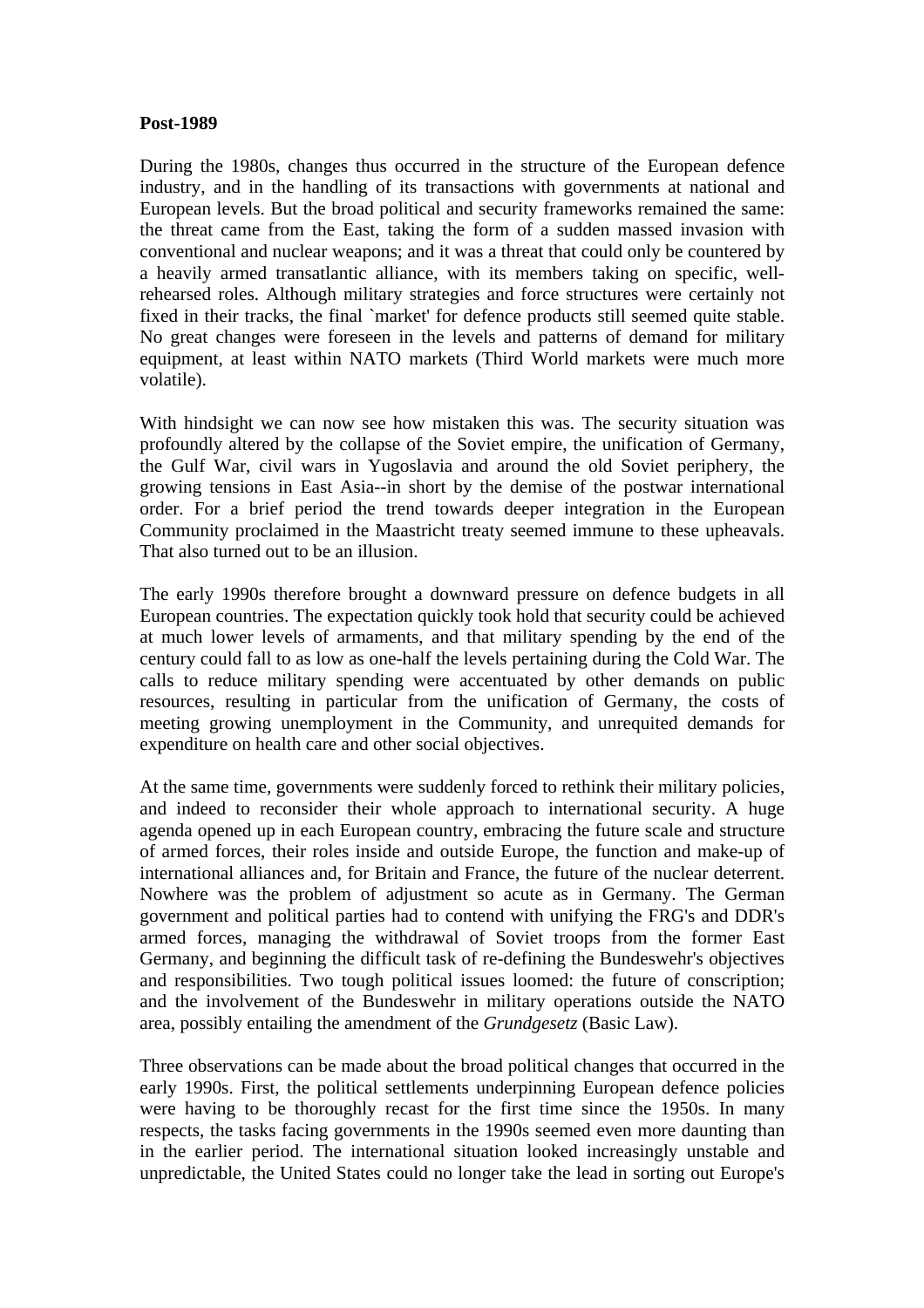problems, and it was difficult to know how to address conflicts erupting in the Balkans, let alone the upheavals that might lie round the corner in the former Soviet territories and in other parts of the world. While it was anticipated that threats (or `risks' in the new language of defence ministries) could be countered with lower levels of military force than in previous decades, the great variety of possible forms those threats might take implied that a wide range of capabilities would have to be maintained.

This posed an organisational conundrum: how, with reduced budgets, to maintain a spread of military forces without so diluting each capability that it became ineffective? An obvious solution was to encourage specialisation so that individual European countries could focus resources in specific areas--resources which could then be pooled as military demands required. By and large, this did not happen. Despite the strengthening of WEU and its new role set out in the Maastricht treaty, the transformation of the Franco-German Brigade into a full Corps, and other initiatives at the European level, military reorganisation was handled largely in national terms, without significant attempts being made to coordinate changes in force structures. The reasons were understandable. Political and security integration had not proceeded nearly far enough to allow governments to fashion a common approach, at least in the short time in which they felt required to act. Furthermore, the setbacks to the Maastricht treaty, the teething troubles facing the WEU, and uncertainties over the part Germany might play in military operations outside NATO, stood in the way of joint action. The implication was that, without a concerted move towards specialisation in military force structures, and hence in requirements for matériel, it would remain difficult to make a breakthrough at the industrial level.

Secondly, the priority given to military procurement on national and European agendas fell as governments wrestled with these larger political issues, except where pre-determined timetables required decisions to be made on specific projects (the *European Fighter Aircraft* being the notable example). Procurement budgets were also squeezed as governments gave manpower priority over equipment and tried to soften the political and social impact of troop reductions. The numbers of weapons due to be purchased were reduced in the case of many types of weapon, and few orders for new equipment were placed. The prospects for opening markets to greater international competition seemed to deteriorate as a result. The pressure on governments to protect jobs in an increasingly beleaguered industry became more intense.

Thirdly, the effects of the changes in defence markets on national economies, regions and firms were very uneven. Among West European countries, Britain and France had the largest defence industries, which were also important earners of foreign revenue. Unless their industrial economies could be diversified quickly, they would suffer substantial losses of productive capacity and rises in unemployment. This is indeed what happened.<sup> $(9)$ </sup> The ability of firms to handle the changes varied with their reliance on defence markets. Moreover, while there has been much talk of `defence conversion', this has not in general been an option strongly favoured by European defence firms. They have mainly followed the path of rationalisation through downsizing or diversification through acquisitions, rather than through conversion or organic diversification.<sup>(10)</sup> (The alternative strategies for lessening dependence on defence markets will not be discussed further in this paper.)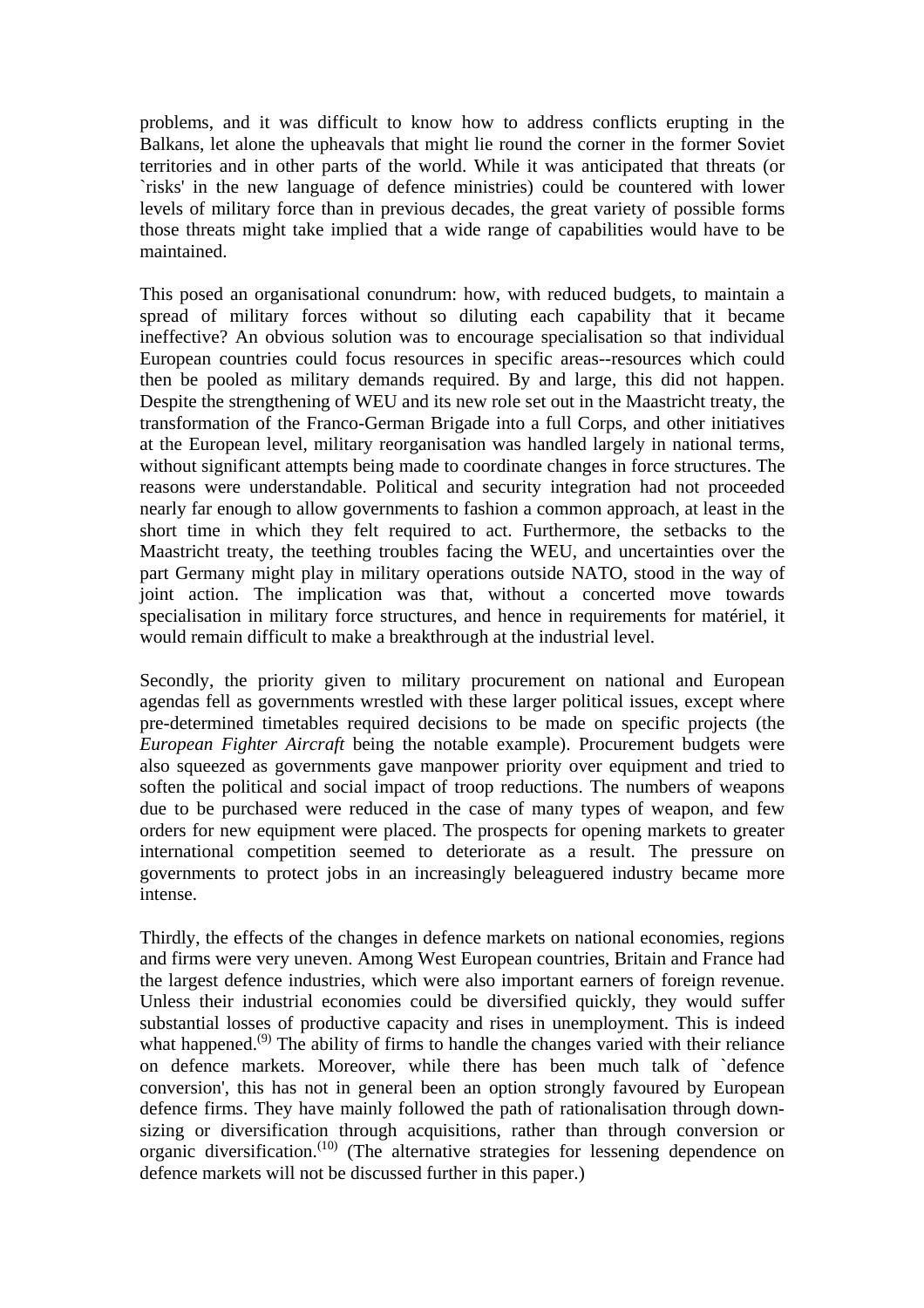What is important to note, however, is that while military production forms a secondary activity for all but a few European defence contractors, their vulnerability depends particularly on the strength of their civilian businesses. Their differing strengths in this regard were well illustrated by the very different consequences for Britain and Germany that would have followed had the *European Fighter Aircraft*  (EFA) project collapsed in 1992. Although the German government was concerned about its budgetary implications, the EFA project would have represented a much smaller part of German than British industrial activity. And although Deutsche Aerospace would have suffered, the future of its huge parent company, Daimler-Benz, would not have been imperilled. This was not the case for British Aerospace, whose corporate demise was widely predicted if the project floundered. This is why the British government and opposition parties all found themselves supporting the EFA project, in some respects against their better judgement. Besides the industrial consequences, the collapse of Britain's largest high technology company would have been a political disaster for the government.

In contrast to Germany and other West European countries, the British and French industrial economies were thus deeply affected by the downturn in defence markets, which depressed activity and threatened to destabilise some leading high technology companies. While Britain and France might benefit in the longer term from a shift of resources into civilian markets, in the short term it exposed the vulnerability of firms which had been propped up by military purchasing and whose position in the international league-table of civilian producers had worsened. More fundamentally, it threatened to upset further the balance of industrial power among Europe's largest nations, a balance that had partly been maintained, in perception if not in reality, by Britain's and France's high profile in defence markets.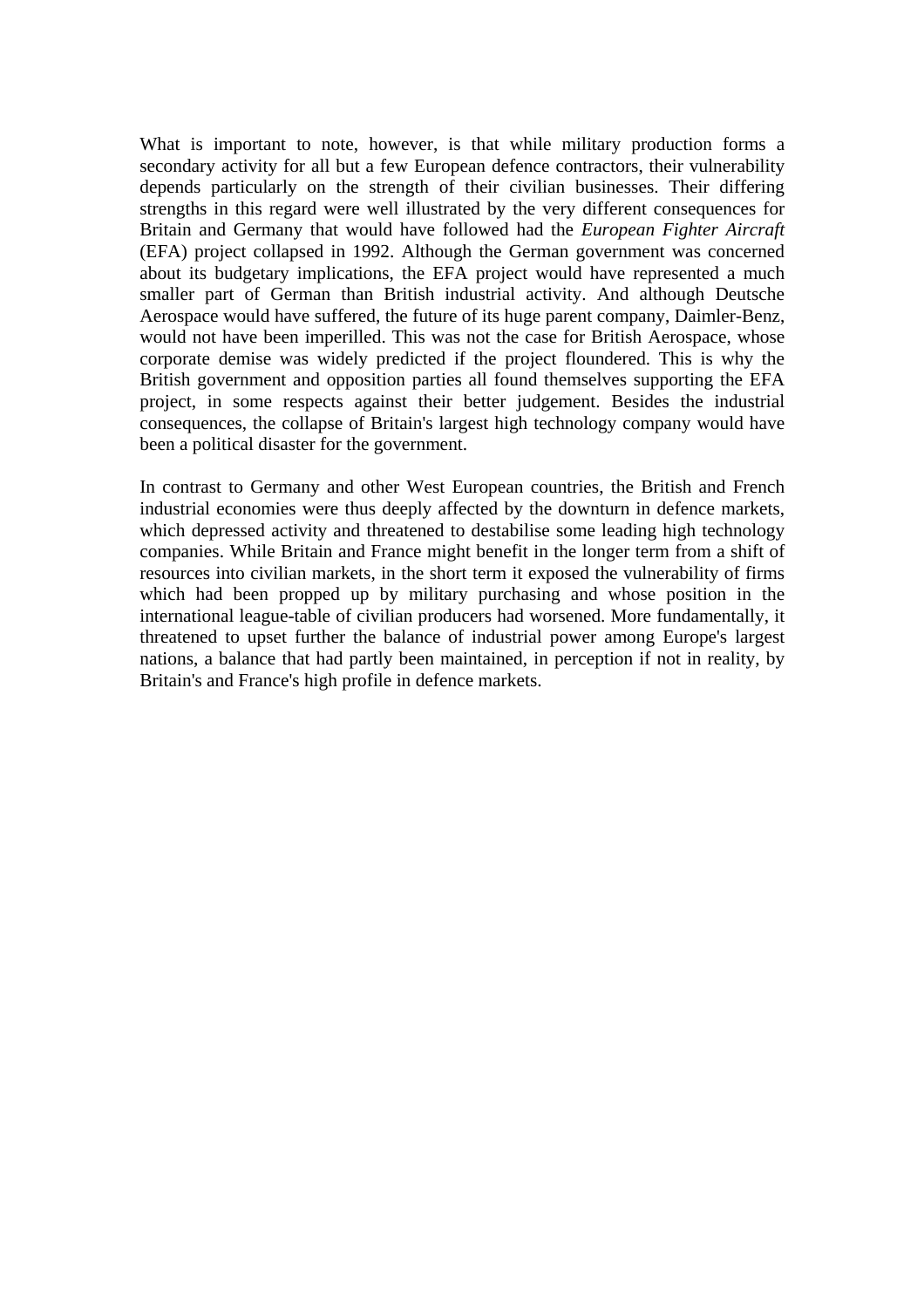### **STRUCTURAL FACTORS AFFECTING PROSPECTS FOR INDUSTRIAL INTEGRATION**

Besides the political and economic pressures which have encouraged both the integration and continuing separation of defence industries in Europe, actions are constrained by important structural factors. Two will be emphasised here: disparities in the size and scope of national defence sectors, and disparities in relations between government and industry across Europe.

#### **Disparities in scale and scope between countries**

It is easy to slip into the habit of speaking about `a European defence industry', although no such entity exists at present. We have used it here as a term of convenience while being aware that the defence industries still differ enormously across Europe (see Table 1), reflecting the sizes of countries, their position in the postwar international order, and their distinctive industrial skills. Moreover, the most visible structural changes within this European industry have principally involved firms in the four nations with the largest defence expenditures (France, Germany, Italy and the UK). The effects on the smaller countries have often been to disadvantage them. However, the roles of the latter should not be understated, not least because their consent is required before a common European armaments market can be established. If the choice facing the smaller countries is *either* to buy European defence equipment that is more expensive than similar equipment which they could buy from the United States, *or* to sacrifice their own industries, jobs and capabilities on the altar of some supposedly greater European good, then their compliance cannot be taken for granted, even at the price of weakening Europe's overall capability.

Despite the increasing trend towards international collaboration in recent years, the defence industries of Europe still bear strong national imprints. Grouped by country, they fall into five broad categories (yet more categories would be required if Eastern European countries were included):

- *Countries with nearly comprehensive, largely autonomous defence capabilities, including nuclear weapons capabilities* (Britain and France). This shows up in the continuing high commitment of resources to defence R&D. The main difference has been that Britain has accepted dependence on US technology in some areas (e.g. ballistic missiles) in order to limit expenditure, whereas France has tried to achieve economies of scale through a strategy of maximising exports (although Britain followed the same approach in the 1980s). France spends less on conventional weapons than Britain, and is now making a marked shift in spending from nuclear to space.

- *Countries with large but incomplete defence manufacturing capabilities, and with quite high but diminishing dependence on imports of American technology and equipment* (Germany and Italy, with Spain aspiring to join this group). Although not involved in nuclear weapon technology, Germany and Italy have gradually caught up with, and in some areas surpassed, Britain and France across a wide range of technology and have become major exporters in their own rights. Due to political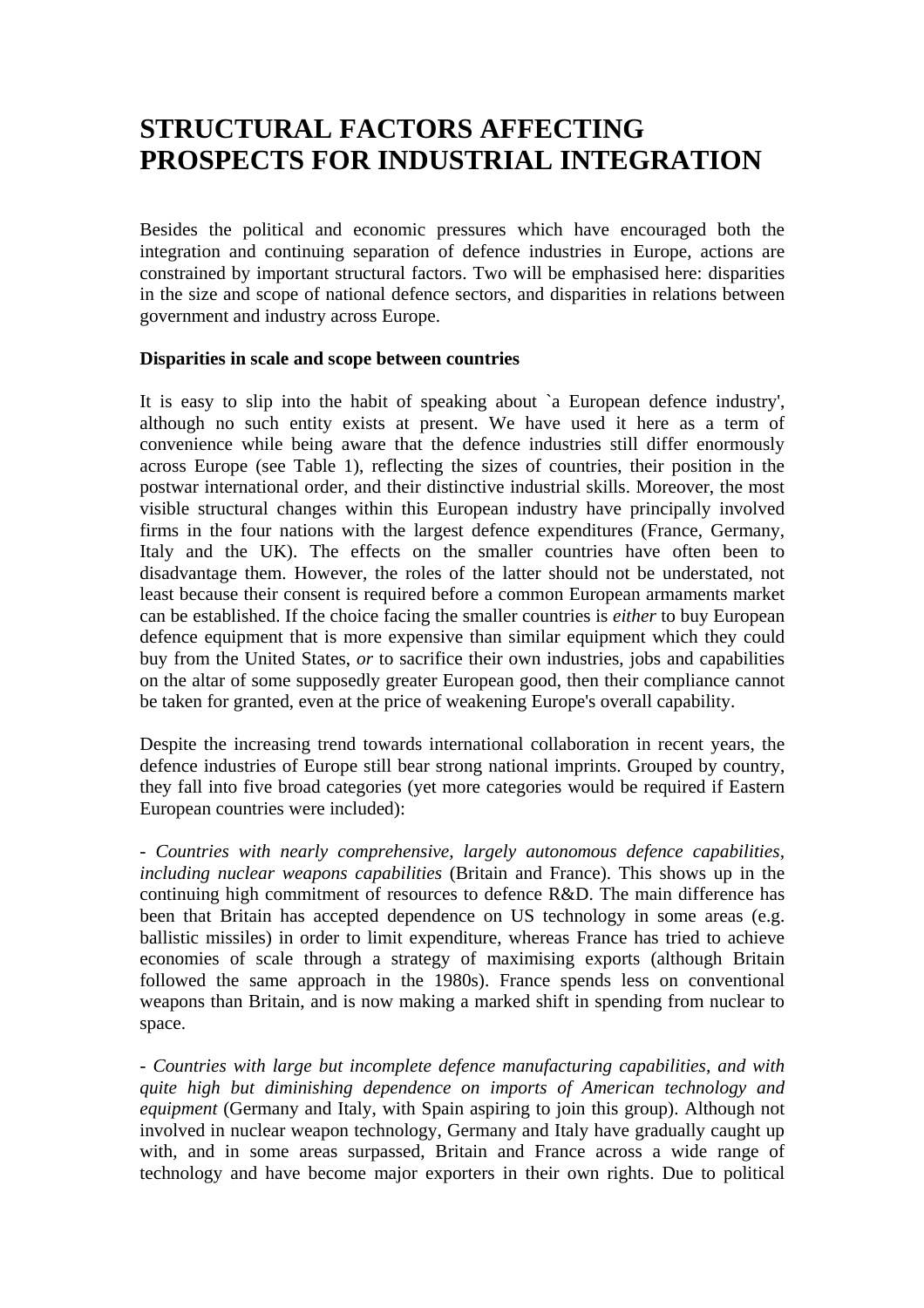constraints on exporting outside NATO, Germany has also placed emphasis on foreign investment and licensing (e.g. in Argentina, Brazil and Turkey) and on trading as a partner in international collaborative projects (e.g. sales of *Tornado* aircraft to Saudi Arabia, and MTU diesel engines in French *Leclerc* tanks for export to the UAE<sup> $(11)$ </sup>). Spain, meanwhile, has followed a strategy of collaboration as a means of building technological strength. Molas-Gallart argues that this strategy explains the heavy Spanish investment in EFA, which alone absorbed over a third of planned Spanish investment in military R&D for 1990-92.<sup>(12)</sup> Indeed, he contends that Spain has seen EFA more as a vehicle for acquisition of skills and know-how than in terms of production economies. Spain is also reported to have set a target for national production of 75-80% of all acquisitions by the year  $2000$ .<sup>(13)</sup> Hence, while a supporter of a European market, Spain also considers that a period of transition is needed for the adaptation and internationalisation of its predominantly state-owned defence industry.

- *Small countries with sophisticated but highly specialised defence industries, and which import or manufacture under licence the bulk of their defence equipment* (Belgium, Denmark, the Netherlands, Norway and Switzerland). Although their defence industries are small,  $(14)$  they have been significant producers in niche markets: for instance, Belgium in small arms, the Netherlands in naval communications, Switzerland in artillery, and Norway in anti-ship missiles. Outside their areas of specialisation, they have operated relatively open markets and have tended to purchase more from the United States than from other European countries (tanks, where Germany has been the preferred supplier, being the main exception). In the case of Belgium, there has been a loss of political interest in maintaining national ownership of the defence sector, which is now largely French owned. The Netherlands went through a phase of opening its defence industry to foreign competition and ownership. One of the jewels in its defence industrial crown, Hollandse Signaalapparaten (HSA), was sold by Philips to Thomson-CSF in 1990. With a defence industry turnover about one-twelfth that of France, the Netherlands depends heavily on imports. This trend will continue under a new procurement policy announced in late 1992, the effect of which will be to concentrate Dutch resources even more strongly on a limited range of capabilities, including ships, naval combat systems, command, control and communications (C3), and simulator technology. The new armaments director, J. Fledderus, has said that naval sensors, weapons and command systems now far exceed in value the cost of the hull itself. He points to HSA as one of the few Dutch firms with a full R&D capability in this area, and has said that `maintaining this centre of excellence' is of `strategic importance' (with no mention made of the firm's ownership). The general argument is that it is necessary to maintain Dutch strength in some niche areas in order to have sufficient bargaining power within the European armaments framework, which would henceforth form the basis of Dutch procurement. $(15)$ 

- *Countries with weak industrial infrastructures* (Greece, Portugal, Turkey). These countries have tried to acquire defence industrial capabilities, both to gain greater independence and to encourage wider appreciation of the possibilities offered by high technology. They nevertheless remain highly dependent on foreign technology, and especially on US technology. Greece and Turkey are also major importers, and have large *per capita* military commitments.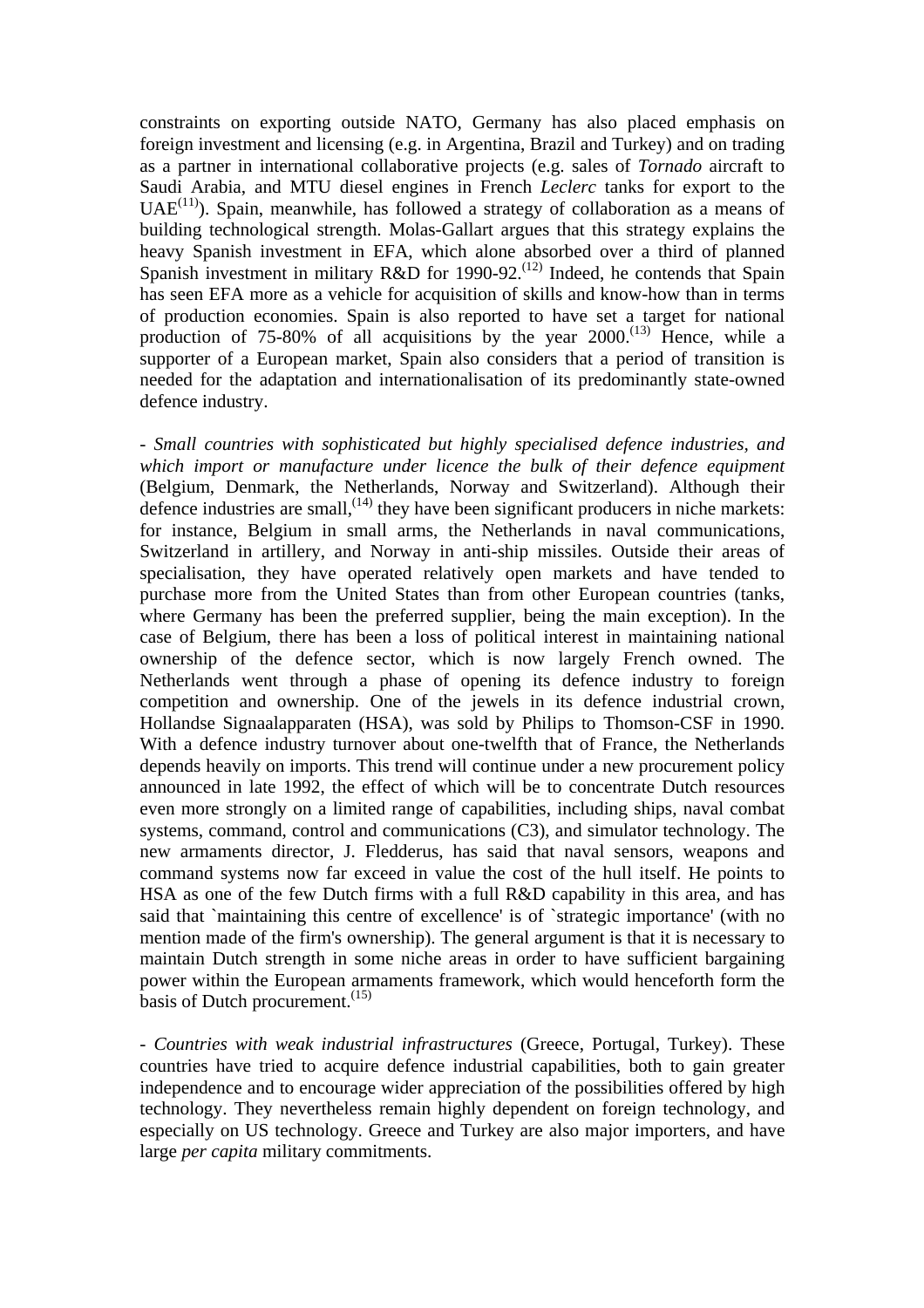- *Sweden, which has been sui generis*. With a defence industry about one-fifth the size of the French, Sweden has attempted to retain autonomy in the design and manufacture of main weapons systems through a policy of imitation and exploitation of foreign technology (including imports of components and sub-systems, and operation of a sophisticated `technology intelligence system'). It has also done this with an entirely Swedish-owned industry, half of which has been in state hands. In the past few years, Sweden has, however, taken steps to internationalise its approach to the acquisition of military technology, especially by looking for opportunities to engage in European collaborative projects or acquisitions. Thus Ericsson, by holding a majority share in the Italian FIAR, was able to enter the EFA radar programme via the Ferranti consortium. Sweden's main defence group, the state-owned Celsius (which also owns Bofors), is also being privatised, and this may open the way to foreign partners for the first time. The question of Swedish membership of the IEPG (even though it is not a member of either NATO or WEU) has also been raised.<sup>(16)</sup> It is thus possible that, as Sweden becomes more closely involved in European defence policy and industrial networks, its choices over where to place its industrial weight might affect the balance among the existing networks.

In 1988, as today, the first of the above categories of countries accounted for close to 60 per cent of military production, and the second category for a further 30 per cent. Thus Britain and France have exceptional weight in the European industry, while trading little with each other or with the other members of the Community, except within the framework of collaborative projects.<sup> $(17)$ </sup> Their supply patterns are in some respects extremely anachronistic. In contrast to the intense European inter-trading that has developed in civil markets, they more closely resemble the old imperial practice of trading in areas of influence. At the other end of the spectrum, the smaller European countries, and the countries with weak industrial infrastructures, find themselves doubly disadvantaged by the small size of their domestic markets and by the barriers to trade with the larger countries. The strategy of building large, specialized companies (like Philips, ASEA-Brown Boveri, or Volvo) with stakes in many civil markets inside and outside Europe, which have given them the economies of scale required to compete with companies rooted in the larger economies, has not been open to them in the defence sector. The preponderance of military output in the smaller European countries is also in the `older' sectors of munitions, land vehicles and shipbuilding. Aerospace and electronics are largely the preserves of Britain, France, Germany and Italy, although the Netherlands is strong in naval electronics and systems, and Sweden in electronics.

#### **Disparities in state-industry relations**

The other respect in which countries differ is in their organisational `styles', particularly with regard to the ways in which state-industry relations are conducted. The extent of public ownership, conceptions of industrial policy, the prevalence of fixed-price or cost-plus contracts, the differing social and educational background of decision-makers, the amount of traffic through the `revolving door' (the recruiting of former civilian or military defence ministry employees by industry)--all are indicative of the range of bureaucratic cultures that have evolved in European countries over decades and even centuries. France and Britain provide the two poles, the one with its interweaving of industry and state, the other trying, if not always succeeding, to maintain a distance between them.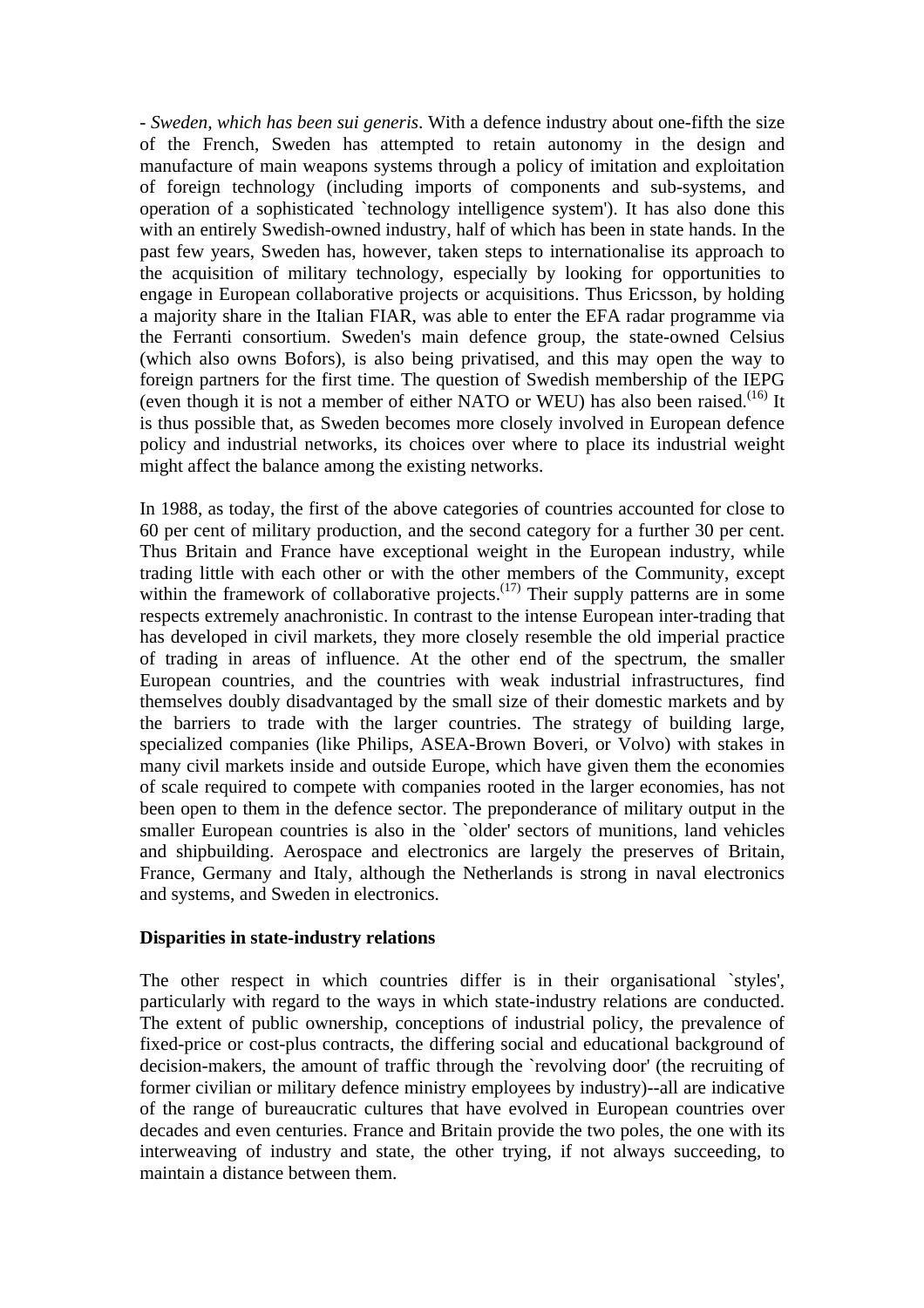The closest links between state and industry, and the most powerful armaments agency, are found in France. The Délégation Générale pour l'Armement (DGA) is one of the strongest elements within the French state, the pivot, as Chesnais and Serfati argue, of the defence procurement process, with the decisive voice in its affairs being that of the Ingénieurs de l'Armement.<sup> $(18)$ </sup> The claim is sometimes heard that the DGA has excessive power. Kolodziej, for example, suggests that the corps of armaments engineers `competes as an equal' with the military chiefs, $^{(19)}$  although as Hébert puts it,

`the DGA's `excessive' powers stand in sharp contrast to the inadequacy of debate . . . by the nation and its elected representatives on questions of defence and armaments.'(20)

Likewise, `Jean d'Albion' (a former senior official writing under a pseudonym), while arguing for a redistribution of power such that the `Chief of Defence Staff has real powers of arbitration between the armed forces and [equipment] programmes', so that `he can lay down operational priorities and carry weight *vis-à-vis* the Délégué général pour l'Armement',<sup>(21)</sup> also recognises that

`the area under the DGA's supervision is without doubt the only one in which a state industrial policy has yielded positive results; the high quality and reliability of the corps of armaments engineers, but also the permanence of defence policy, explains this phenomenon in the face of the inconsistency of policy changes at the Ministry of Industry. $(22)$ 

As that quotation suggests, the DGA's influence also arises from its considerable industrial responsibilities, first for the supervision of nationalized defence companies (such as Aérospatiale and Thomson-CSF), which constitute the major part of the defence sector in France, and second for substantial production facilities which it manages directly. Notable among these until recently was the tank and armaments manufacturing group GIAT (Groupement Industriel des Armements Terrestres), which was `privatised' into a public company in 1990. Still run by the DGA are naval construction facilities, though there are signs that consideration is being given to placing these on the same footing as  $GIAT$ <sup>(23)</sup> Overall, only about 40 per cent of armaments workers are in private firms. These industrial responsibilities give the DGA considerable influence over the structure of the French defence industry. An important part of France's technological capability thus comes under its sway.

In Britain, procurement responsibility is concentrated in the Procurement Executive of the Ministry of Defence. However, this body lacks the centralised authority of the DGA. There is no professional corps of armaments engineers, but rather a rotating stream of technical and generalist civilian officials and military officers. A key role in setting requirements is played by the Defence Staff, as distinct from the Procurement Executive: they are the customer in a very real sense. And although there is a `revolving door' out into industry, relations between the Ministry and industry, especially since the introduction of the Levene reforms in the mid-1980s, have become less comfortable than hitherto. In addition, the industry is now mainly in private hands. In contrast to France, there is also no equivalent to a state-owned bank like Crédit Lyonnais wielding influence as a major shareholder even in private firms.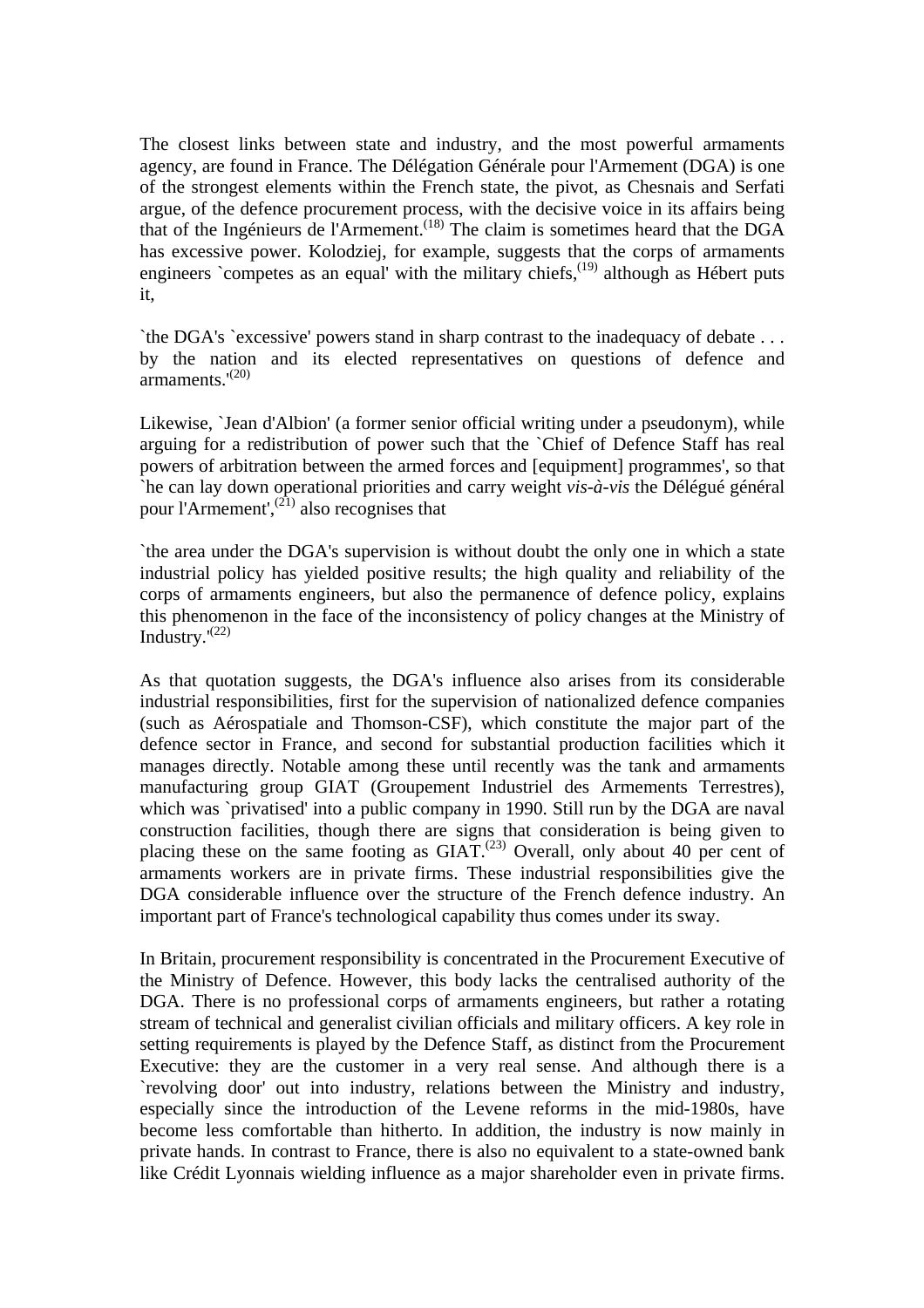This said, the tradition of state support for the defence sector is an ancient one, and it could as readily be said of the UK as of France that the most constant element in the whole field of industrial and technology policy for many decades has lain in that support.

In the other European countries, procurement policy lies somewhere between these two. Denmark and the Netherlands tend towards the British tradition. The Mediterranean countries tend towards the French tradition. Thus, in Italy, the state sector dominates the industry, and the state (and political party) links to firms have been strong, though changes are likely as party structures are reformed and the state grapples with the defence industries' large debts and losses. On the other hand, Italy does not have a strong procurement agency; instead, matters lie more in the hands of the individual armed services. In between lie Belgium and Germany. The latter, as the third largest defence industrial power in Europe, nevertheless differs not only from France in having no professional corps of armaments engineers, but also from Britain in the low-key, almost apologetic, air that surrounds defence procurement in Bonn--a legacy of history. At the same time, the German defence industry, while private, is more highly concentrated than in France or the UK, with DASA accounting for 40- 50% of defence contracts.<sup> $(24)$ </sup> Moreover, while there is less scope for a defence industrial policy within a liberal economy, a French observer has noted what he calls a `secret circle', the Rüstungsmitschaftlicher Arbeitskreis (Rü-AK), a private body which periodically brings together senior officials from the defence ministry and the chief executives of the major arms firms. $(25)$  The industry has rarely acted without government consent.

Governments are therefore confronted with two fundamental issues which affect their abilities to agree on how European defence markets should be regulated, and on how procurement policies should be put into effect. The first is distributional: the effects of market arrangements on the distribution of capabilities within the industrial `core' (Britain, France, Germany and Italy), between the `core' and the `periphery' (the smaller European producers), and between Europe as a whole and the United States (and Japan?). The designers of the IEPG Action Plan hoped that the distributional effects within the core would be politically neutral due to the `balanced integration' alluded to above, and that those between core and periphery would be overcome by incorporating rights of *juste retour*. Theyhad little idea how to handle the relationship with the United States. In each respect, however, the asymmetries seem to have become more marked since the Action Plan was launched. The British defence industry seems more vulnerable to recession than its French and German counterparts, not only because of government policy but also, in contrast to German private sector firms, because the fact that its shareholders are widely distributed makes companies more susceptible to takeovers. The smaller countries, meanwhile, are struggling to help their industries avoid becoming too small to survive, while the United States's technological capabilities and market power seem more formidable than ever, even without President Clinton's promises of support for American industry.

The second obstacle is the clash of bureaucratic traditions and interests. Conflicts have been avoided in the past partly because states have been pragmatic, and partly because they have `agreed to differ' on the fundamentals. Hence, their sovereignty over decision-making in this area, and thus the sanctity of their institutional traditions,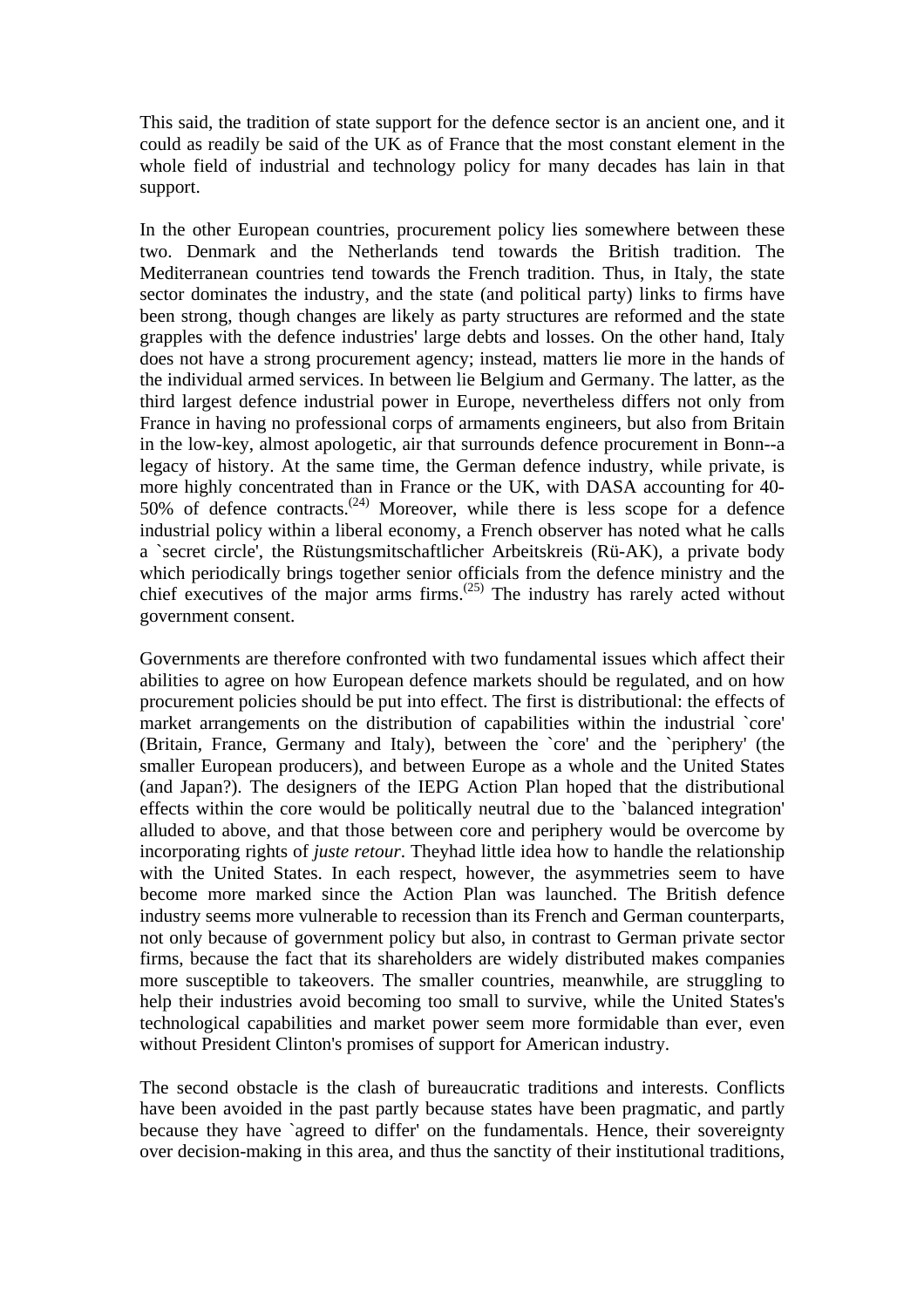has been upheld. Matters may become more complicated if pressures mount to unify procurement and industrial policies.

It should be noted that in the civilian context, the Single European Act of 1986 required a decision in each capital that these distributional and bureaucratic disparities would no longer be allowed to hold sway over economic relationships. By outlawing tariffs, preferential purchasing, and national standards, the allocation of resources would henceforth be influenced primarily by competitive advantage. By concentrating regulatory authority in Brussels, the relevance of national traditions was diminished, albeit with transitional arrangements.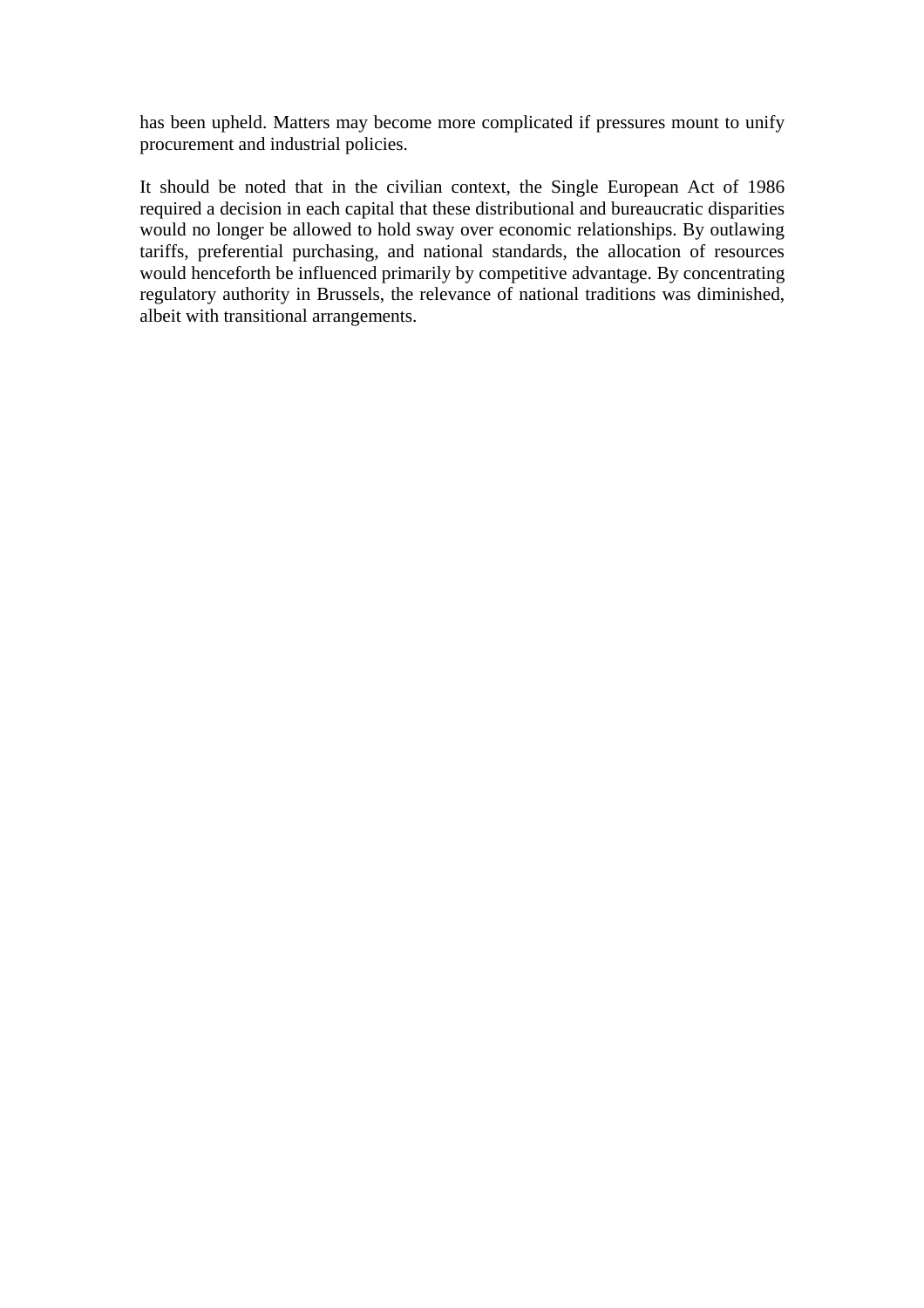## **MODELS OF INDUSTRIAL INTEGRATION IN EUROPE**

The efforts made in the second half of the 1980s to establish a European armaments market have established a framework (the IEPG Action Plan) for intergovernmental cooperation , and many firms have acted to strengthen their positions across the European market. But progress towards an open market has been slow. Perhaps this should not surprise us. Besides the difficulties of overcoming habits that have developed over generations, the long lead-times (the time from the statement of a military requirement to the entry into service of an equipment) of military equipment programmes mean that considerable inertia is built into the system. changing such a system is a 20- or 30-year process. Initially, governments and firms are always operating on the margin: new projects and procurement procedures can only affect a small proportion of work in progress.

This said, industrial strategies can be given a powerful steer by R&D programmes, and by perceptions of how markets will develop and how governments will manage transactions. One of the main difficulties today is that so few major development programmes are being launched, and so little new equipment is being ordered. In such a flat market it is hard to facilitate change beyond the rather destructive cost-cutting that firms and governments find themselves undertaking. But while governments can procrastinate, companies are under pressure from shareholders and financiers to act promptly.

The objective of all European governments is nevertheless to maintain efficient, technologically dynamic, defence industries which are able to produce equipment that defence ministries wish to buy. But how can this be achieved now that markets have shrunk and the technological challenge appears to have increased? Carrying on as before may be the easy option, but there is a risk that it will lead to higher costs, narrower choices, reliance on second-best equipment, and increased dependence on US technology (and possibly on Japanese and other East Asian technology in the longer term).

How might industrial structures evolve? A great variety of organizational forms are found in the European defence industry. Specific approaches depend, among other things, on the industrial sector, the product's complexity and political sensitivity, and the history of corporate and state-industry relations in the area in question.  $\frac{(26)}{20}$  Over the past thirty years, two trends have nevertheless been apparent:

- a strong trend from national autarky to the *poly-national* structures underpinning *collaborative*projects;

- a weaker trend involving *integrated trans-national* joint ventures and firms.

In the former case, national identity is still strongly maintained at both governmental and corporate levels. In the latter, the straightforward identification of firms with states begins to break down in a way that is already familiar in the commercial sector, but which is still novel in the defence sector.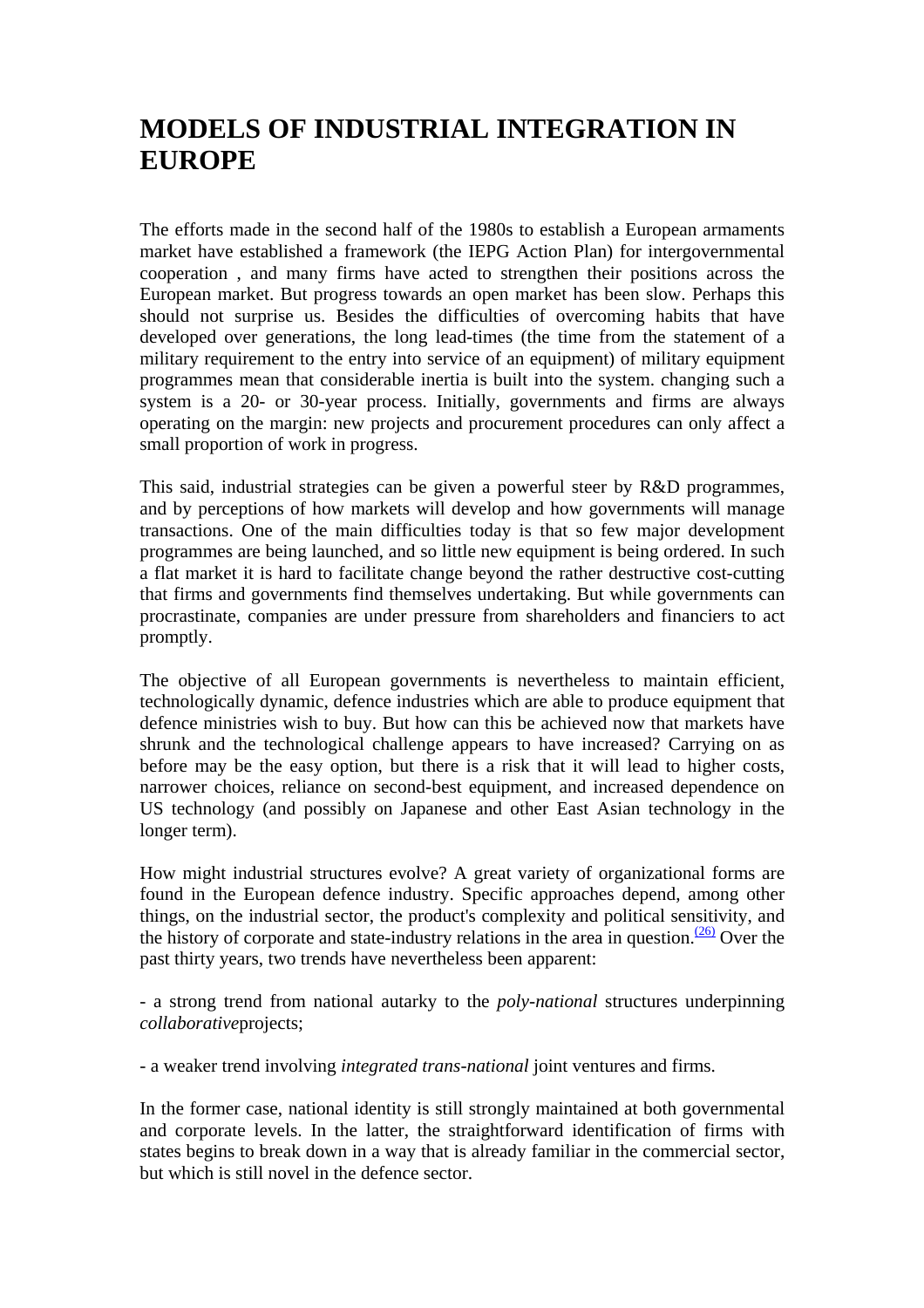At present there remain some areas of defence autarky, but they are diminishing. Where they exist, as in tanks and (for France) fighter aircraft, there are indications that they will be superseded when the next generation of technology is developed.<sup> $(27)$ </sup> The main question, therefore, is whether the trend from polynational to trans-national supply structures will continue and even intensify, or whether it will lose impetus in the face of national and regional obstructions.

Before considering approaches involving international cooperation, we should briefly consider the antithesis--the situation where suppliers can control markets without recourse to cooperation.

#### **Cooperation versus market dominance**

It is important to recall why firms cooperate, rather than seeking to establish dominance on their own terms in international markets. There are two main impulses. Firms wish to share risks and costs, and they wish to gain access to `complementary assets' held by competitors which are out of reach or too costly to acquire.<sup> $(28)$ </sup> In the defence sector, the complementary assets that firms most desire are technological expertise, employment in the purchasing country, and `insider knowledge'. The first expands the range of expertise that can be brought to the market; by engaging local resources, the second reduces political resistance to purchasing from abroad; and the third provides contacts in government and the armed forces, and thus increases the chances of selling goods to national bureaucracies with their distinctive habits and predilections.

Pressures to combine technological expertise have undoubtedly increased with the difficulty and cost of maintaining technological excellence in all areas involved in the development of modern technology systems. Advances in communications and in design techniques have also reduced transaction costs for firms engaging in cooperative ventures. However, this is by no means the only, or even the primary, factor leading to the expansion of inter-firm cooperation in the defence sector.

The need to engage the second and third types of assets--local employment and insider knowledge--depends on the degree of technological advantage held by the firm, and on the strength of protective barriers. There are few areas in which firms in any one European country have such a clear competitive advantage that they can surmount the entry barriers into other European countries, let alone the United States, without engaging in cooperation. Most such examples are found at the component and sub-system levels (e.g. flight control computers and diesel engines) where there is less political sensitivity to dependence on foreign suppliers, and where technologies are often dual-use and less amenable to national protection. The only example that comes to mind of a large system producer thoroughly dominating its niche internationally, and it is not European, is Boeing with its AWACS.

The irony should not escape us. Cooperation is partly driven by protection. To be more specific, *industrial* cooperation is in part a reaction to the shallowness of *political* cooperation. That is to say, a truly open defence equipment market would require sufficient political integration to enable defence equipment to be treated like any other tradeable commodity.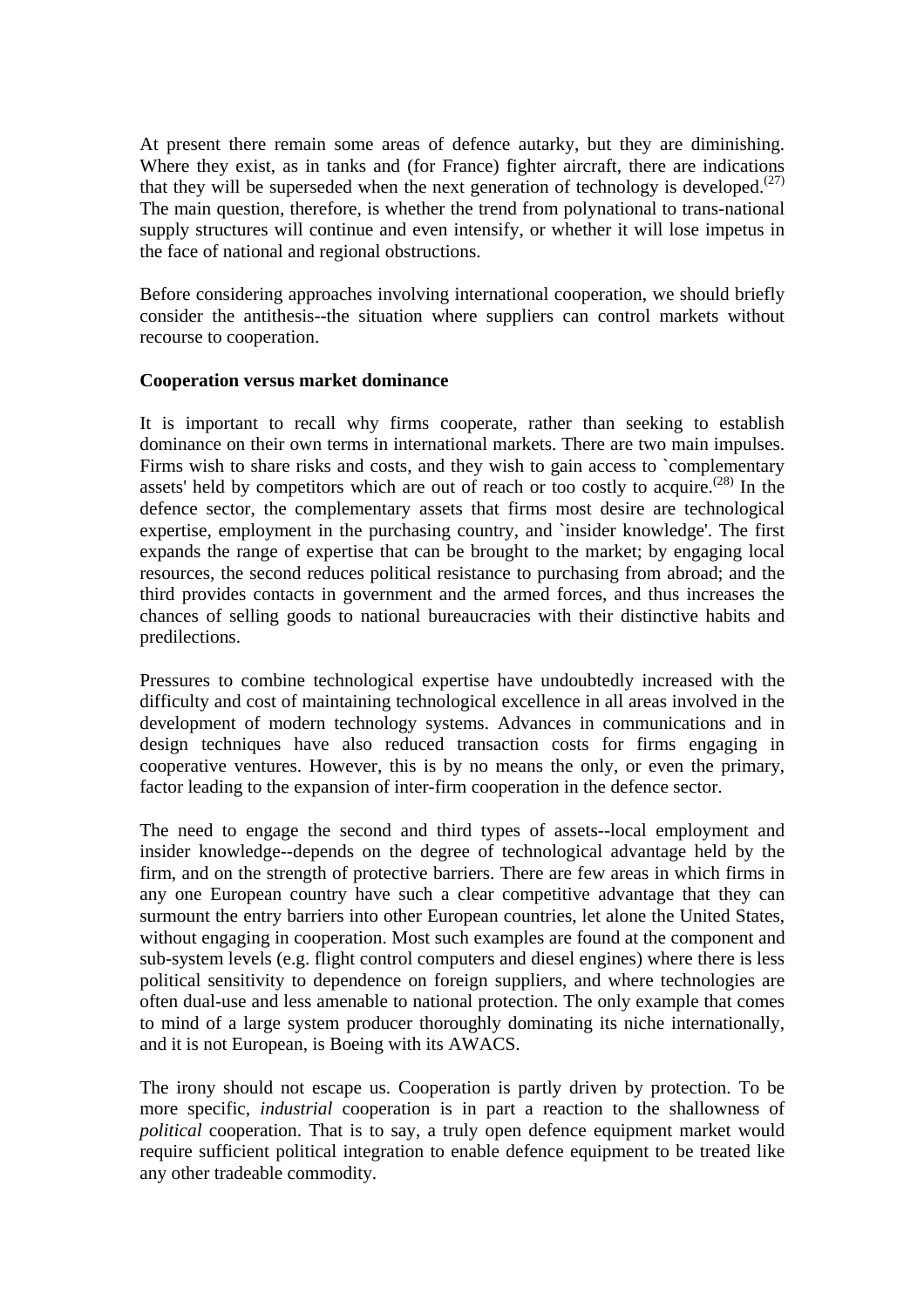Such a development might well lead to a reduction of industrial cooperation as individual suppliers, no longer needing to compromise to gain access to markets, tried to establish their supremacy. If the goal is integration, governments should in some contexts even be trying to create the conditions in which industrial cooperation is no longer necessary. Although considerable cooperation would still occur for financial and technological reasons, a competitive European market would also entail specialisation, product differentiation and inter-trading. At the same time, *extra*-European cooperation might be sought more by European firms if the US market, among others, remained protected while Europe's was opened up. Conversely, if Europe's market were opened only to internal competition, while maintaining barriers to outsiders, then we could imagine US firms seeking entry via transatlantic partnerships.

#### **Advances in design and production technologies**

Attempts by governments in recent years to reduce equipment costs have tended to focus on reforming procurement policies and on nurturing cross-border arrangements. There has been a tendency to forget the lesson from history that the most significant long-term changes in cost structures come firstly from advances in design and production processes, and from the organisational innovations associated with them, rather than from adjustments to the relations among leading producers; and secondly from military technology's interaction within the high technology system in general. $^{(29)}$ 

In both regards, fundamental changes have been taking place. Due to developments in information technology, a new manufacturing `paradigm' has been taking shape. Various fashionable phrases have been used to describe it, including `flexible manufacturing', `just-in-time manufacturing', and most recently `lean production'. Essential features are the integration of design and production processes, their increased flexibility, and the minimization of buffer stocks. Where applied effectively, they result in sharp reductions in costs and lead-times, and greater ability to match products to specific consumer requirements without sacrificing economies of scale.

The techniques have been pioneered, especially in Japan, in mass production industries like automobiles and consumer electronics. They are now being applied across a wider range of industries. Unfortunately, studies have not been carried out to ascertain how extensively they are being used in defence industries. While there is evidence of substantial productivity gains in recent years as companies have sought to reduce costs, the impression is that these gains have come mainly from shedding under-employed labour. The more radical transformation in production processes has yet to occur on a significant scale in this industry.

It is interesting to note that the US Air Force has recently asked the team directing the International Motor Vehicle Program at the Massachusetts Institute of Technology, which has led the way in studies of 'lean production' techniques, to extend its inquiries to the aerospace industry (it has been christened the Lean Aircraft Initiative!). Worried as always by the spiralling costs of aircraft design and production, the US Air Force has come to believe that one of the solutions may be to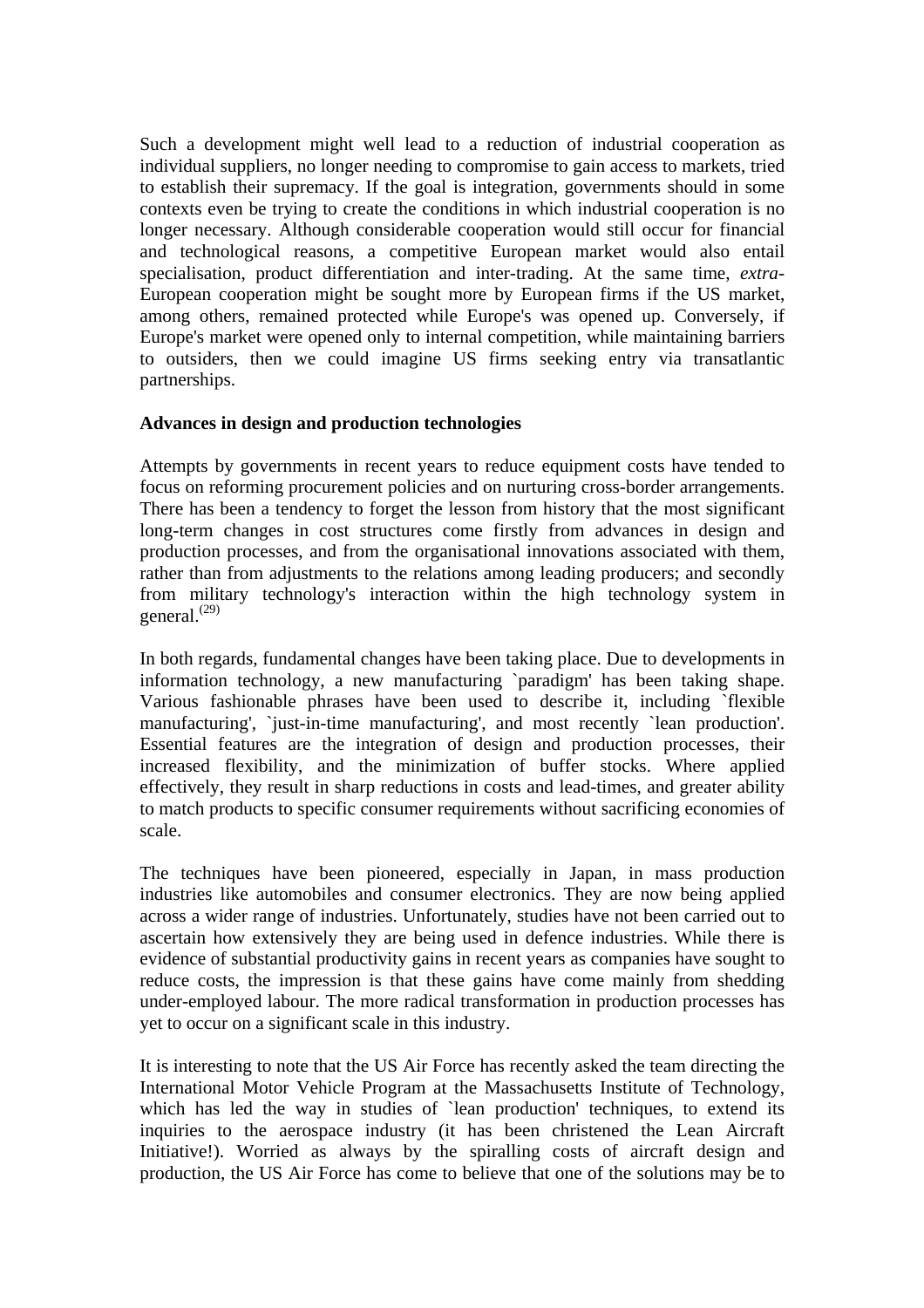persuade the defence industry to adopt the new techniques. It hopes that this approach will allow some of the most intractable problems that have dogged equipment purchasers to be addressed, including long lead-times, design inefficiencies and inflexibilities, and the difficulties of managing relations between prime contractors and their legions of suppliers.

The second context in which change has been occurring has been the relationship between civil and military technological activity.<sup>(30)</sup> With military R&D and production making up a smaller and smaller part of high technology activity, technological performance is coming to depend increasingly on firms' success in managing the interface between civil and military technology. They have to become more adept at assimilating civil hardware and software into military equipment, at organising R&D programmes around dual-use technologies, at learning to apply the design and production techniques discussed above, and at transmitting knowledge and expertise across the civil-military divide.

Some argue that the United States and Europe may soon be taught a lesson by Japan on how to manage the civil-military relationship. Friedman and Samuels have written of the thorough `inter-diffusion' of civilian and military technologies that is being achieved in Japanese firms:

`The result is a cadre of multi-functional design and manufacturing specialists who understand their application area comprehensively and who are expected to systematically diffuse their accomplishments company-wide....In the United States prime contractor defense production is something to protect, isolate and classify within the firm. Defense designers only design; process engineers focus only on production. But in Japan, defense production is like any other resource for advanced basic and process technologies within a firm from which technological wisdom is mined and integrated within the firm.<sup>'(31)</sup>

In all but the final assembly stage, little distinction is thus made between civil and military activities within firms in Japan. This approach has not been developed in response to the special problems of managing the civil-military interface, but has grown out of the Japanese commitment to disseminate technology as broadly as possible. As Friedman and Samuels point out, this commitment remains a central feature of the Japanese `ideology' of economic development.

In our view, too little attention has been given to these issues affecting the techniques and organization of defence R&D and production. There has been insufficient incentive for firms to modernise their design and production processes, and for governments and firms to redraw the boundaries between civil and military activities. Policy-makers need to ensure that Europeanisation is not being pursued merely in order to evade essential reforms. Securing orders through collaboration may seem less risky and painful than confronting entrenched practices.

Concerns are also being expressed that Japan is pushing up `from below' into systems design and manufacture. Its commanding position in component, material and other constituent technologies may give it a long-term advantage, particularly as those technologies become increasingly `systematized' (e.g. with ever more complex functions being incorporated on single semiconductor chips). If this is the case,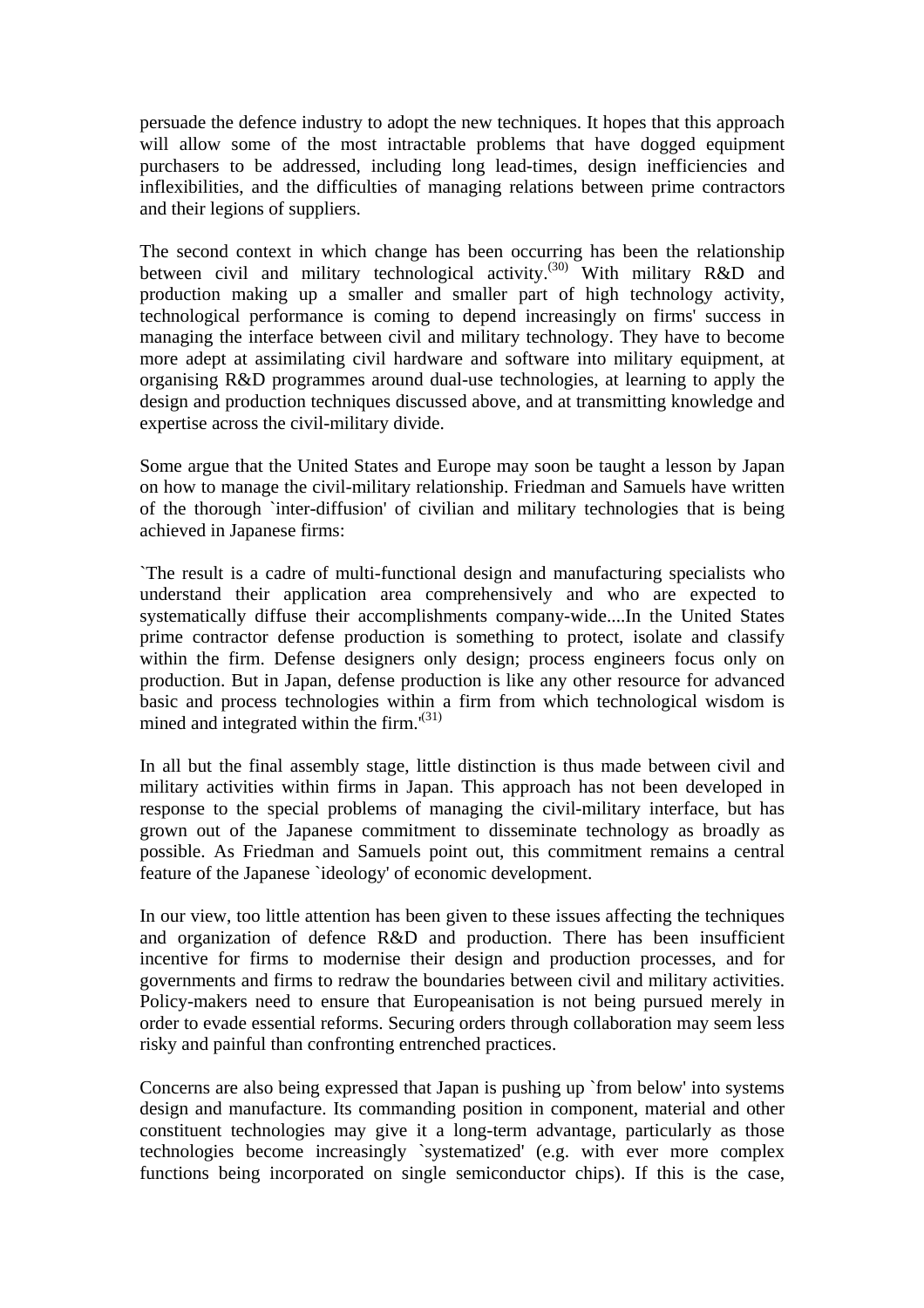Europe's relatively weak presence in these areas of technology could end up sapping its systems capabilities.

Europe therefore has to be alive to the possibility that other countries, now including Japan, may make rapid progress in these respects, creating both productivity and technology gaps. This is one reason why European suppliers have to be open to new ideas from external sources, given that Europe seems unlikely to be in the vanguard of new developments. There is a risk that European best practice could fall behind international standards if collaboration with non-European suppliers is frowned upon.

#### **Traditional European collaboration**

Turning now to the forms of cross-boundary activity that have evolved in the European defence sector, collaboration in the form of `arranged marriages' is still the most common organisational approach in Europe, especially where the manufacture of large complex systems is involved. The attraction of collaborative projects is that, once arranged, everyone is kept moderately happy. Risks and costs are shared, the preservation of capabilities, employment and value added are guaranteed in participating countries, some standardisation of equipment across armed forces is achieved, and firms have secure income and a base from which to export. The main feature of such collaboration is that it entails agreement at all levels, from governments down to subcontractors, on the division of the profits. It is an arranged market as well as an arranged combination of productive resources. In most cases, *ad hoc* agencies are also established to implement the agreements. Although not independent from governments or firms, they ensure that a professional cadre of managers, drawn from the participating countries, is able to run projects without undue interference. To a degree, they `de-nationalise' project management.

This said, international collaborative projects of this sort have well-known disadvantages. They are difficult and time-consuming to set up, and inflexible once in place; their products are either a compromise between the partners' requirements, therefore risking being second-best in combat, or are customised by each partner, thus losing many of the benefits of collaboration ; and they are intrinsically monopolistic. Paradoxically, they help preserve national capabilities and institutions. By allowing everyone a role, they discourage rationalisation.

There is another problem. Collaboration is easiest to arrange when one of the partners enjoys a lead over the other(s), or when it has a much larger requirement for the product and thus bears most of the cost. Collaborations in this sense are not equal partnerships. The nearer capabilities and market requirements are to equality, the more difficult it can be to decide the allocation of resources and design leadership, even if collaboration between equals can have more far-reaching consequences if it forces participants to rationalise their activities. This is one reason why large-scale collaboration between Britain and France has been rare, and why collaboration with an increasingly capable and ambitious German defence industry has become more difficult to negotiate. The history of the commitment phase of the *European Fighter Aircraft*, when France decided not to participate, confirms these points well.

Thus there have been two grounds for dissatisfaction with this form of European cooperation. There has been concern that it is inefficient and blocks industrial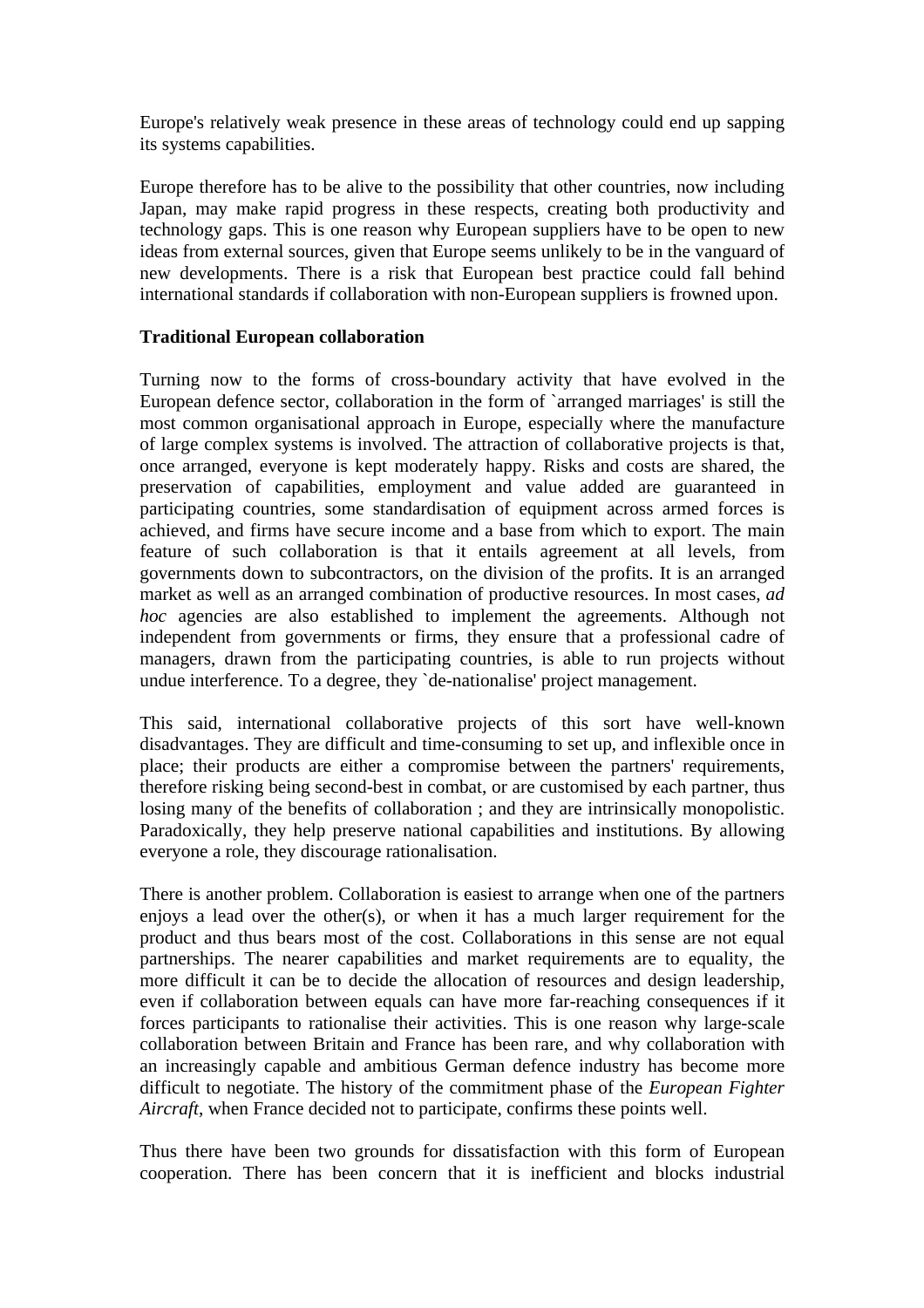rationalisation; and dividing up the share of work when countries have nearly equal technological capabilities has at times stretched the ingenuity of the most skilled negotiators (as the complexities consequent on the 1992 re-negotiation of the EFA project show). The way forward may lie less in abandoning collaboration than in bringing more fluidity to the industrial arrangements associated with it. The key seems to lie in creating greater distance between governments and the projects they are supporting, and in trying to avoid the detailed reckoning of *juste retour* that has afflicted collaboration at every level of activity.

At prime contractor level, allocative arrangements may persist, at least where very large projects are concerned, although they too may become more fluid, depending on how the relationships between the main European defence contractors evolve. But below this level, something more akin to a market could operate in which firms, acting singly or jointly, bid for contracts on their merits, without pressure to cut the cake according to rules laid down in the capitals. For this to happen, governments need to become less involved in the selection process at every level, as has already been happening in some degree as firms are given greater responsibility for deciding who they work with and purchase from. Related to this political principle is an organisational point: lessons from past collaboration also suggest the importance of governments either keeping their distance once the requirement has been set, or defining clearly the conditions under which they retain the right to intervene once projects are under way.

#### **Joint ventures**

During the 1980s, joint ventures and other cooperative arrangements became increasingly common in the defence sector, if less common than in the civil sector (Table 2 gives a recent selection). They were not invented in the 1980s, of course: a notable predecessor is Euromissile, a cooperative arrangement involving MBB and Aérospatiale, dating back to 1972, and set up to provide a joint focus for responding to a series of Franco-German collaborative missile programmes.(32) They were driven by the need to exploit technological complementarities in a period of rapid technical change, by financial pressures, and by the desire to gain access to markets hitherto closed to foreign suppliers. Pitale makes a further useful distinction, between cooperative arrangements which involve technology *addition* (where firms contribute technologies in modular fashion to a joint activity, with minimal sharing of the knowledge or capability), and those which involve technology *integration* (where a real sharing of knowledge and capabilities takes place).<sup>(33)</sup> We shall return to this distinction later.

Whereas governments have been prominent in negotiating the collaborative projects discussed above, in the case of joint ventures it is more usually industrial managers rather than ministries who have taken initiatives, even if government consent is usually required before arrangements can be implemented (and despite, in France, there being evidence of a clear ministerial role in promoting certain domestic joint ventures).<sup> $(34)$ </sup> Furthermore, it can be seen that managers are taking initiatives at two levels: at corporate level, where firms engage in broad strategic alliances; and at divisional level, where relatively specialised operational units join forces across boundaries, temporarily or permanently, to serve specific defence markets. The consolidation of industrial resources in large conglomerates in the 1980s was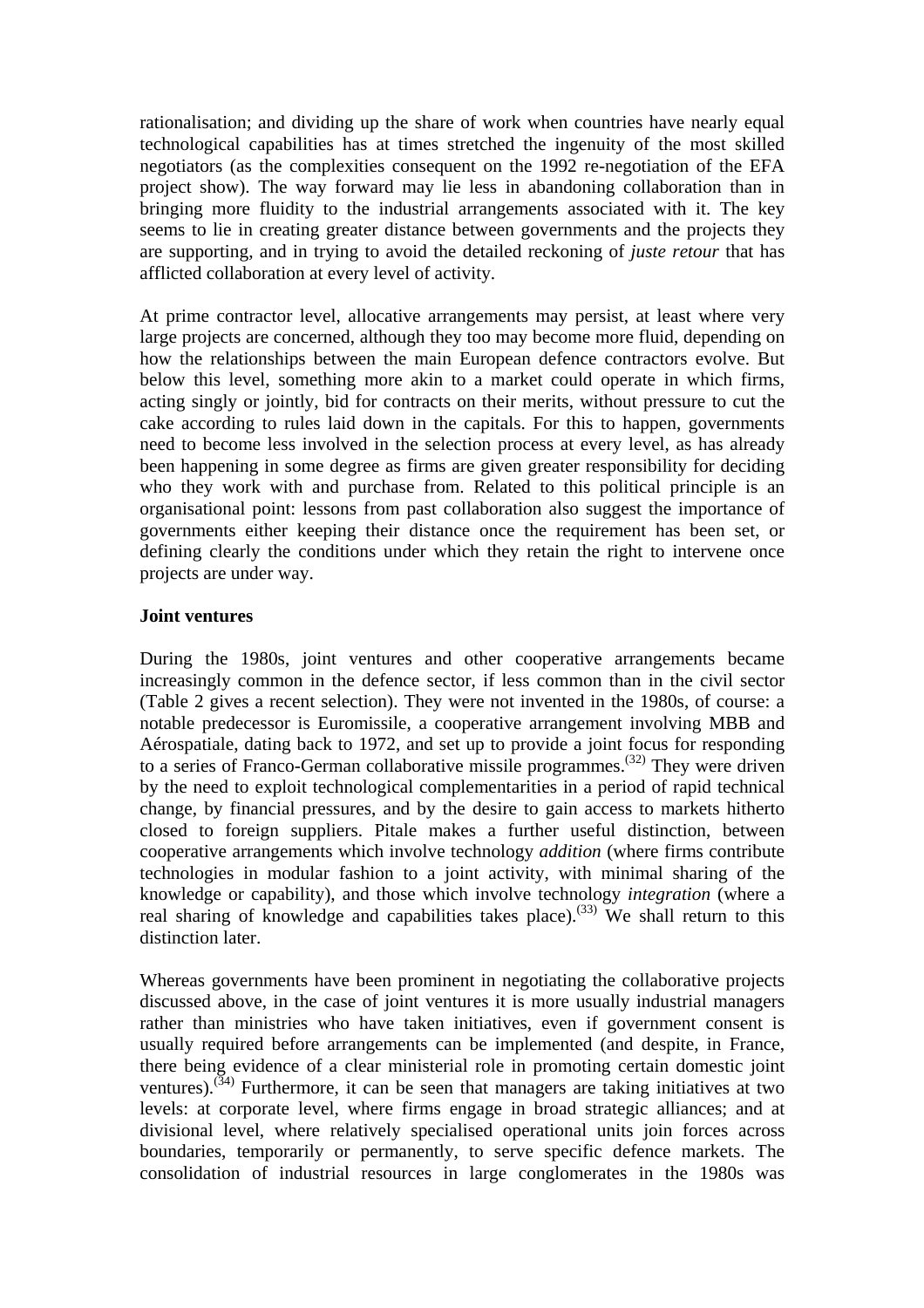accompanied by some loosening of organisational hierarchies, with firms being allowed greater freedom by governments to negotiate cooperative agreements with other firms, and divisions being allowed by boardrooms to negotiate with divisions in other companies.

In three other respects, these cooperative arrangements have marked new departures. First, they have involved a loosening of ties between governments and national entities*.* In many areas, governments have found themselves having to deal, individually and collectively, with suppliers that are increasingly organising themselves on a transnational basis. This has resulted in some weakening of the formal practice of *juste retour*. This is not to deny its continuing importance, as is evident in the formation of consortiums which involve production facilities in each of the purchasing countries. But once the primary organisational responsibility is passed to firms, the allocation of production shares is less strictly tied to specific countries' financial commitments than is usually the case.

Second, such arrangements also involve a loosening of ties between prime contractors and *national* sub-contractors and component suppliers. The market for components and sub-systems has always been more international than that for large systems (viz., the extensive foreign content in Sweden's fighter aircraft). But cooperation in systembuilding has encouraged lower-tier suppliers to go still further in internationalising their activities, even if proximity to prime contractors and defence ministries still counts in their favour, particularly where governments insist on national secondsourcing.

Third, consortiums including US as well as European partners have begun to take shape. The irony is that the more governments give firms the freedom to decide industrial arrangements, the less European the internal market may become at an industrial level. Looking at this question from across the Atlantic, now that US firms are also struggling to survive in a diminishing home market, they have greater incentive than before to internationalise their activities.<sup>(35)</sup>

#### **Grand corporate alliances?**

The 1980s saw a wave of instances of concentration at the national level in the defence sector. In Britain and Germany, the concentration of ownership can in most areas go little further. British Aerospace and GEC-Marconi, and Daimler-Benz, dominate their respective aerospace and electronics markets. The French industry is still relatively fragmented, though the new Dassault-Aérospatiale link may change this. However, with the exception of Matra, it is largely state-owned, and the traditional French administrative practice of allocating monopolies has meant that there is little duplication between the firms (missiles being a notable exception, although even here, as we have seen, rationalisation is now being discussed). In Italy, the creation of Alenia and the absorption of EFIM by Finmeccanica repeated the same pattern. Following the consolidation of national industries, attention has increasingly turned to the cross-frontier relationships between the dominant firms.

There has been speculation that these firms are beginning to form distinctive `clusters'. Steinberg, for example, has written about the three clusters of Deutsche Aerospace and Aérospatiale; GEC, Siemens and Matra; and British Aerospace and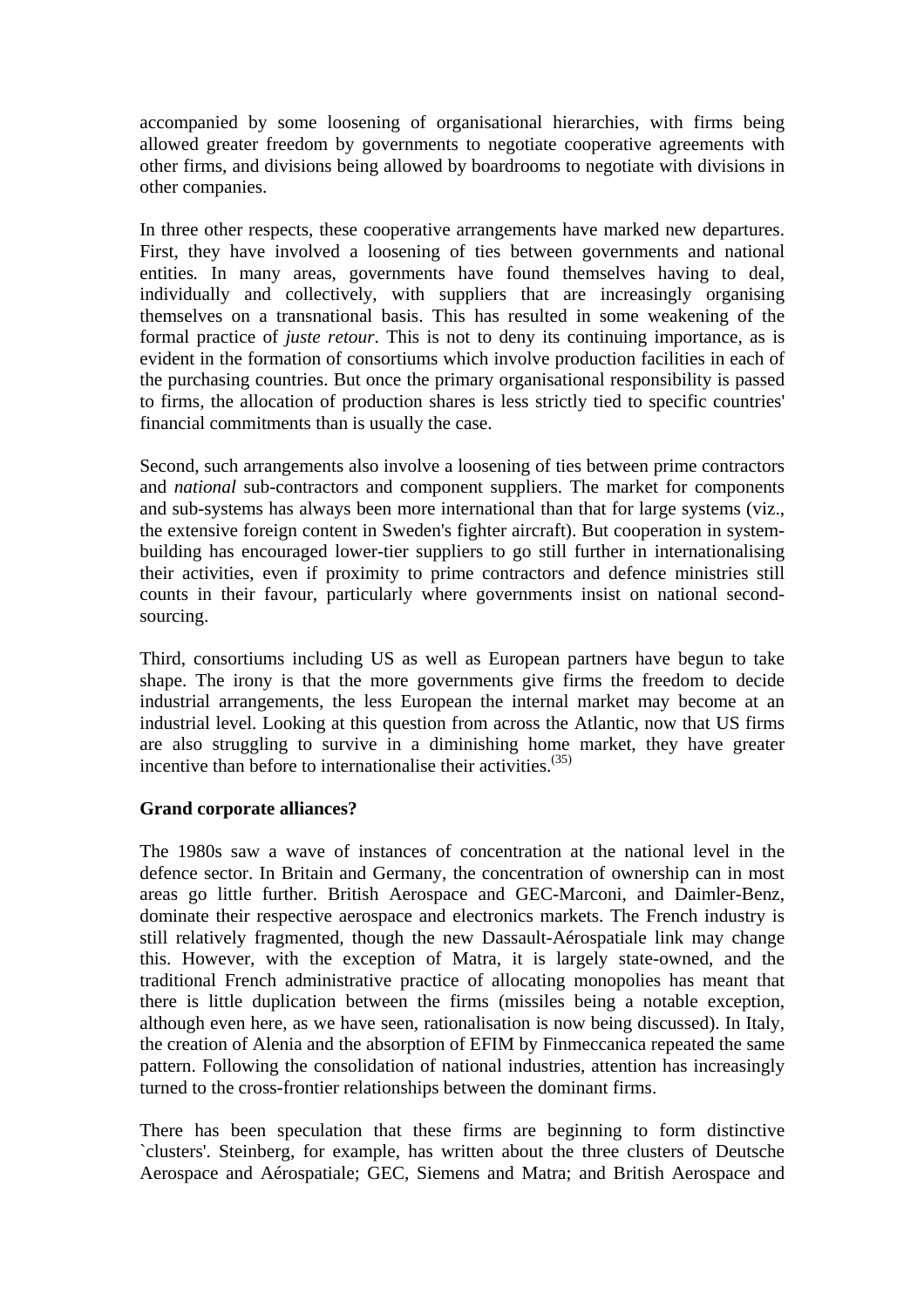Thomson.(36) We are more sceptical. While some durable alliances have formed at the project and divisional level, there are as yet few signs of formal alliances at the corporate level. Communication between the leaders of these companies, and at various levels in their managerial hierarchies, may have intensified, but this does not imply a fusion of strategies. Indeed, all these firms are engaged in a bewilderingly complex set of entanglements.

Thus, British Aerospace and Dassault have been engaged in talks about future aircraft projects, while British Aerospace and Thomson-CSF failed to complete a planned merger of their missile divisions into a new firm, Eurodynamics. GEC-Marconi and Aérospatiale have reached an agreement on missiles. GEC has another agreement with Dassault on avionics, and has discussed with Thomson-CSF plans for radars for the next generation of fighter aircraft. In addition, plans by the French government to merge the missile activities of Aérospatiale, Thomson-CSF, and Matra Défense, which we have already mentioned, held the potential to lead to subsequent crossborder activity. Matra was also known to be talking to British Aerospace and DASA about the possibility of international convergence. In May 1993 an agreement was announced between Matra and British Aerospace to merge their guided weapons activities into joint company. This prompted press speculation about whether Aérospatiale and DASA might form a separate joint venture, or seek to join the BAe-Matra group, which would create a near monopoly in tactical missiles in Europe, and raise an interesting test case over competition policy. $(37)$ 

The point to note is that all these moves (or failures to move in the case of Eurodynamics) cross-cut the simple clusters model. The situation instead resembles the fluid and shifting alliances of the Concert of Europe. Firms will work together where it serves their individual purposes and helps to maintain a `balance of power' within the oligopolistic supply structure. Stable grand alliances at the full corporate level seem less likely.

Developments at divisional level are in some ways the more interesting pointers to the future. Complex, shifting webs of alliances between divisions of firms are evident in many areas of activity. The diversity of defence products, and the uneven distribution of technological capabilities among defence contractors, ensure that different cooperative solutions will often be sought for different projects. Promiscuity is commonplace: firms working together in consortia in one context are competing in another. While this may be an effective mechanism for combining diverse technological capabilities, and for combining resources to increase political and institutional leverage in contests for orders, it is unclear how efficient these joint ventures are in bringing down development and production costs, and in enhancing technological performance. Nor is it clear, to return to Pitale's distinction, how far the alliances involve only technology addition--the exchange of technology modules- which he regards as the characteristic of alliances formed opportunistically in response to an invitation to tender; and how far they involve instead true technology integration via shared development, with its deeper commitment to an enduring partnership.

Nevertheless, there have been signs, at the divisional level, of islands of stability taking shape. Many firms have become accustomed to working together at this level, while still engaging in polyvalent links at the corporate level, and have taken steps to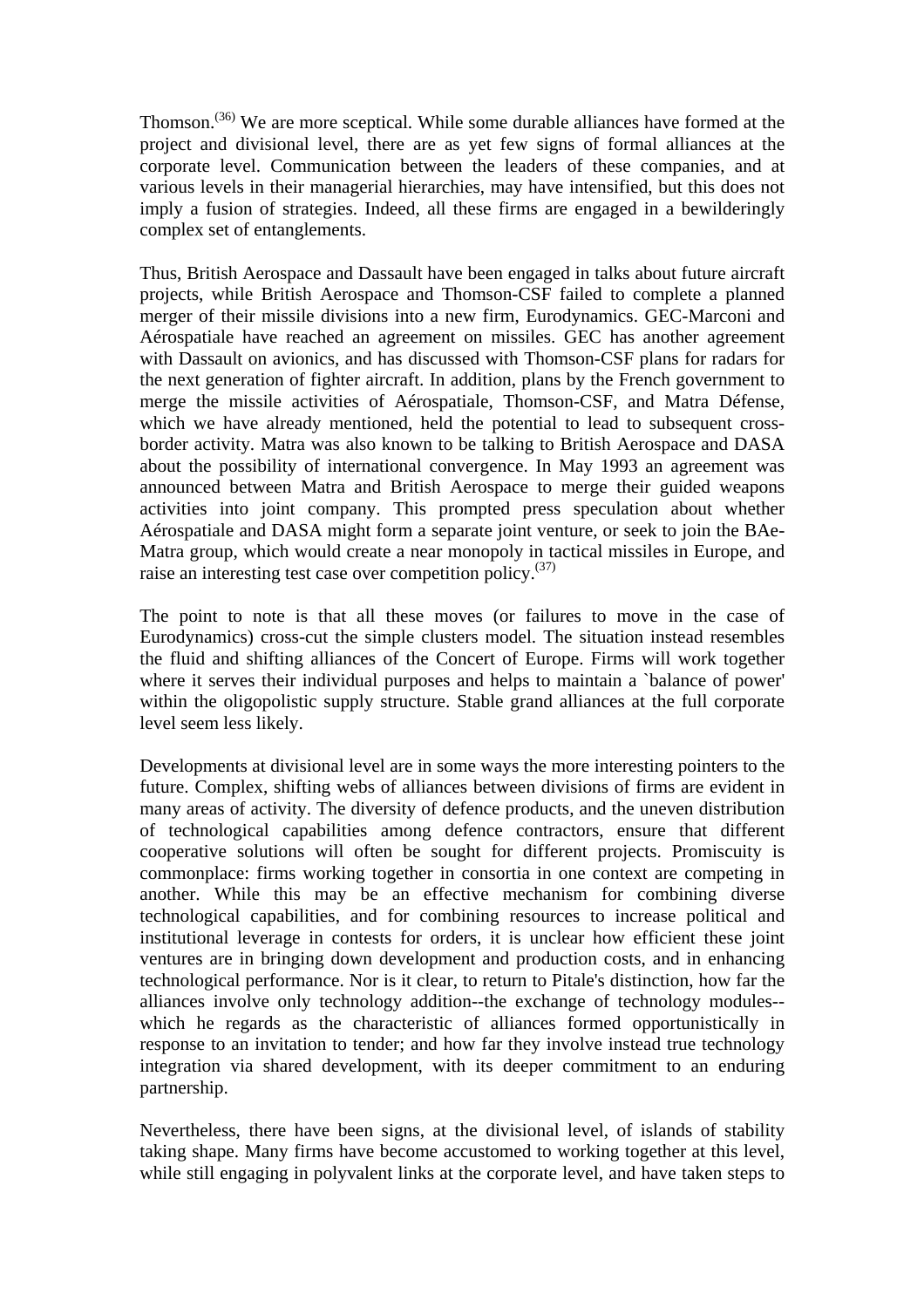formalise their relationships. Hence the phenomenon of the `Eurocompany' (some examples are listed in Table 2). Although not independent of their parents, these companies have begun to act as distinctive industrial entities, much as Airbus Industrie has in the civil field. While specialised, they need to encompass a range of products and markets to withstand ups and downs in ordering. Thus the two most notable examples, Eurocopter and Matra-Marconi Espace, have broad product ranges and have positioned themselves to sell into both civil and military markets.<sup>(38)</sup>

In addition, firms are joining together to mount cooperative R&D programmes, sometimes in advance of specific requirements being decided by governments, and usually supported by a mixture of public and private finance. A good example is the cooperation between GEC-Marconi and Thomson to develop a phased-array radar.

Are these the first real steps towards a true European defence industry--one with no distinctive national affiliations, and in which the location of R&D and production are decided on techno-economic rather than national-political grounds? It is too early to say. The examples given here are still exceptions to the rule, and for every Eurocompany or long-term cooperative agreement that is established, others are aborted or not even attempted. Companies worry in particular about the loss of flexibility that may result from the negotiation of permanent arrangements. Furthermore, these Eurocompanies still seem to be polynational rather than pan-European entities, in the sense that their home markets are the national markets where their parent companies are located, rather than the European market taken as a whole. It remains unclear how far true specialisation in R&D and production is occurring within the new companies, as opposed to a tacit agreement to keep all assets in play as the price to be paid for cooperation. Research has yet to be carried out into these questions.

We should also note that the stability of transnational industrial arrangements ultimately depends on the underlying strength of the constituent companies, taking all their activities into account. We considered earlier the rather different implications that would have arisen for British Aerospace and Deutsche Aerospace if the EFA decision had gone the other way, or if Saudi Arabia had cancelled its order for *Tornado* aircraft. What will happen to Thomson-CSF if its losses in civil electronics cannot be stemmed? The internal stability of the large conglomerates which form the core of the European defence sector, and the stability of their interrelationships, cannot be taken for granted. (Note again how quickly the British Aerospace/Thomson-CSF missile joint venture folded, following lengthy negotiations and after winning the approval of the governments concerned). This stability is contingent in particular upon governments supporting large projects that employ a sufficient proportion of the firms' defence assets, and upon the firms' performance in civilian markets. It also depends upon the degree and nature of firms' `embeddedness<sup>'(39)</sup> in national networks of governmental and other supporters, notably banks and other financial institutions, trade and other `lobbying' organisations, supplier and customer links, and on patterns of ownership (state versus private; concentrated versus dispersed shareholders). All these features of embeddedness influence the strategic behaviour of firms, affecting their scope to invest for the future, their capacity to ride out rough passages, and their perception of the balance of costs and benefits of different organisational forms. The national environment, in short, remains extremely important.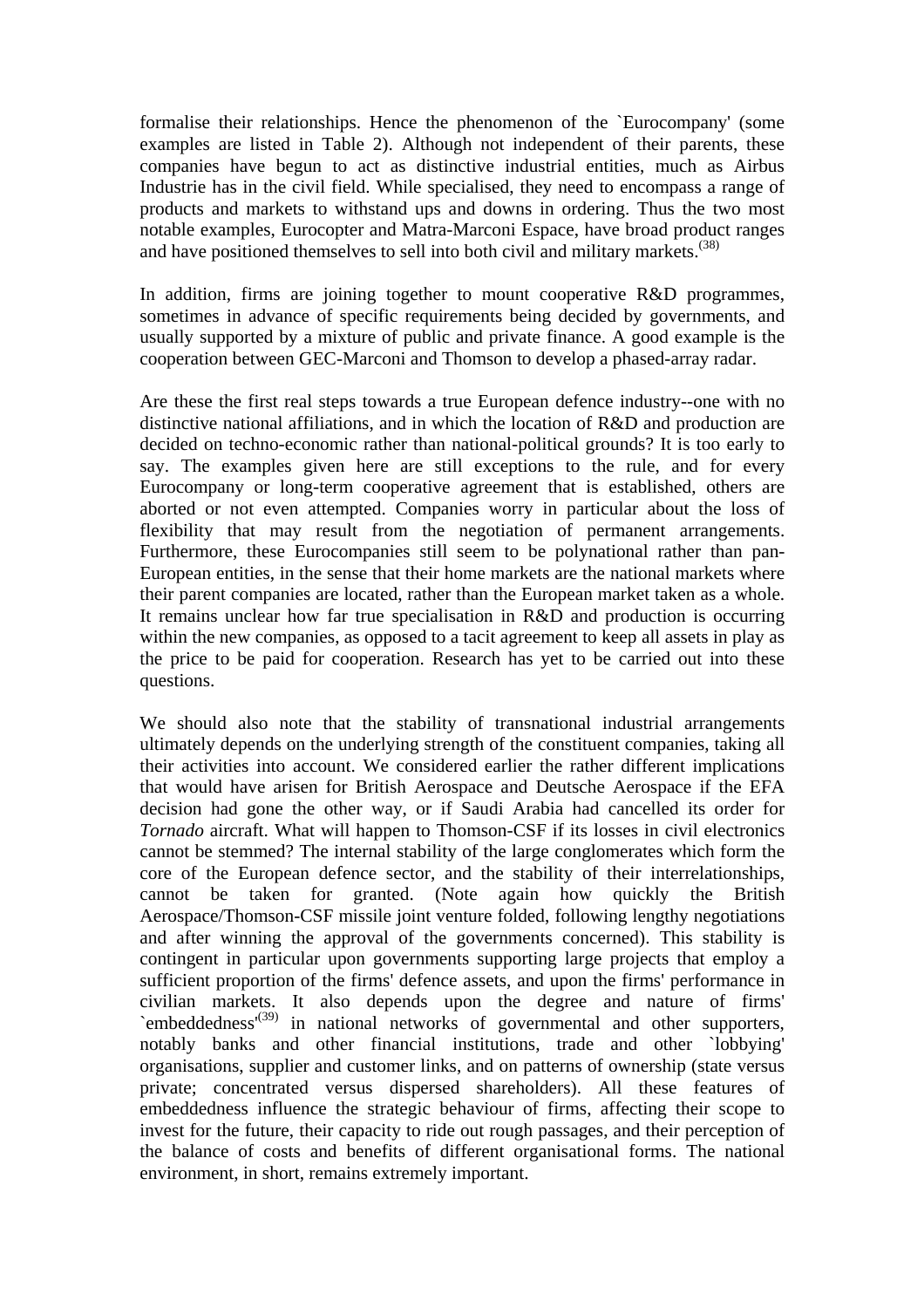# **THE EMERGING POLICY FRAMEWORK**

Europe is going through a profound change in security arrangements. No clear new policy framework has yet emerged, but pieces are being put into place and problems that require solutions are coming into sharper focus. This section discusses several aspects of this emerging policy framework.

#### **Rethinking budgets, missions and industrial requirements**

Defence spending, and thus spending on defence equipment, is being reduced everywhere. Statistics are unreliable, as one set of cuts overtakes another, but annual reductions of the order of 3-4 per cent are occurring in world defence markets.<sup> $(40)$ </sup> Although there is considerable variation between countries, the rates of change in Europe seem close to the world average.

The problem is, however, that decisions about equipment requirements, not to mention how to meet those requirements organisationally, are having to take second place to time-consuming and politically sensitive decisions about reorganising armed forces and redefining military strategies and missions. Simultaneously, countries are trying to find a new architecture for European foreign and security policy, a task which would be difficult enough with the existing membership of the principal institutions (NATO, EC, WEU), let alone with the issues raised by the addition of new members of an enlarged `Europe'.

Even if there were a clear and stable foreign and security policy framework, it is not self-evident that governments would be able to agree on which kind of defence industrial structure they would like to see emerging. Differences in industrial policy and in domestic agendas would still have to be overcome. But it is clear that without such a framework, agreement on issues relating to the defence industry will be doubly difficult.

There does not appear to be any clear view, either at national or European levels, of the kind of industrial structure that policy-makers would like to see emerging. In Britain there is a view of the *processes* that should be followed, in terms of competition and seeking value for money, but no apparent vision of which configurations of firms, and in what roles, would be preferred. France is perhaps the nearest to having such a vision, albeit a confused one. We have already given examples of French government-inspired restructuring. In addition, a senior official in the DGA remarked in January 1992 that `we strongly believe that economic considerations should not be allowed to override political and security factors'; and that any drift towards an international division of labour at the main contractor level would be dangerous. `Instead, what is needed is an association of companies by sector', preferably with at least two big groups in each branch of the market, although it would be impossible to meet this criterion at prime contractor level in all sectors. $(41)$ 

In the absence of clearer policy objectives, firms are often left free to take their own initiatives, and these are mainly of a 'negative' kind: closing factories, sacking people, exiting from the defence sector, or trying to reinforce their position within the sector through new alliances. Not that everyone associated with the defence sector is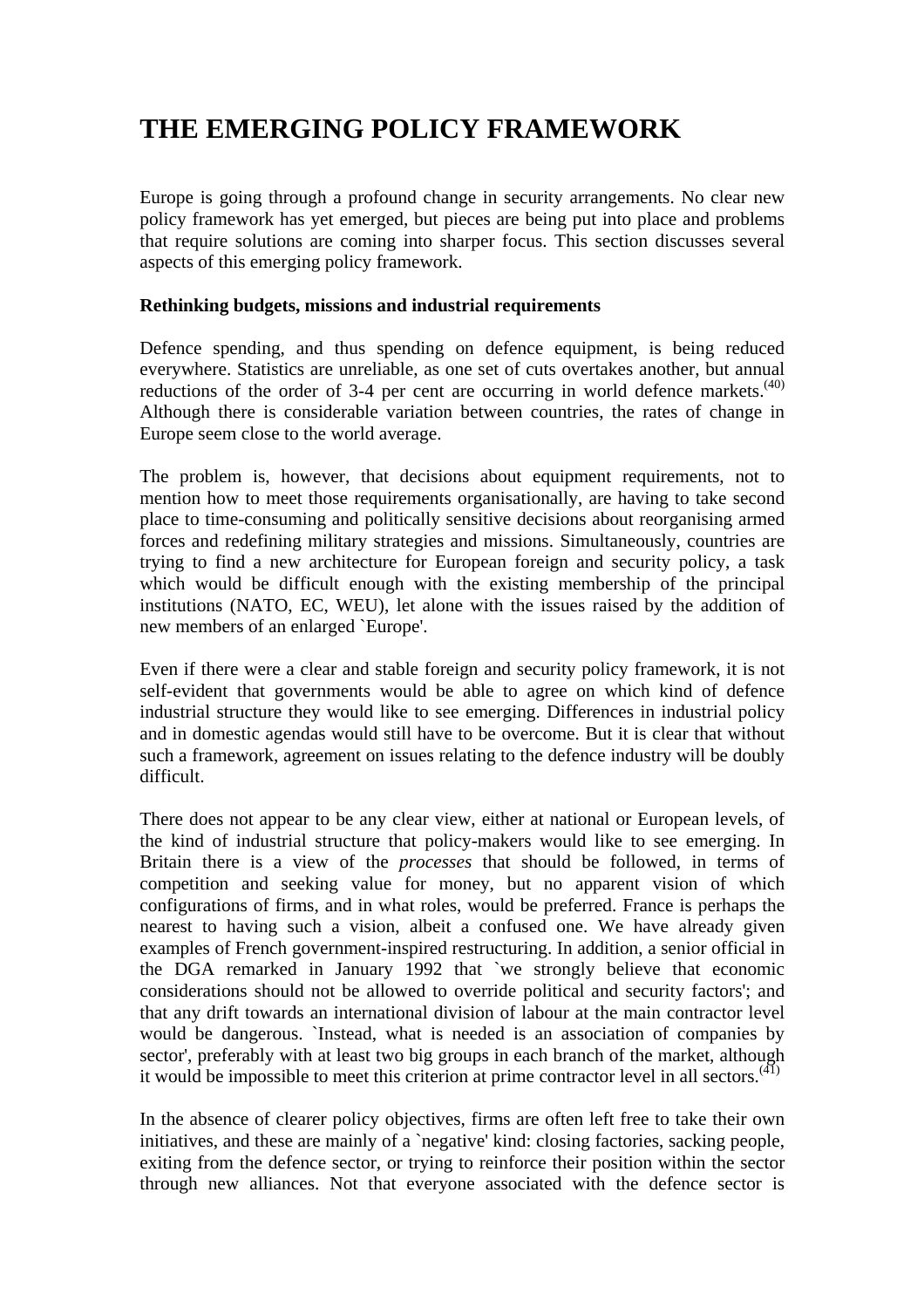necessarily displeased at this state of affairs: some (but certainly not all) stock market analysts consider that these restructured and downsized firms might give higher yields to investors than was previously the case.<sup> $(42)$ </sup> Nevertheless, from the perspective of firms, the current uncertainties are extremely unsettling. Some speak of the defence sector as being in `free fall'. Others argue that without clearer guidance from governments as to the prospects for the sector, it will be difficult for firms that have freedom of manoeuvre to continue justifying a commitment to the defence sector. All say that the timescale for resolution of these issues is shorter than governments seem to think.

In some contexts, governments are being pressed politically to react to the social distress caused by the decline in the market, and to the destabilising effects on large companies (EFA and British Aerospace again). But the responses are being made case-by-case, without a clear overall policy. Accordingly, the difficult questions of how to meet equipment needs with reduced budgets, and how to respond to new technological opportunities, have still to be addressed adequately.

#### **The regulatory regime**

Governments are today caught in a regulatory no-man's land. Faced with all the crossborder activity by defence firms, governments can react today only with domestic instruments, which is not the case in the civil area, where European Community treaties and regulations can offer additional support. In both its former incarnation and in its new position within the WEU (see below), the IEPG has lacked regulatory authority. In the defence sector there are significant `regulatory deficits' regarding competition, industrial and trade policies.

But what does regulation mean in the context of a European arms market, in terms of the internal operation of that market and its relations to the rest of the world? As Henderson has observed, a single regional market can mean two quite different things: either a market with common rules of competition for those inside it, but protected against the rest of the world; or one that is open to global multilateral competition on the same terms throughout the region. $(43)$ 

The Single European Act points in the latter direction. It has opened up civil public procurement markets to international competition. However, even here the transition to an open market will take time (some believe that the process will never be `completed'); and in any case, the customers in those markets are either in the private sector or are semi-autonomous public utilities or Postal and Telecommunications Administrations. In contrast, in the field of defence, only governments can be the final customers, so that the problems of eliminating scope for preferential deals are especially difficult.

Three aspects of competition policy are significant here: regulation of industrial structures; ensuring fair play in tendering and contract awards; and control of subsidies. There is, however, a fundamental division of views on the question of whether regulation in these terms at the EC level is appropriate without the prior establishment of a `level playing field' between Europe and the United States. For some, particularly in France, the most urgent issues are the creation of European firms big enough to match the Americans and the agreement to allow reciprocal access by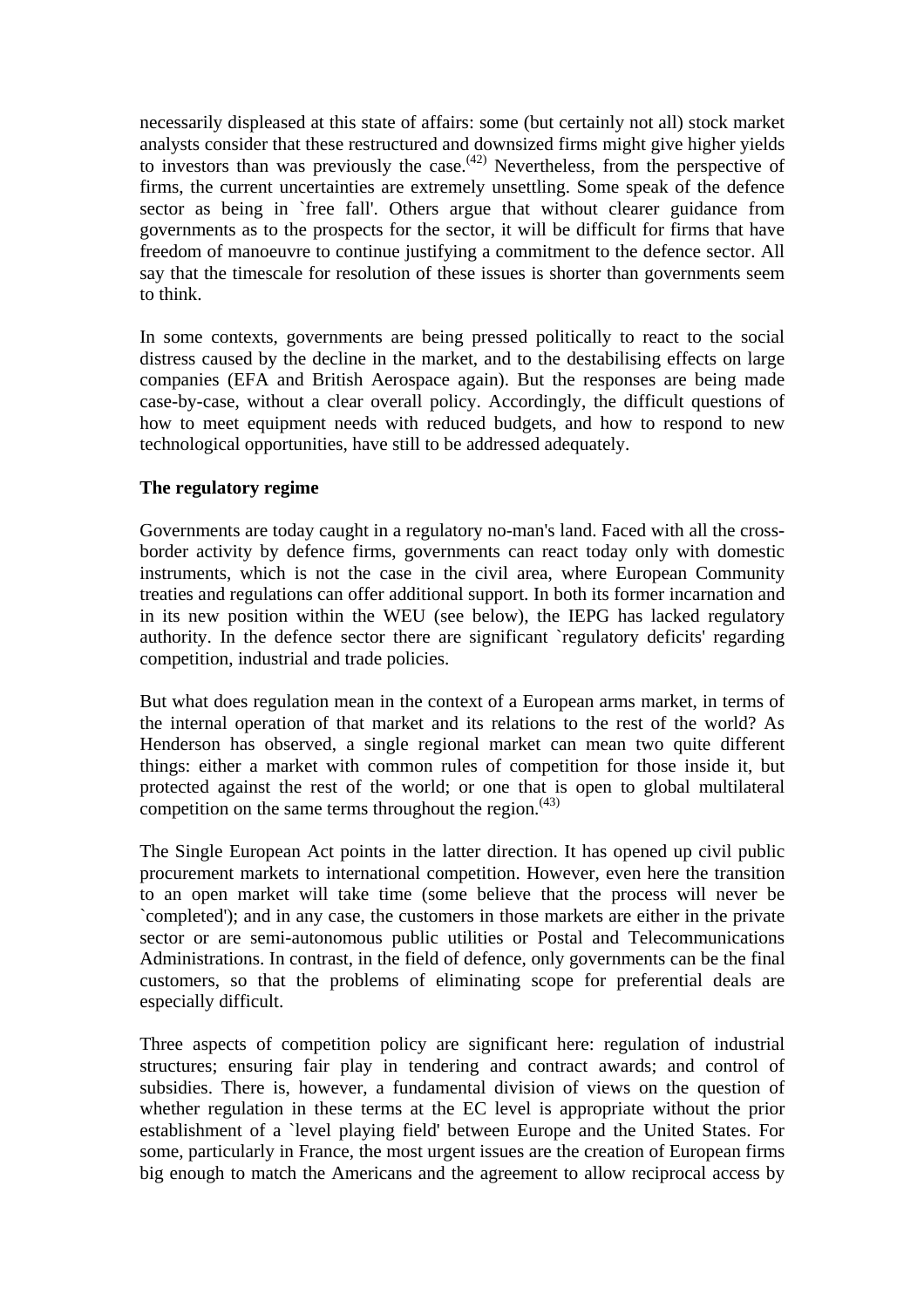European and American firms to each other's markets. On this view, intra-European constraints on industrial concentration would threaten the survival of the European industry; and restrictions on subsidies would disadvantage European firms vis-à-vis US firms. Moreover, unless reciprocity in market access were achieved, there should also be a `préférence européenne' in procurement. Thus, Heisbourg foresees that the Americans and the Europeans will `embark on a collision course' as the European institutions begin to harmonise procurement procedures and dual-use technology controls, and more generally aim to build their own arms market. $(44)$  He concludes that conflict may only be averted if the US opens its market to European suppliers. Similarly, Denis Verret, executive vice-president of Thomson-CSF, has argued that there is scope for the EC to intervene more in the defence domain, but in the sense of demonstrating `the ability to recognise the special needs of the European defense industrial base, and the compatibility of those needs with broader European security interests.' He also argued that the EC `must demonstrate the ability to resolve the [military] trade imbalance with the US'. $(45)$ ]

The opposite view, heard particularly in Germany, argues that a `préférence européenne' would amount to national protectionism and would perpetuate a European market divided on national lines. Those holding this opinion argue that the safeguards afforded to the defence sector by Article 223 of the Treaty of Rome have served their purpose. What is now needed is a defence industrial `Big Bang' to spur the creation of a genuine European market, and the way to do this is by abolishing Article 223. Protagonists of this view also argue that the process of industrial concentration need not be impeded by the application of EC competition policy. In reviewing merger and acquisition proposals, the Commission always considers their effect on competition in the `relevant market'. This could, where appropriate be the global market, and this might justify the creation of a European monopoly.

Others stand between these two poles. Some (as in Spain), insist on transitional support for their domestic industry. Others (as in the UK), favour fully-fledged intra-European competition but, like France, are unwilling to yield their national prerogatives to Brussels through the abolition of Article 223, though they may be open to the suggestion that the scope of the Article be reduced through amendment of the list of products attached to it. Another possibility is that the WEU, which has a legal base, should be given regulatory powers. It could assume some or all of the directives in the Treaty of Rome, which would overcome some of the objections to the European Community gaining a role in the defence area.

Given, in particular, the conservatism of the two largest defence industrial countries in these regards, the odds must be against rapid movement from the *status quo*. The question therefore remains whether, in the absence of a supranational regulatory regime, the temptation to favour national interests will undermine moves towards a genuinely European defence industry.

#### **A buyer's market?**

One attraction of competition is that it gives buyers more bargaining power in their relations with suppliers. But the decline in defence spending throughout the West might suggest, prima facie, that the balance between buyers and sellers has in any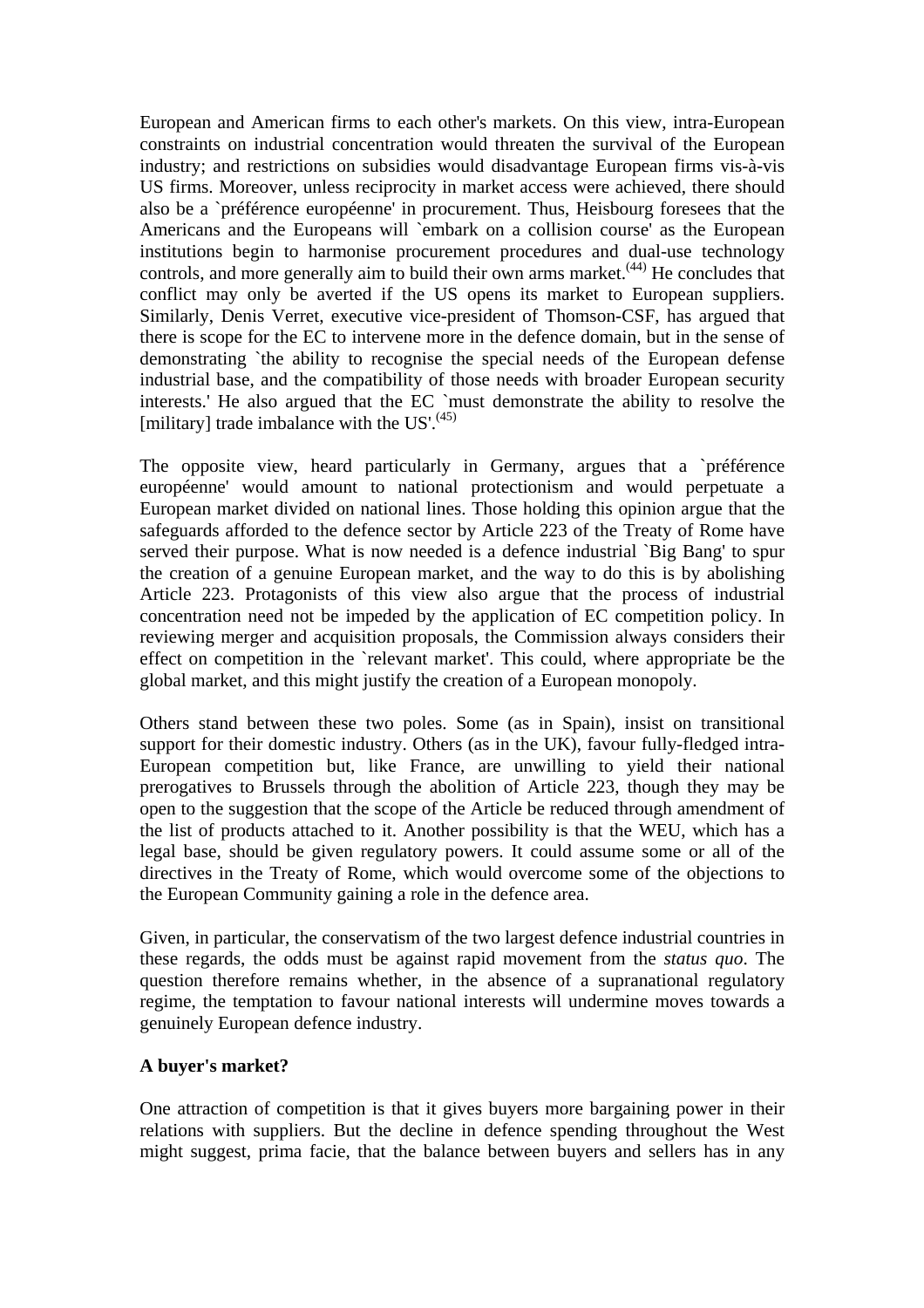case shifted strongly in favour of buyers (governments). In which case, why continue to worry about competition?

The problem is more complex, however. Firms are undoubtedly hungrier for contracts than previously (and European firms fear renewed competition from the United States), but they are also downsizing in response to what they regard as the new volume of demand. Moreover, where there are monopolistic supply structures, it is irrelevant whether it is a buyer's or seller's market. In addition, governments can find themselves trapped into helping companies out of fear of the political consequences of not supporting them--they can be held to ransom by companies' weaknesses rather than their strengths, particularly at a time of general industrial recession. This problem can become more acute as the number of companies in a sector falls, and the symbolism of threatened closure of the remainder grows more powerful, not to mention the possible strategic consequences.

For governments, these political difficulties are partly alleviated by the multinational nature of the industrial teams that now bid for major contracts. The networks of overlapping partnerships can now mean that whichever consortium or joint venture wins the order, the awarding government can be confident that its own national firms will be represented. Indeed, some firms have become adroit at joining several of the consortia bidding for a contract. Thus, in the case of the current competition to supply the UK army with an attack helicopter, the Westland helicopter company was in the, now abandoned, four-nation Light Attack Helicopter project, and has an agreement with McDonnell Douglas to produce its AH-64 *Apache* should this be the eventual choice. The snag is that these cooperative ploys often stand in the way of rationalisation--they serve to maintain the poly-national structures discussed above.

#### **A European arms procurement agency?**

The declaration by WEU member states on the occasion of the Maastricht treaty in December 1991 called for a study on strengthening cooperation in the field of armaments, with a view to creating a European Armaments Agency. In March 1992, the IEPG ministers, meeting in Oslo, agreed to analyse the future role of the IEPG in the new European security architecture. At their Petersberg meeting in June 1992, WEU ministers welcomed the Oslo decision. They noted that this decision was in accordance with the objective that they had set themselves in Maastricht, and they proposed that WEU and IEPG experts should prepare a report for consideration.<sup>(46)</sup> In December 1992, in Bonn, the IEPG ministers decided upon the transfer of IEPG functions to WEU. The armaments cooperation forum of the 13 European NATO nations would become the Western European Armaments Group (WEAG), overseen by WEU defence ministers and with National Armaments Directors forming its operational core.

The idea of rationalising European arms procurement through an international agency dedicated to this purpose is also back on the agenda. Questions immediately arise about the membership and institutional auspices of such an agency, and about its terms of reference. These questions are linked to the future of WEAG, in the context of moves towards a European Common Foreign and Security Policy, particularly in the light of the WEU's post-Maastricht bridging role between NATO and the European Union, and consequent changes in its membership. Some countries are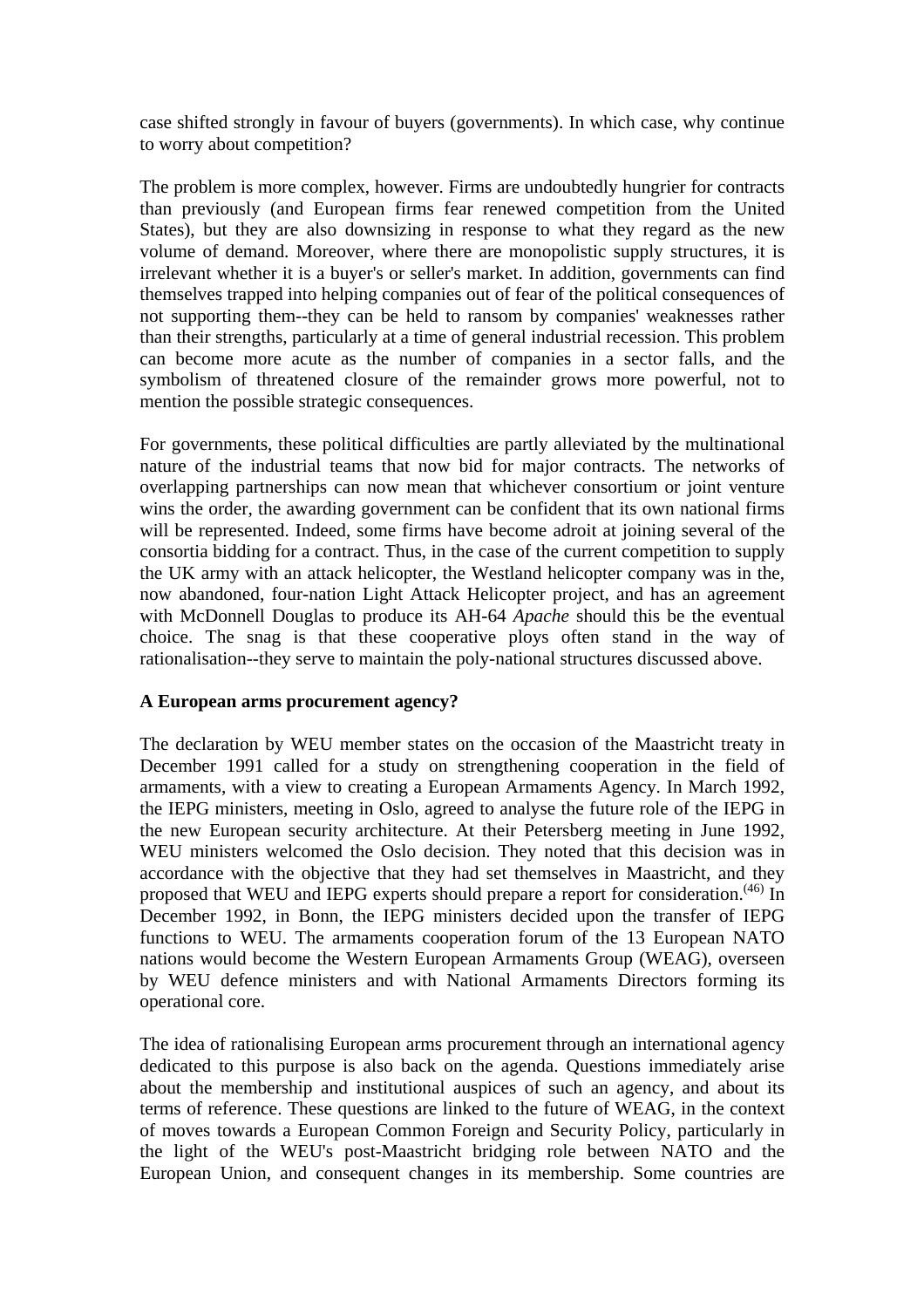happy to treat these questions as different parts of the same issue. Others see the future of WEAG as distinct from the question of an armaments agency.

At the time of writing, these arrangements are in a state of transition. While the IEPG functions and Panels have been transferred to WEU, the Secretariat is until January in Lisbon. It appears that WEAG continues much as the IEPG did previously in operational and formal decision-making terms. This arrangement has at least one advantage: those IEPG members who are now associate (Norway, Turkey) and observer (Denmark) members of WEU, and so lack full rights on the WEU Council, have votes within WEU on WEAG matters. Discussions over further action are continuing at the level of National Armaments Directors. One of the issues at stake is how to effect a closer linkage to the European Union while at the same time keeping all the NATO allies (whatever their status *vis-à-vis* WEU) fully engaged in armaments cooperation. The most difficult problems arise over Turkey.

Although the machinery remains somewhat inchoate, the character of the discussions that occur within it appears to be changing. The increased role of WEU is drawing in a wider range of national officials. In particular, foreign offices are playing a bigger part, and wider political currents are washing around the shores of armaments cooperation. The old arrangement whereby the IEPG machinery served, in a sense, to insulate defence ministries from these currents, appears to be breaking down, and we can expect that in future armaments cooperation may become linked to larger questions of European foreign and security policy and, indeed, to the future of the European Union itself.

Within this more turbulent context, debate about the specific question of the Armaments Agency has, unsurprisingly, receded a little. There has, in any case, been considerable difficulty in reaching a common view on what precisely the Agency might do. Some argue that the Agency should not duplicate existing national or intergovernmental arrangements, and that it should offer greater efficiency and effectiveness than existing arrangements. Others believe that defence procurement in Europe must be managed in future in a way that is radically different from in the past, and that, without being clear about the details, the establishment of the Agency would mark a commitment to step across the threshold of new possibilities.

Various suggestions have been made regarding the Agency's functions. The least sensitive solution would be to give it responsibility for overseeing joint R&D programmes, including EUCLID (see below), and for providing a secretariat for other continuing activities of the former IEPG. Some existing co-development programmes could also be placed under it, and it could be made responsible for oversight of joint programme bureaux. The bureaux for new collaborative programmes, or even for WEU-wide programmes (for example, an anti-tactical ballistic missile system, as some are now proposing to the WEU) could begin systematically to be collocated with the Agency. In this way, its portfolio of responsibilities might grow gradually, but with acceleration, in step with its growing experience and size (though on these points it is salutary to reflect on the difference in scale between any imaginable Agency in the foreseeable future and that of, say, the DGA in Paris or the Procurement Executive in London).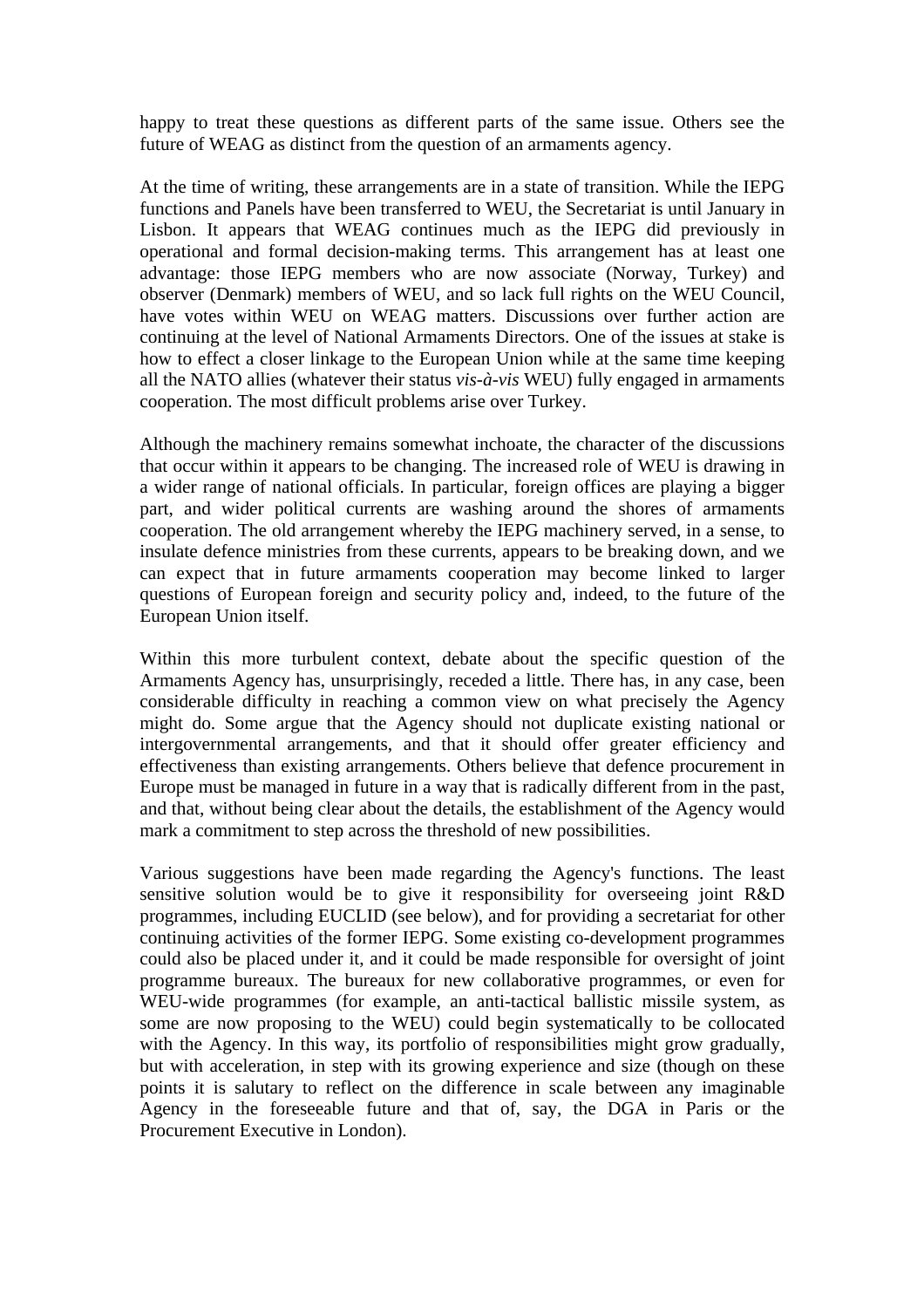The suggestions above involve only intergovernmental, not supranational matters. This is a result of the reluctance of various governments to see the Agency acquire a supranational role. More ambitiously, however, the Agency could become responsible for regulating defence trade within and beyond WEU, and could liaise on this matter between its members and the European Commission. It could even be given responsibility for negotiating contracts on behalf of countries whose machinery is less developed for this purpose. And it could become the focal point for defence trade negotiations with the United States. These functions might require that the Agency be legally incorporated as a `subsidiary body', as allowed for in Article VIII, 2 of the modified Brussels Treaty. Beyond these suggestions is the idea that the Agency might play a role in the regulation of industrial structures, and of competition and mergers policy, again representing the WEU to the Commission. Most ambitious of all is the idea that the Agency become responsible for common procurement of all military equipment for all the WEU countries--possibly moving towards this position by the stepwise assumption of responsibility for ever more sectors of defence equipment.

There is another setting in which common procurement is beginning to be debated- the United Nations. The effectiveness of peacekeeping operations is being seriously affected by the profusion of equipment types used by troops assigned to the UN. Whether it is the UN, NATO or WEU that is involved, joint intervention in areas like Bosnia and Cambodia is going to require greater standardisation if it is to become more effective, especially if real military action has to be taken.

Most of these possibilities will have to await the resolution of the larger questions of foreign and security policy cooperation, and even then they might still prove intractable. In the meantime, the WEU has begun to acquire a modest capability in the procurement field. Since June 1991, it has been managing the implementation of the decision of the WEU Council to establish a satellite data interpretation centre in Torrejon, Spain, including the responsibility for letting contracts and overseeing the work. At a cost of 30 million ecu, this is the largest operational task of its type ever undertaken by WEU. WEU has also completed the first stage of a study of an autonomous European intelligence satellite system, for treaty verification and crisis management. The system could begin to be operational by the year 2000 at a cost of up to \$3.8 billion.<sup> $(47)$ </sup> But with enthusiasm for a European satellite capability varying between countries, and given also the political sensitivity of any decision to establish a capability independent of the United States, reaction to this proposal will be an interesting indication of the new politics of European security and procurement.

#### **Research and development**

One of the more straightforward of the proposals for a European Armaments Agency is that it should assume responsibility for joint R&D programmes, including those already begun under the IEPG umbrella in the form of the EUCLID programme.

EUCLID is a programme begun as a French initiative in 1989 and launched in February 1990, with a Memorandum of Understanding between 13 nations being signed in November 1990. The programme is structured around 13 Common European Priority Areas, within which Research and Technology Projects are organised. Participation is *à la carte* (not via common funds, as some had hoped), and each participating nation pays its own national firms and laboratories for the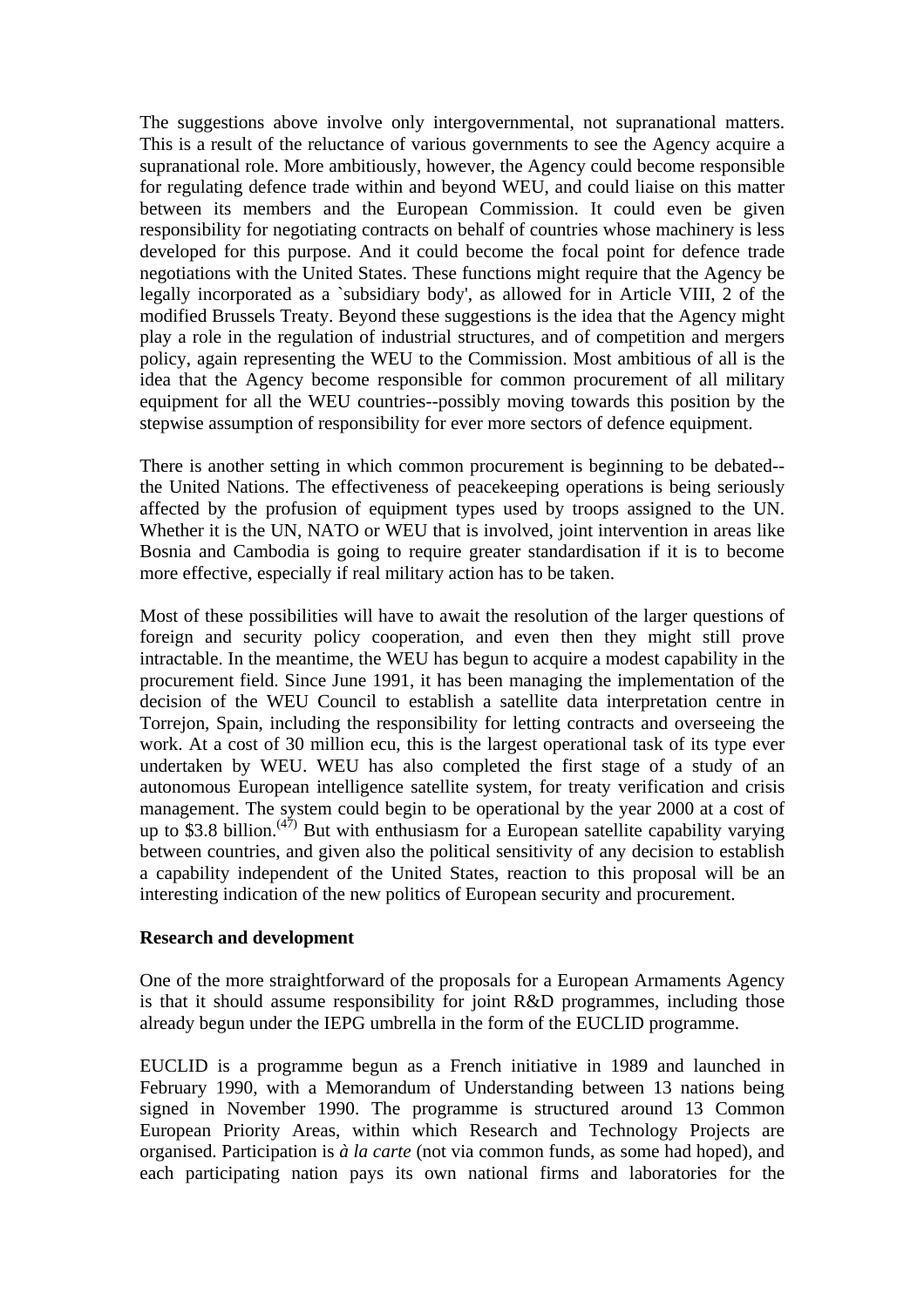government-funded element of projects in which it is participating. Industrial contributions are sought, of varying size according to different national practices.

Initial funding was thought likely to amount to about 120 million ecu. In the event, it took a considerable time to resolve what the British Ministry of Defence called `preparatory work on procedures necessary to reconcile the interests of a range of potential participants in a wide variety of possible programmes',<sup>(48)</sup> a particular problem being that progress can be made only at the pace of the slowest participant. The result was that no EUCLID contracts were signed until August  $1992$ <sup>(49)</sup> Since then, however, the number of contracts has grown to seven. Implementing arrangements for yet more programmes are under consideration.

After a slow start, therefore, EUCLID seems finally to be under way. Nevertheless, the difficulties that it has encountered, and the low level of funding relative to national defence research budgets, suggest that even if the responsibility for EUCLID were transferred to a European Armaments Agency, it should be seen more as an acorn than as a fully grown oak tree. Nor is it clear whether the EUCLID budget could ever amount to even 10 per cent of expenditure on European military research.(50) It is also debatable whether the strict *juste retour*that is practised within EUCLID is desirable, given the need to reduce surplus capacity in R&D as well as in production.

All the same, the significance of even this much cooperation should not be underestimated. It is frequently argued that difficulties over international harmonisation of requirements (particularly over the timing of orders, and the strategic concepts for which the equipment is required) can only finally be solved if the harmonisation process goes right back to the laboratory. Whether EUCLID will prove the principal route forward, or whether bilateral research links (as, for example, those which are being developed between Britain and France) will offer a more effective path to economies of effort and perhaps also an international division of labour, remains to be seen. Here, too, is an area of potential transatlantic collaboration, made attractive for the European countries by the fact that the pace setter in the advance of military technology will for the foreseeable future continue to be the United States.

#### **Arms export policy**

After the Gulf War, restraints on arms exports became the subject of widespread political discussion. Since then, however, something close to business as usual has resumed. With diminished domestic markets, European defence firms will naturally turn to exports as part of their strategic planning. Nevertheless, they will be doing this in a context which is significantly different from that which has obtained in the past.

For most European countries, exporting arms has long been a means of reducing production costs and acquiring income to support technological development. Economies of scale have come from extra-European trade more than from internal trade and specialisation (except for Germany which has exported mainly to other NATO countries). The risk today is that arms exporting will be a substitute for industrial restructuring in domestic and European markets. For firms, it will offer a way of living to fight another day, though with the added complexity that some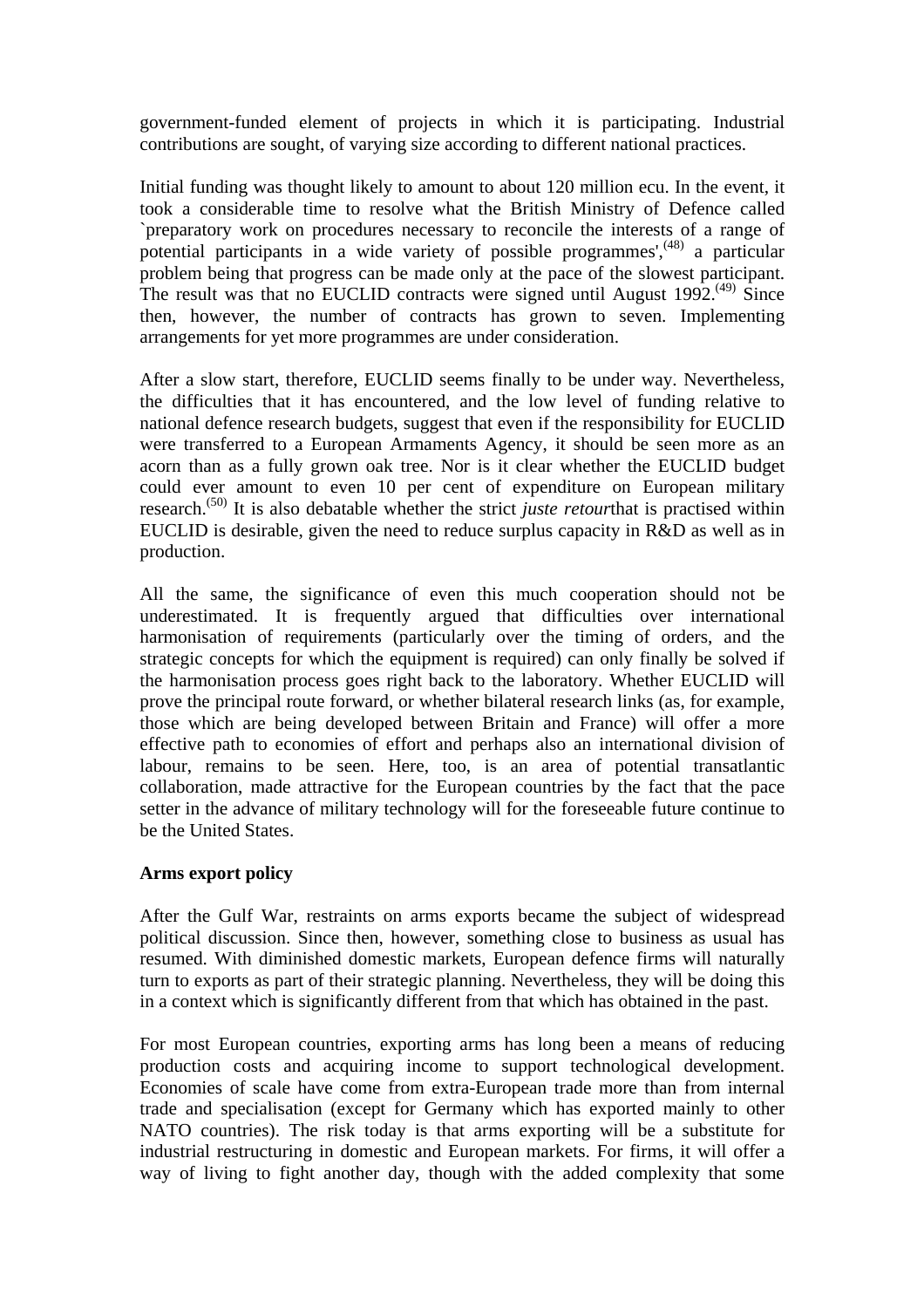governments, keen to dispose of items surplus to the limits set by the Conventional Forces in Europe Treaty, are themselves entering export markets in competition with their own firms. But Europe's security interests will hardly be served by a free-for-all in world arms markets. So there is a clear conflict of interest here, with firms and those parts of governments concerned with economic matters favouring arms exports, those concerned with foreign and security policy opposing them, and defence ministries torn between adding to their military problems and maintaining their defence industrial bases.

At the European level, several problems arise. First, if Europe is to mount any sort of credible common foreign and security policy, a common arms export policy will surely have to be part of it. Second, the functioning of the Single European Act, with its abolition of internal barriers, requires a common policy for the import and export, if not of armaments, then certainly of dual-use technologies. Third, unless arms export policies are harmonised, firms and countries may be discouraged from working together. Given the trends in favour of collaboration on individual projects, the formation of trans-national industrial groups, and even perhaps some of the potential roles of a European Armaments Agency, discord over export regulations could be seriously damaging. Concerns have been expressed, particularly in Germany, about the consequences of its own tighter regulations for its industries' abilities to enter cooperative arrangements.

There is another point. Government support for arms exports is one way of increasing firms' competitive advantage in internal markets. It is unlikely that fair play within an open European market could be achieved without some limitation of governments' freedom to provide export credits and other forms of patronage.

Even if there were the political determination to develop new regulations, which European institutions are capable of developing them and guiding their implementation? A study for Saferworld argues that there is a good case for an EC initiative (and certainly, given the limited progress with the WEU Agency, it is hard to see that forum taking on this role for some time).<sup>(51)</sup> But the way ahead is not easy.

In a tidy administrative world, suggests the Saferworld report, it would make best sense to construct a single control regime for arms and dual-use items. However, the Treaty of Rome excludes arms export controls, and until the review of the links between WEU and European Union scheduled for 1996 under Article J.4 of the Maastricht treaty is carried out, it is hard to see how an arms export control regime could be put together other than by a collective declaration by the Twelve. Additional complexity--but also urgency--arises from the prospect of enlargement.

The Commission has been active on the development of a common policy on dual-use products, having presented a communication to the Council in January 1992,<sup>(52)</sup> and published a proposal for a regulation in August 1992. At that time it appeared likely that a list of controlled items would be agreed, and a programme drawn up to bring all countries to the same standard of customs controls, but that agreement on a list of proscribed destinations seemed more difficult. By the end of the year the news seemed even less optimistic, especially on the question of an agreed list of sensitive countries, absence from which would entitle a country to simplified export procedures,(53) and at the time of writing progress continues to be slow.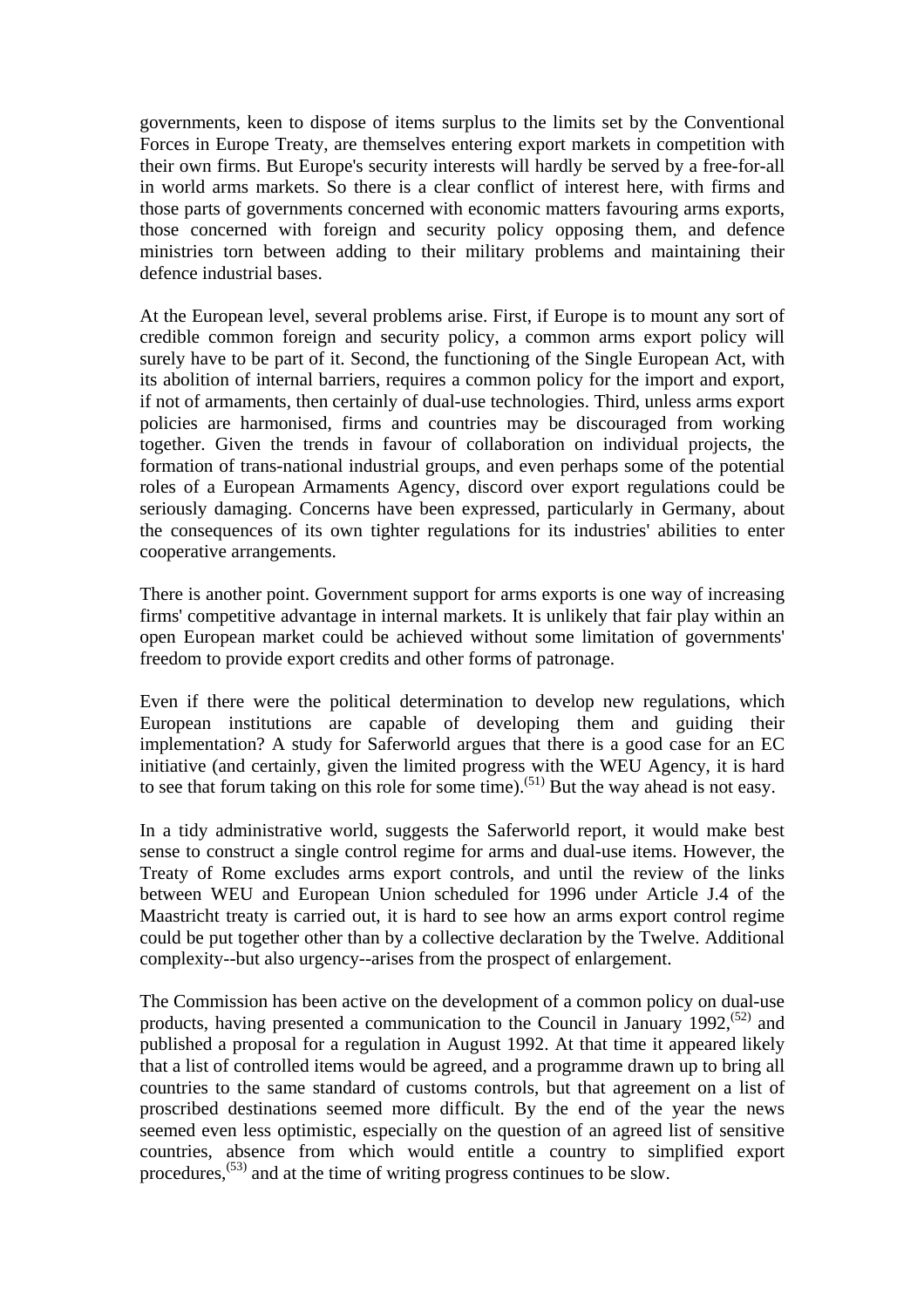On arms export regulations, the proposal put forward by the Commission, during the Intergovernmental Conference on Political Union, to abolish Article 223 would have brought this matter within the Community's purview, but this proposal was rejected. Nevertheless, France, Germany, Italy, the Netherlands and the UK all submitted memoranda or proposals that appeared to envisage the possibility of closer coordination of arms export policies, among other areas of security coordination. Article 30.6 of the resulting Single European Act, with its references to closer coordination on the `political and economic aspects of security', and maintenance of the `technological and industrial conditions necessary for their security', appears to open the door to coordination of arms export regulations if countries so desire. It is perhaps more likely that WEU would be given the lead. Under Article J.4 of the Maastricht treaty, WEU is requested `to elaborate and implement decisions and actions of the Union which have defence implications'. Lastly, work has in fact been undertaken in the Political Committee of European Political Cooperation on developing common criteria for arms export controls, but so far these have not been agreed. So there is no shortage of mechanisms. What is lacking is the political desire to make them effective.

It may, however, be considered unlikely that European governments will take any major initiative until the success of the UN arms register, just coming into effect at the time of writing, has become clearer. More importantly, their attitudes will depend on the willingness of the US and Russian governments to rein in their arms exports. With Moscow and Washington apparently bent on maximising their arms sales, it is hard to be optimistic at present.

#### **US-European relations**

The changes in the European defence market are being matched by major restructuring and downsizing in the US market, most dramatically with the merger of the aerospace businesses of Martin Marietta and General Electric, and the sale of the fighter division of General Dynamics to Lockheed. The pressures acting on the US market have inevitable consequences for developments in Europe and for US-Europe relations, and demand brief attention here.

It is important to recall that US procurement spending in recent decades has dwarfed that of individual European countries; indeed, the procurement expenditure of the US has been more than twice that of the European members of NATO combined (see Table 1). US military developments have set the standard in most technological areas, and US procurement spending has been sufficient to support some domestic competition in most major weapons systems. Thus, while the US has exported huge quantities of arms, individual firms have not had to depend on export markets to the same extent as their European counterparts. Nor, until recently, have they shown much interest in international collaboration.

During the second half of the 1980s, however, and as part of a general internationalisation of industrial activity that was taking place, US defence industrial networks began to include foreign actors, from Japanese suppliers of microchips, to European partners in co-development projects, foreign owners of US defence subsidiaries, and other forms of teaming arrangement. The number of such deals has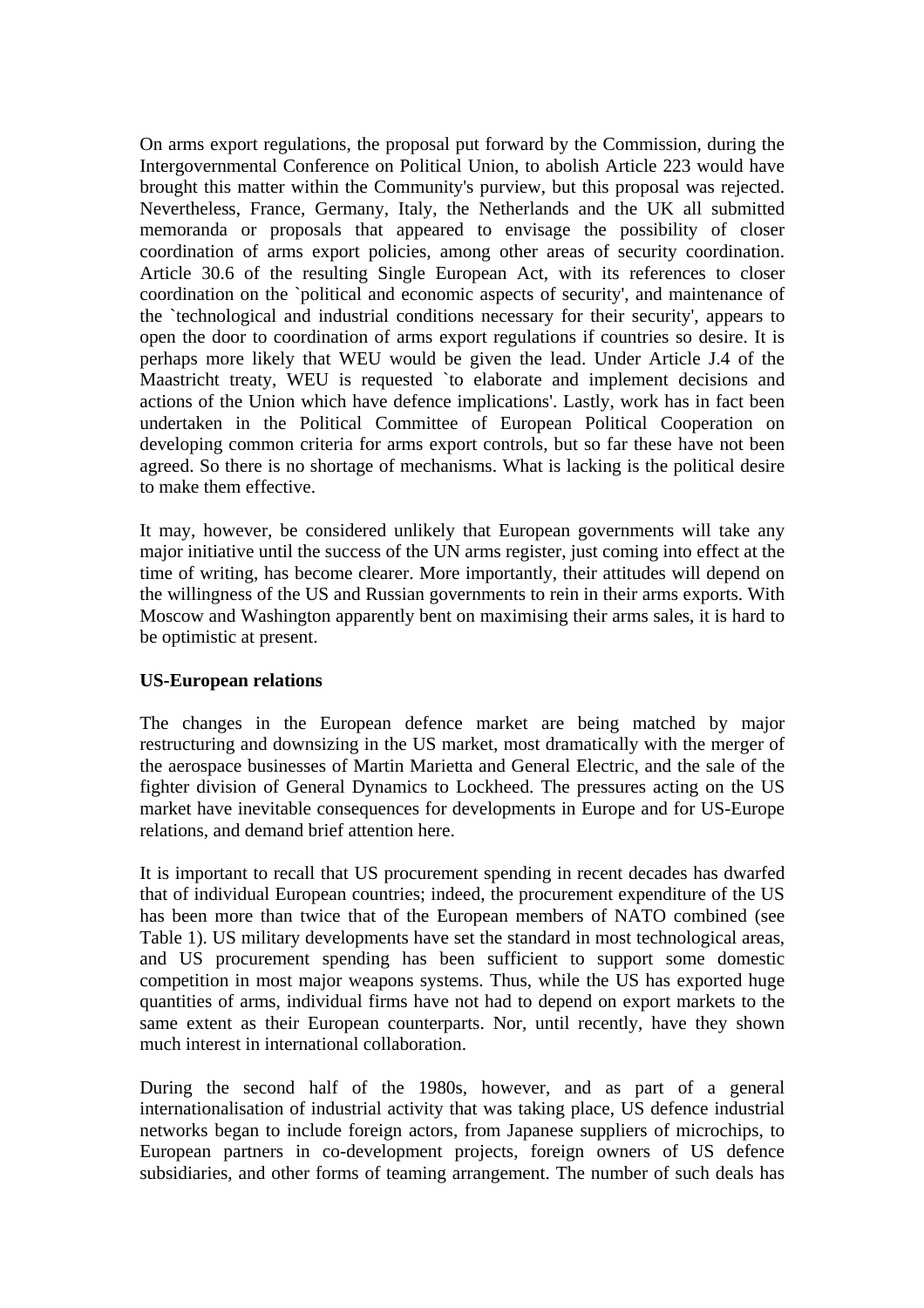increased noticeably as market conditions have tightened. Thus, the Office of Technology Assessment lists 32 cooperative agreements between US and European defence firms in 1989, compared with 6 in  $1986^{(54)}$ 

Two key questions arise for Europe. How will the US behave in future in relation to European defence industrial interests? What will be the consequences of government policy changes as regards the defence technology base under President Clinton?

On the first question, various approaches can be imagined. US firms, backed by their government, may attempt to tighten their grip on global export markets, while at the same time lobbying to restrict access by European firms to the US market. Signs of this have already appeared in the Middle East, especially Kuwait, though unsuccessfully in Saudi Arabia, where a substantial British arms deal was confirmed in early 1993.(55) Alternatively, they may seek to enter foreign (especially European) markets in partnership with selected European firms, which would get a share of the work.<sup>(56)</sup> Or, in a variation of this strategy, they could trade limited access to the US market by European firms for US access to the European market.<sup> $(57)$ </sup> Boeing's recent attempt in civil aerospace to draw the Airbus partners into feasibility studies of a super-jumbo, with the possible implication of offering teaming arrangements that could undermine concerted Airbus opposition, shows the possibilities.<sup>(58)</sup>

A more formal version of the third strategy was evident in US NATO Ambassador Taft's proposal for a transatlantic defence GATT.<sup>(59)</sup> As Steinberg observes, this proposal may in theory offer considerable economic benefits, but it would be extremely difficult to implement. It would have to overcome European fears of domination by the larger and technologically more sophisticated US firms; and as GATT itself shows, it is difficult to develop unambiguous criteria for `fair competition', particularly where choices are affected by military traditions and requirements, and where security interests can be invoked to justify a lack of transparency. Even in civil areas, the long-running argument about subsidies for Airbus illustrates how difficult it is to reach agreement on what constitutes fair practice.

All three strategies are essentially marketing strategies. How far US firms would *need*  to go in the direction of technology-sharing strategies remains unclear, but it is not likely to be very far. What *is* clear, however, is that European firms will regard willingness to share technology as an acid test of US seriousness about collaboration. As Steinberg again notes, if US firms wish to move towards greater transatlantic collaboration and trade, they will have to overcome their reluctance to share technology.(60) In addition, European (and especially British) firms are sensitive to the impact of greater European integration on their positions in the US market and on their relations with US firms. Many European firms have, for instance, licensing arrangements with their US counterparts that they do not wish to upset.

It also bears saying that different interests in government and industry will hold various views on the attractions of these strategies. Some, within government and industry, will seek to keep Europeans out of US markets and away from US technology. Others (again in government and industry), seeking to contain costs, may favour selective use of European suppliers. Yet others (more probably in industry than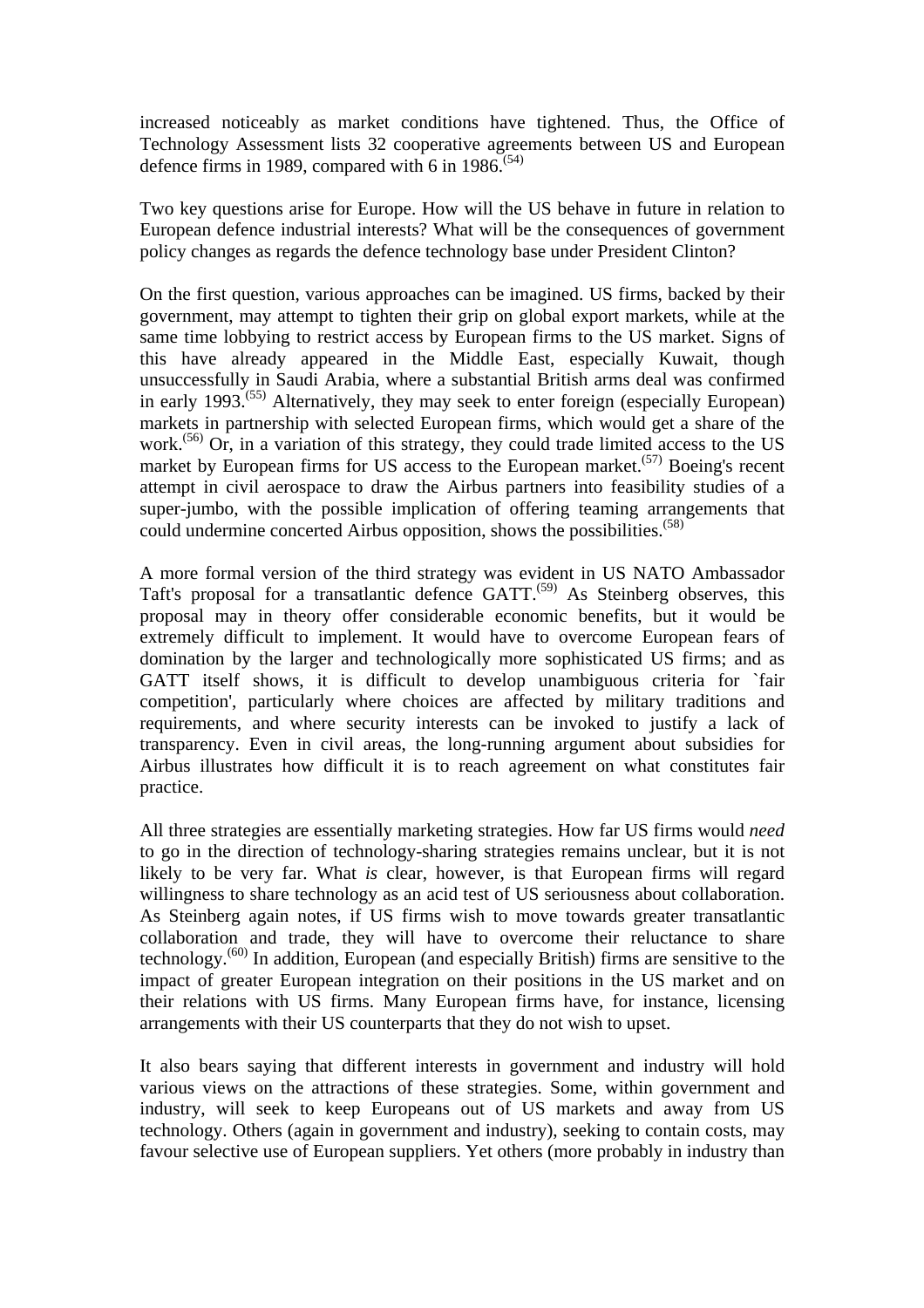government), anxious for access to European markets, may favour transatlantic collaboration.

Investment and trade policy will be important in this regard. Reports circulating in October 1992 suggested that European aerospace companies were likely to face stiffer barriers to both direct investment and export possibilities in the United States. The hostile US reaction earlier that year to the attempt by Thomson-CSF to buy the missile interests of LTV--which led to a rejection, ostensibly on the grounds of French state control of Thomson--was seen by Matra as likely to apply to it also, despite its entirely private ownership, thus suggesting a lack of clear criteria on this subject.<sup> $(61)$ </sup> Complaints over trade policy, particularly from French firms, began to be heard at about the same time, the contention being that the US was using undue political leverage in third country markets. These intensified into the new year, with talk of a coordinated European backlash.<sup>(62)</sup> Interestingly, the US-based *Defense News*, in a leading article, saw the US as the country most reluctant to adopt the Taft code of conduct for intra-NATO defence trade, and called on the new president to `snuff out the interagency squabbling in Washington  $\dots$  that could still undercut progress'.<sup>(63)</sup> The point to note here is that European suspicion of US intentions remains high, as does uncertainty over the terms governing investment in the US, and the degree to which political pressure will be used to thwart European arms sales to the US and third country markets.

The US government's policy towards its defence technology base has been the subject of much attention in recent years.<sup> $(64)$ </sup> In theory, a reduction in spending on defence technology could be compensated for by an increase in the resources devoted to civil technology. However, the United States has no tradition of formal industrial policy, although many would argue that the heavy governmental spending on defence R&D has been a surrogate technology policy. During the Reagan and Bush years, such ideas were at variance with economic liberalism, although that did not often stand in the way of interventionism in the military context (viz. the huge Star Wars programme which was launched partly as a subjective response to Japan's mounting technological challenge). The more protectionist rhetoric of President Clinton opens up at least the possibility of change. Clinton has, in addition, spoken of the need to take the defence industrial base into account in making defence cuts, and during the election campaign he proposed a defence industrial strategy designed to maintain key production capabilities and to sustain R&D as the top priority.<sup> $(65)$ </sup> The scale of defence cuts that he has now begun to seek will complicate the task,  $^{(66)}$  but the emphasis, as seen from Europe, remains one of continued, and possibly enhanced, federal support for high technology in both the civil and the defence sector, thus reducing the prospects for transatlantic cooperation. Despite its emphasis on civilian technologies (including dual-use of all applicable Defense Department R&D), elements of the Clinton plan `Technology for America's Growth: A New Direction to Build Economic Strength' will probably fuel European anxieties about the extent of federal support for high technology in general and the aerospace sector in particular.<sup> $(67)$ </sup> European governments will also watch, with interest and some anxiety, the outcome of new approaches in the US towards the maintenance of defence capabilities, such as the idea of `prototyping plus'.<sup>(68)</sup>

To sum up, there are contradictions within US thinking. The future is likely to see a mixture of fierce protection of certain defence assets, the aggressive pursuit of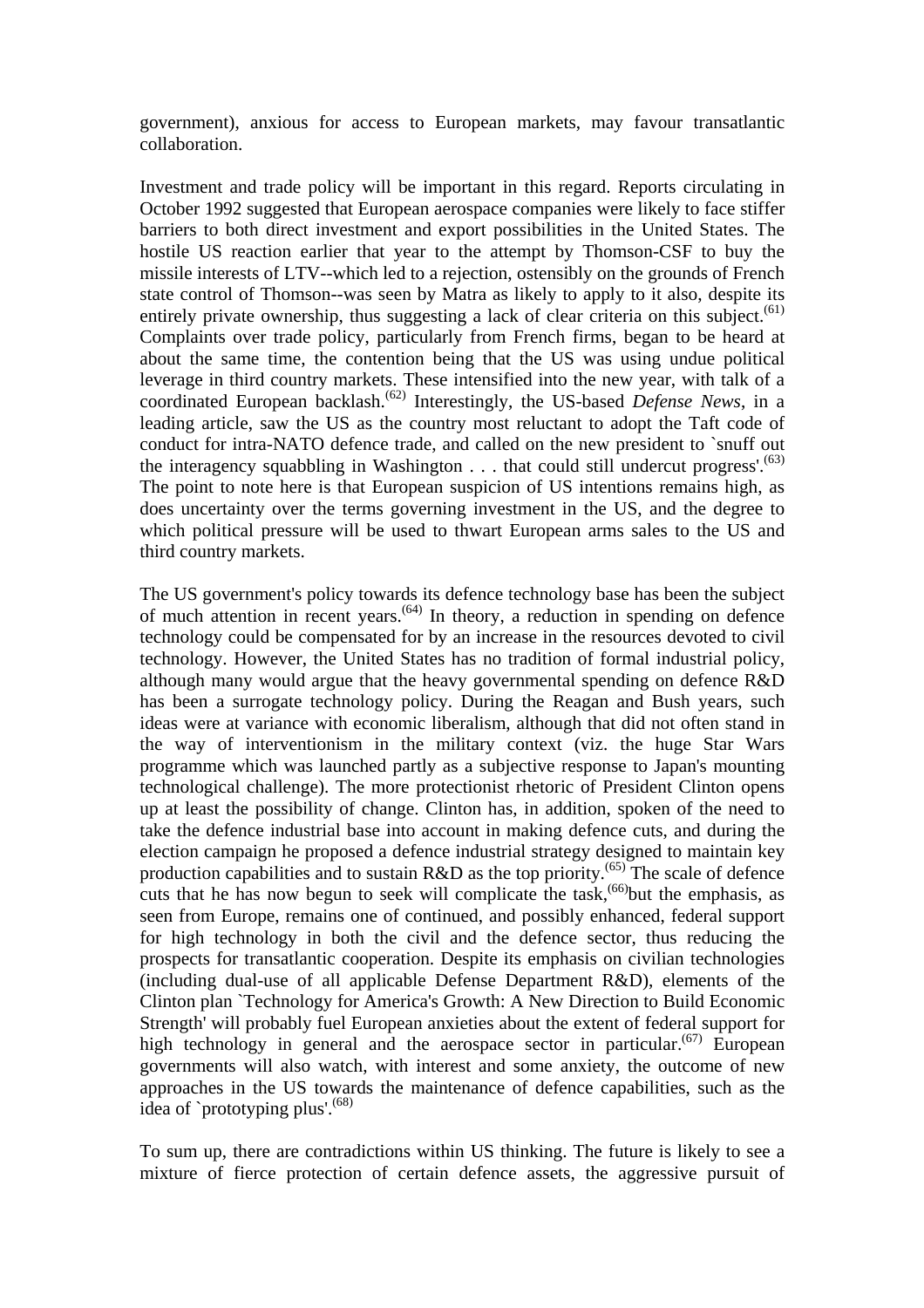European and third country arms markets, and some willingness to share technologies and trade market access in order to spread risks, cut costs, and gain access to complementary technologies. But the balance between these elements is likely to be unstable. The position of different firms, and different parts of the federal government, will not be uniform. US firms may also try to entice key European firms into links with them, rather than with other European firms, thus undermining moves towards a European armaments market and presenting European governments with a delicate problem. Despite these contradictions, however, the sheer weight of US defence activity and technological superiority, even after the planned cuts, is so great that the bargaining power of European firms and governments over access to the US market, or to third country markets in which the US chooses to compete, is bound to remain limited. Equally, the competitive threat from across the Atlantic, combined with aggressive protection of US technological assets, may reinforce pressures on governments to find European solutions.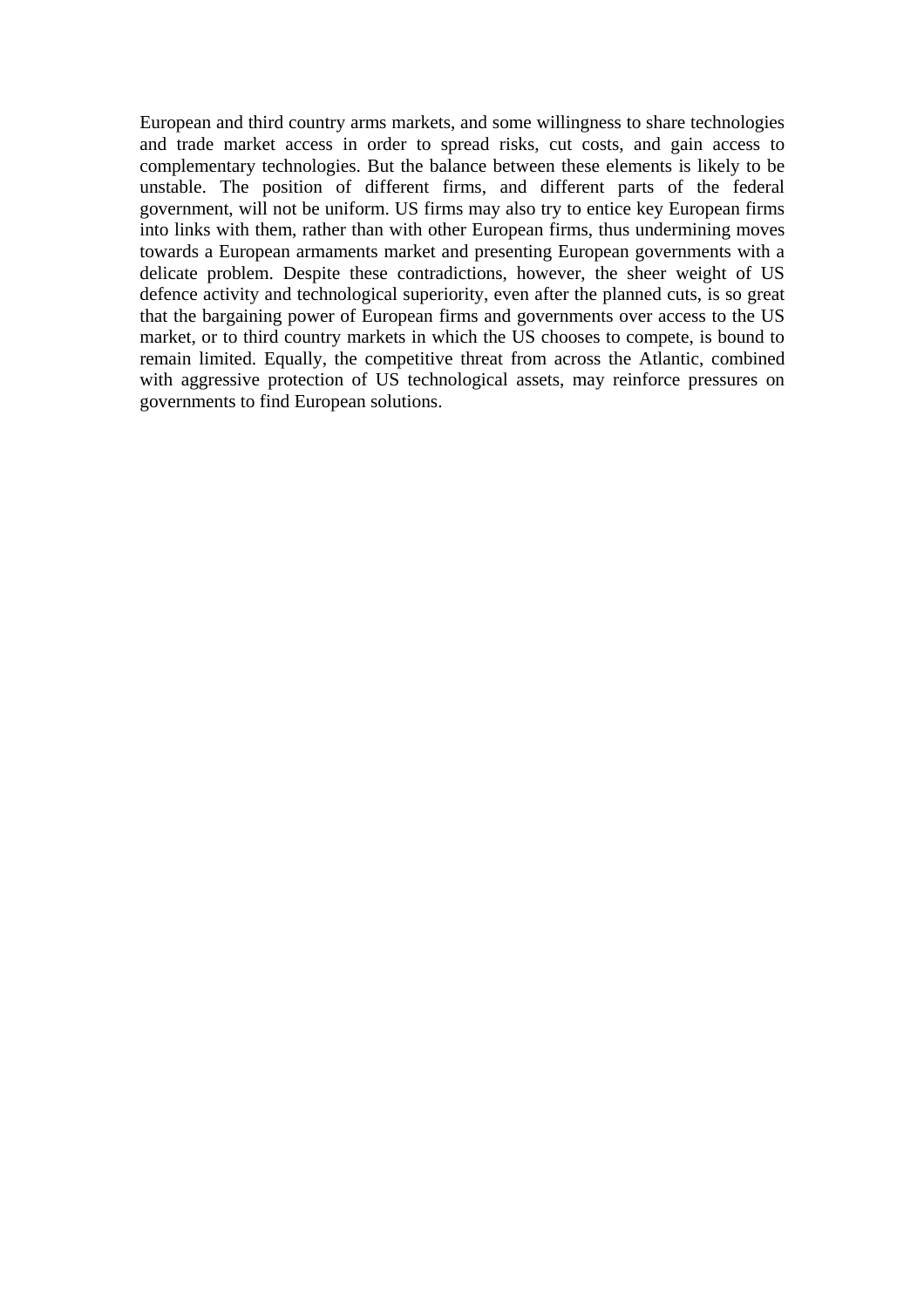# **CONCLUSIONS**

In the late 1980s, policy-makers appeared to have a reasonably clear view of where the European defence sector and its regulatory apparatus were heading. Today, clarity has given way to confusion. One of the main reasons is that there is no longer a clear definition of `need'. What kinds and quantities of weaponry are really needed? More fundamentally, why do European nations any longer need large-scale military industries?

States have three main motivations for supporting military industries (we are here following Krause's classification<sup> $(69)$ </sup>):

- *Pursuit of victory or survival in war*, meaning benefits for national security, such as independence of arms supply; a contribution to collective security; and being able to match equipment supply to specific national requirements.

- *Pursuit of power and identity*, meaning influence over elites in recipient states in pursuit of the supplier's foreign policy objectives; symbols of security commitments and national status; the creation or maintenance of a balance of power or regional presence; and access to strategic resources.

- *Pursuit of wealth*, meaning a range of economic benefits including foreign exchange and balance of trade; maintenance of employment/infrastructure; recovery of R&D costs; and the use of military production to drive economic development.

Most European governments now have difficulty in articulating why their military industries deserve public support, at least on the present scale. In each of the above respects, the claims made for the industries seem to have weakened, resulting in a loss of status for the arms manufacturers, coupled with enormous, and unsettling, uncertainty over market opportunities. Wars are on the increase around the periphery of Europe, but a general war engaging the entire military resources of the Atlantic Alliance no longer seems credible. European nations are presently too weak, or too constrained, to take much interest in global power games. And the economic benefits from military production are dubious.

As always, military expenditure in peacetime is an insurance policy. But what eventualities are being insured against, and what premiums should be paid? Answers to these questions are not easy to find. In these circumstances, many structures are being held in place more by inertia than by rational calculations of their costs and benefits.

Europe is not alone in facing these problems. The US defence sector is also going through a period when old assumptions are having to be re-examined, and the situations in Europe and the United States are easy compared with those being faced in the former Soviet Union and in Eastern Europe. What is unique to Europe is the question of integration--the degree to which policies, industries and regulatory institutions could or should be fused across national boundaries.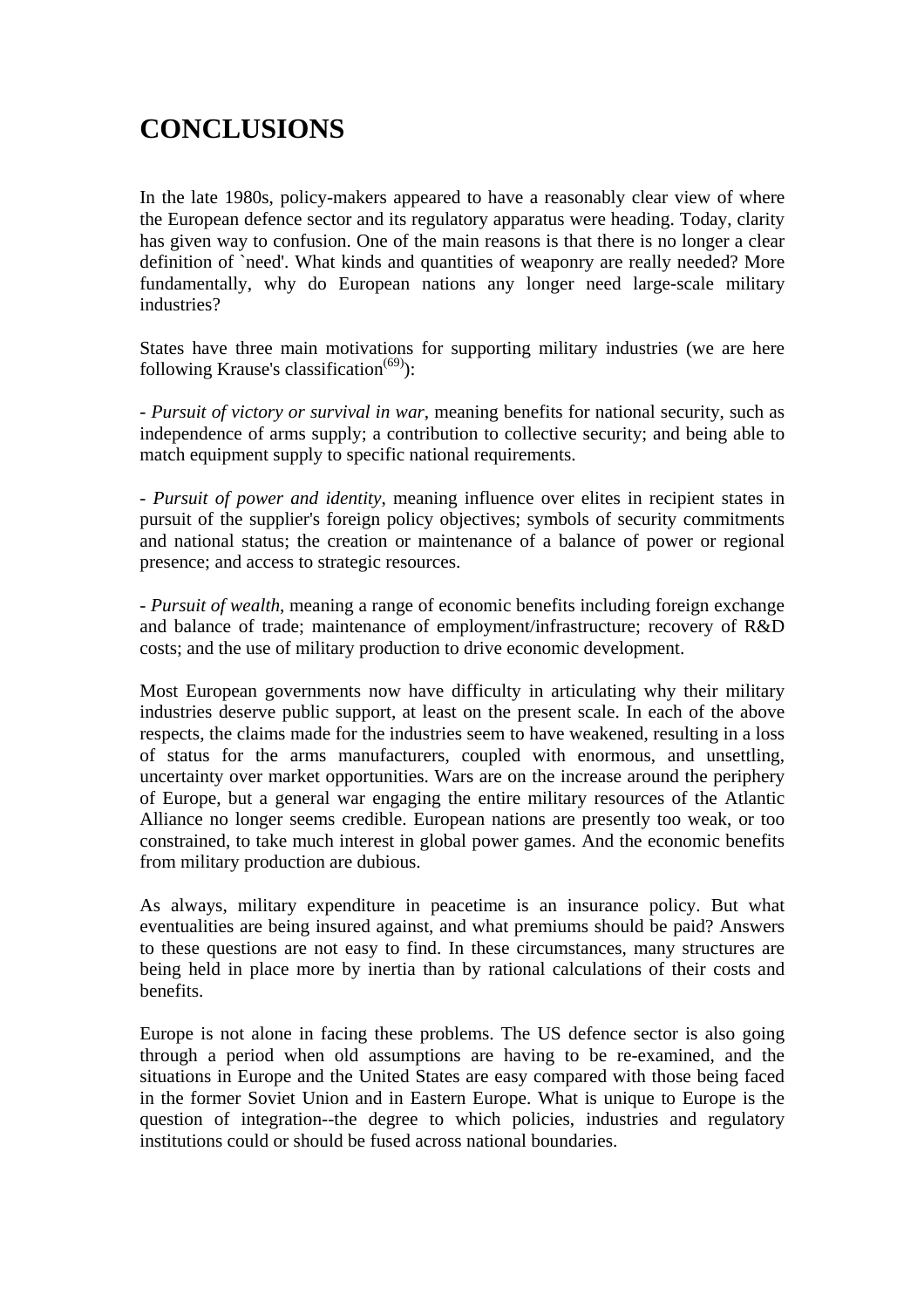In the second half of the 1980s, there were two main developments in Europe. Firstly, the ownership of industrial resources in the military field became more concentrated, mainly within national frontiers. The resulting buttressing of national champions was, however, accompanied by increasing international linkages at all levels of production, even if it still fell far short of a true integration of market structures. Secondly, a tentative opening of European arms markets took place. It became possible for producers in one country at least to bid for orders in another. A first, albeit tentative step was taken to dismantle the ancient barriers to trading in military artefacts within Europe.

The immediate difficulty facing policy-makers is that further integration in the defence sector is now at the mercy of forces that are substantially beyond their control. Four stand out:

- *Maastricht*: as in so many other areas, a great deal hangs on the entry into force of the Maastricht treaty and how far it is implemented. If governments try to give fresh impetus to political integration when all have ratified it, various possibilities for institution-building at the European level may be opened up. If there are more upsets around the corner, it may still be necessary to return to the drawing board. Either way, significant initiatives, particularly in defence cooperation, cannot be contemplated until the outcome is clearer.

- *The condition of European economies*: the scale of funds available for defence procurement will depend heavily on economic recovery in Europe, and on the containment of fiscal imbalances. Particularly in Germany, the room for manoeuvre with regard to defence procurement is being heavily constrained by the condition of the federal budget and by concerns not to keep inflation in check.

- *The external security environment*: a change in government in Russia, or the worsening of conflict within Russia or between Russia and the other former Republics, could provide the kind of external shock that might lead to calls for an arms build-up in Europe, or at least for a halt to the policy of retrenchment (without returning to the *status quo ante*). Such developments might also give fresh impetus to West European efforts to devise common security policies, especially if they were accompanied by further reductions in the US military presence in Europe and problems in US-European relations.

- *The stability of large defence contractors*: faced with reductions in defence ordering, and with pressures of competition and recession in civil markets, the large defence conglomerates which make up the core of the European defence industry are looking less resilient today. The demise of one or more of them could put quite a different complexion on the restructuring of European defence industries.

The context in which decisions on the defence sector will be made is thus extremely volatile. Understandably, the instinct of policy-makers in government will in these circumstances be to `wait and see'. However, firms are finding the need for decision to be increasingly urgent. And for governments the fundamental economic and structural challenges facing the European defence sector will not go away: how to prevent costs increasing as markets are reduced in size; how to overcome the overcapacity that bedevils many areas of military production; how to improve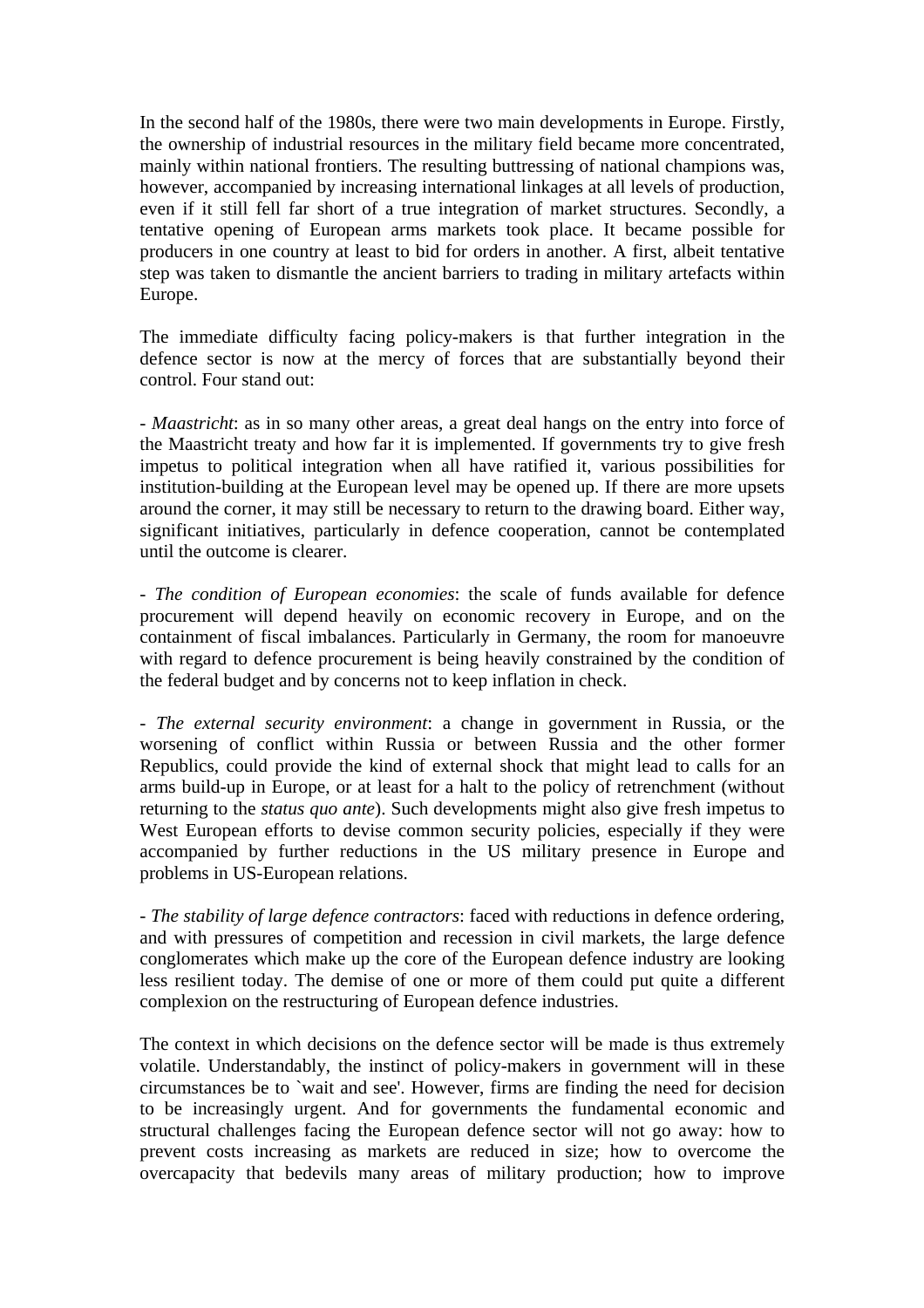Europe's technological capabilities; and how to contend with long-term trends involving the internationalisation of R&D and production, and shifts in the relationship between civil and military technology (including developments in Japan).

It is sometimes said, particularly in Britain, that industry is best left alone to sort out its difficulties. There is some truth in this. However, the manner in which the industry copes may well not be to governments' liking. The result could be a deepening of corporate collusion and monopolistic practices, under-investment in new technological capabilities and the widespread scrapping of R&D and production capacities without consideration being given to strategic implications. In short, the changes could turn out to be more chaotic than orderly. Furthermore, in the absence of coherent procurement and restructuring policies, governments may find it increasingly hard to resist calls for an expansion in arms exports, regardless of the security risks they may engender.

For all these reasons, it is likely that governments will sooner or later have to return to the issue of European integration in the defence sector. Without radical changes in the political outlook, it seems unlikely that there could be a defence industrial Yalta, in which governments agreed to an international partition of the industry with, say, Germany becoming the tank maker of Europe, France the aircraft manufacturer, Britain the shipbuilder, Italy the helicopter supplier, and the other countries playing their parts producing smaller systems and components. Such a scenario implies a willingness to give up a wide range of capabilities and to accept dependence on others. Although this might be the most logical way forward from the viewpoint of industrial efficiency, there is little sign of it being feasible at present. A re-distribution of large systems capabilities across Europe may occur, but only slowly, and probably more in response to specific industrial crises than by design. The question is therefore whether cooperation in large systems can be made more efficient and a truer market integration achieved in relation to smaller-scale systems and to sub-systems, subassemblies and components.

In our view, the present intergovernmental arrangements are not capable of implementing even this integration effectively, nor do they give confidence that governments will be able to bargain effectively with trans-European defence contractors possessing monopoly powers. Whatever may be required to achieve closer integration and market regulation--the rescinding of Article 223 of the Treaty of Rome, the establishment of strong regulatory mechanisms and/or a procurement agency within the WEU, or other possible innovations--some transnational institutionbuilding seems required to overcome the regulatory `deficits' that now exist in this area in Europe.

The reasons go beyond needs to maximise allocative efficiency. There are now significant asymmetries within the European defence sector which will make it *politically* very difficult to avoid continual disagreement and even paralysis if everything is left to inter-governmental negotiation. Without transnational mechanisms to help with market regulation and industrial restructuring, it will be hard to overcome the force of national preferences and traditions. We end by noting three of these asymmetries.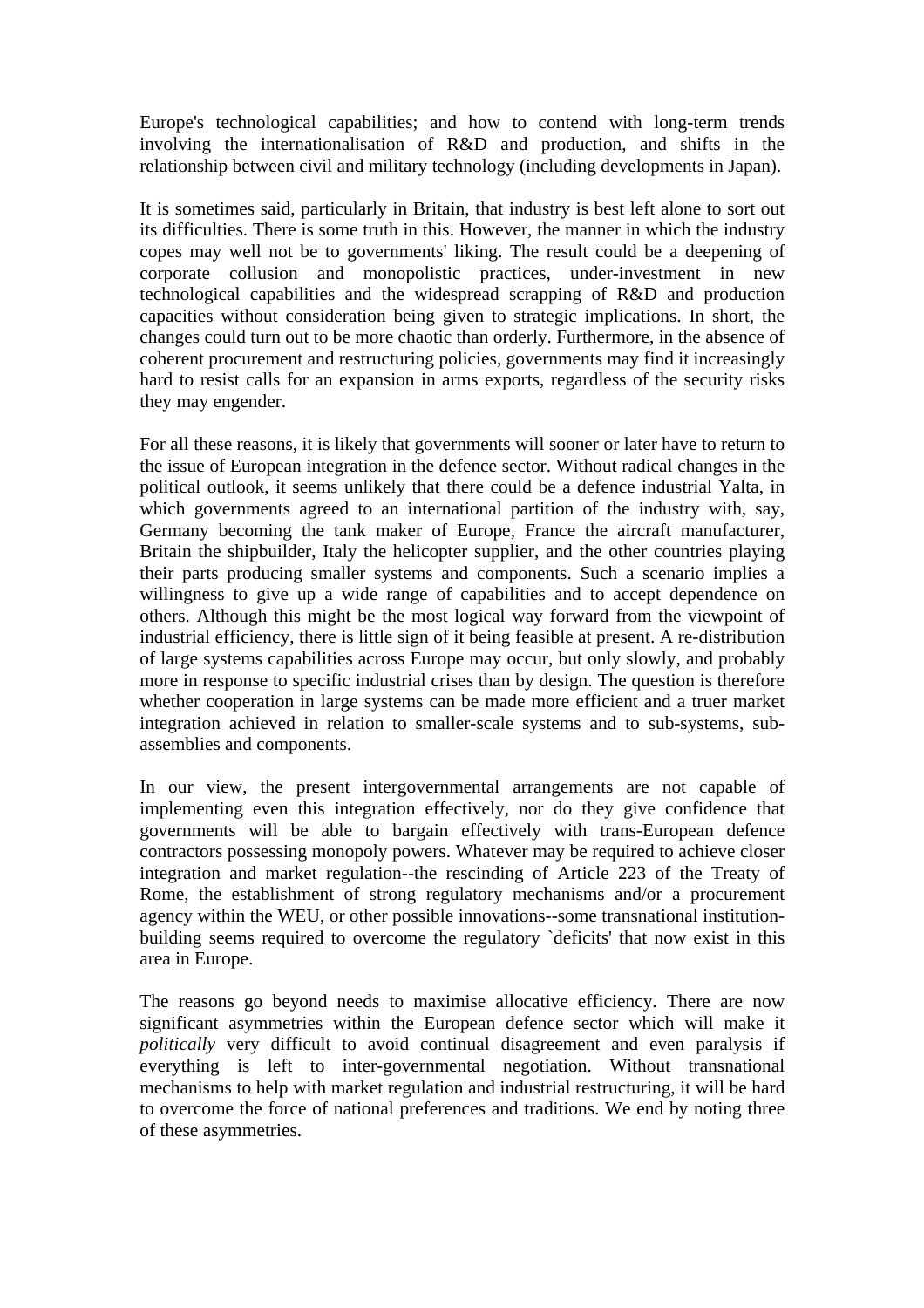The first concerns the balance of capabilities between Germany on the one hand, and France and the UK on the other. Whereas the latter countries have the stronger defence industries (with notable exceptions such as main battle tanks), their industrial economies, and the companies which are the principal defence contractors, are considerably weaker. Hitherto, Germany has been the hub of cooperative arrangements in the European defence sector. There were signs in the early 1990s that Paris-London was replacing Paris-Bonn and London-Bonn as the main axis for defence industrial cooperation in Europe, though after the April 1993 election there was talk in Paris of revitalising French links with Germany. Along with concerns in Germany about how defence export policies are disadvantaging its industry, and with severe pressure on German defence budgets, the risk that German industries will become disengaged is a real one. Yet it is hardly conceivable that a strong *European* defence sector can evolve without full German participation, given Germany's greater industrial strengths and resources. This participation may be more easily attained through market-opening, and through a move towards common export policies, than through bilateral and multilateral negotiation.

The second asymmetry concerns the very different views of defence industrial policy held in London and Paris. The British government holds to the opinion that the state's primary task is to ensure a competitive market which will bring choice and exert pressure on companies to improve their performance. Even though the state inevitably remains the final purchaser, it should try to retain a distance from suppliers and allow them to make the main structural decisions. The French government, by contrast, sees its role as being primarily allocative and `constructive'. In partnership with suppliers, it can help build capabilities and shape structures, and it does not trust the market to do so of its own accord. It cares less about competition, relying instead on a community of interests between policy-making élites within government and industry to take the steps necessary for the achievement of dynamic efficiency. Moreover, despite a shared aversion to rescinding Article 223 of the Treaty of Rome, Britain and France disagree profoundly over the concept of a `préférence européenne' and all that it implies about the nature of the European arms market.

It seems unlikely that substantial progress can be made towards the construction of an effective armaments market in Europe unless there is some dilution of these contrasting positions. It was noted earlier how the Single European Act amounted to an agreement in the civil sector to transcend such national traditions. While it may not be possible to go so far in the defence sector (imagine, as an indication of the structural and behavioural gaps between the defence and civil markets, what it would take for a defence multinational to function in Europe in the same way as, say, the Ford motor company), the progressive ceding of responsibilities to European institutions would help lessen the effect of this clash of traditions on the prospects for market integration.

The last asymmetry concerns the balance of advantage between the 'core' (notably Britain, France, Germany and Italy) and the `periphery' in the European defence sector. In important respects, the core has increased its hold over the periphery while the periphery has been unable to engage effectively in the larger markets. The same phenomenon has been evident in the core countries where smaller producers have often found themselves disadvantaged. In the absence of open access and market specialisation, competitive advantage has come to depend increasingly on institutional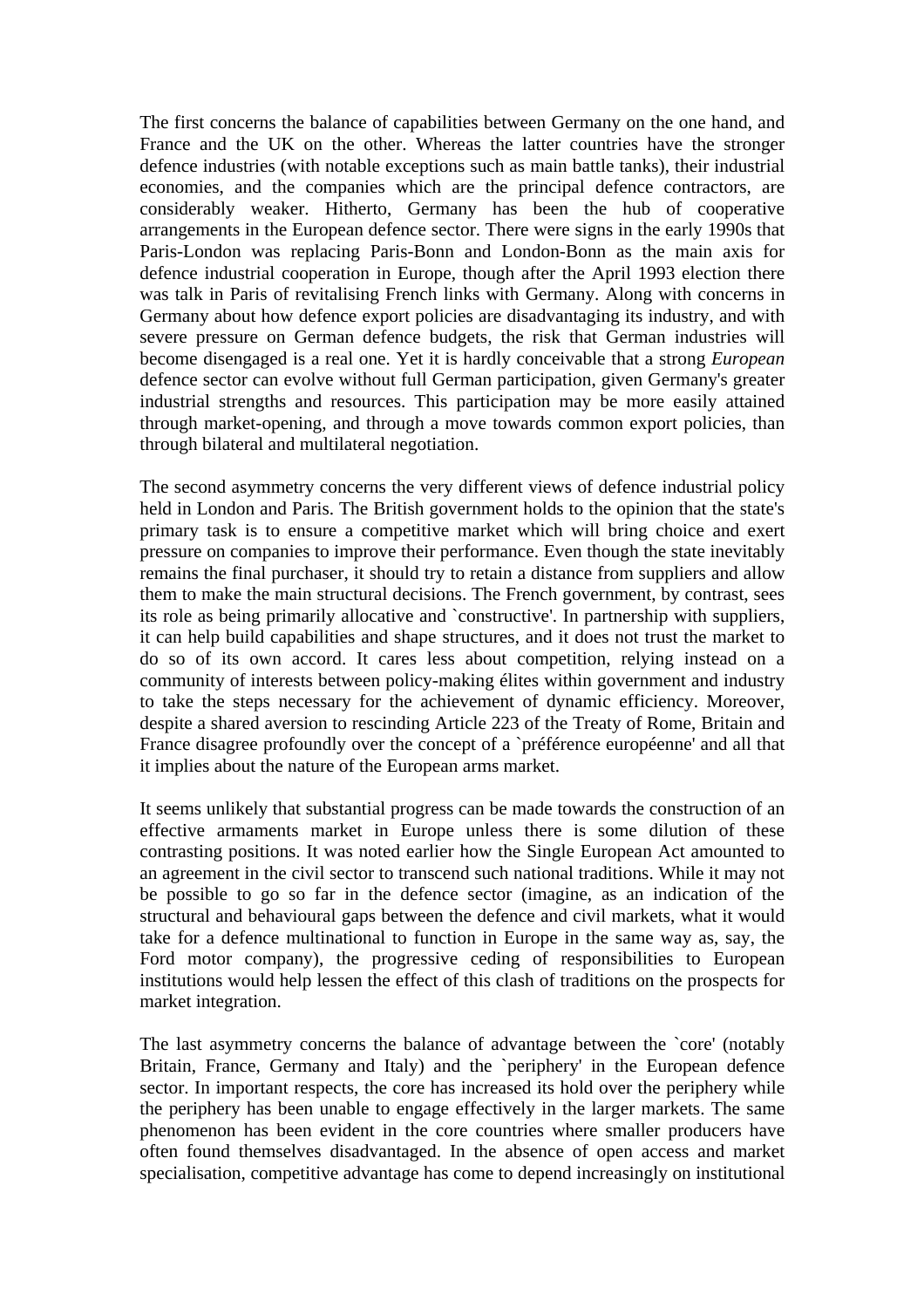`mass'--in particular, on the ability of large conglomerates to muster resources and control access to markets. It is questionable whether the consent of smaller European countries and suppliers to market integration can be gained if there are no effective regulatory mechanisms to ensure fair play. Their sensitivities may be increased if it is perceived that the large firms are beginning to exert substantial influence over the shaping of European institutions in this field, such as the proposed European Armaments Agency, and are blocking countervailing measures to limit their market power.

To end on a philosophical note, a senior DGA official quoted approvingly from St Thomas Aquinas in a speech last December on the theme of European arms integration:

`Harmony is not born of an identity of thoughts but of an identity of wills'.<sup>(70)</sup>

The question is, how far can Europe go at a functional level without addressing the more profound differences that exist between its members? Is an identity of wills (or caprices?) sufficient if substantial structural, procedural and ideological differences remain?

| Country           | Defence                              | Equipment         | R&D/                 | Defence Defence                  | Import<br>penetration |
|-------------------|--------------------------------------|-------------------|----------------------|----------------------------------|-----------------------|
|                   | spending<br>$(\%GDP)(a)$ $(\$bn)(b)$ | procurement total | govt.<br>R&D<br>(% ) | trade<br>\$m)(c)                 | $(\%)(d)$             |
|                   |                                      |                   |                      | <b>Imports</b><br><b>Exports</b> |                       |
| United<br>Kingdom | 4.0                                  | 7.0               | 44.8                 | 687<br>3107                      | 8                     |
| France            | 3.6                                  | 7.5               | 37(e)                | 146<br>3981                      | $\overline{2}$        |
| Germany           | 2.8                                  | 7.6               | 13.5                 | 748<br>1375                      | 9                     |
| Italy             | 2.2                                  | 4.3               | 10.3(e)              | 262 627                          | 5                     |
| Spain             | 2.0                                  | 1.2               | 18.4                 | 674 340                          | 23                    |
| Belgium           | 2.4                                  | 0.37              | 0.4                  | 312 167                          | 63                    |
| Denmark           | 2.0                                  | 0.39              | 0.4                  | 121 34                           | 33                    |
| Netherlands       | 2.7                                  | 1.3               | 3.3                  | 541 387                          | 42                    |
| Norway            | 3.3                                  | 0.81              | 6.4                  | 265 38                           | 37                    |

#### **Table 1. European defence production, trade and R&D, 1990**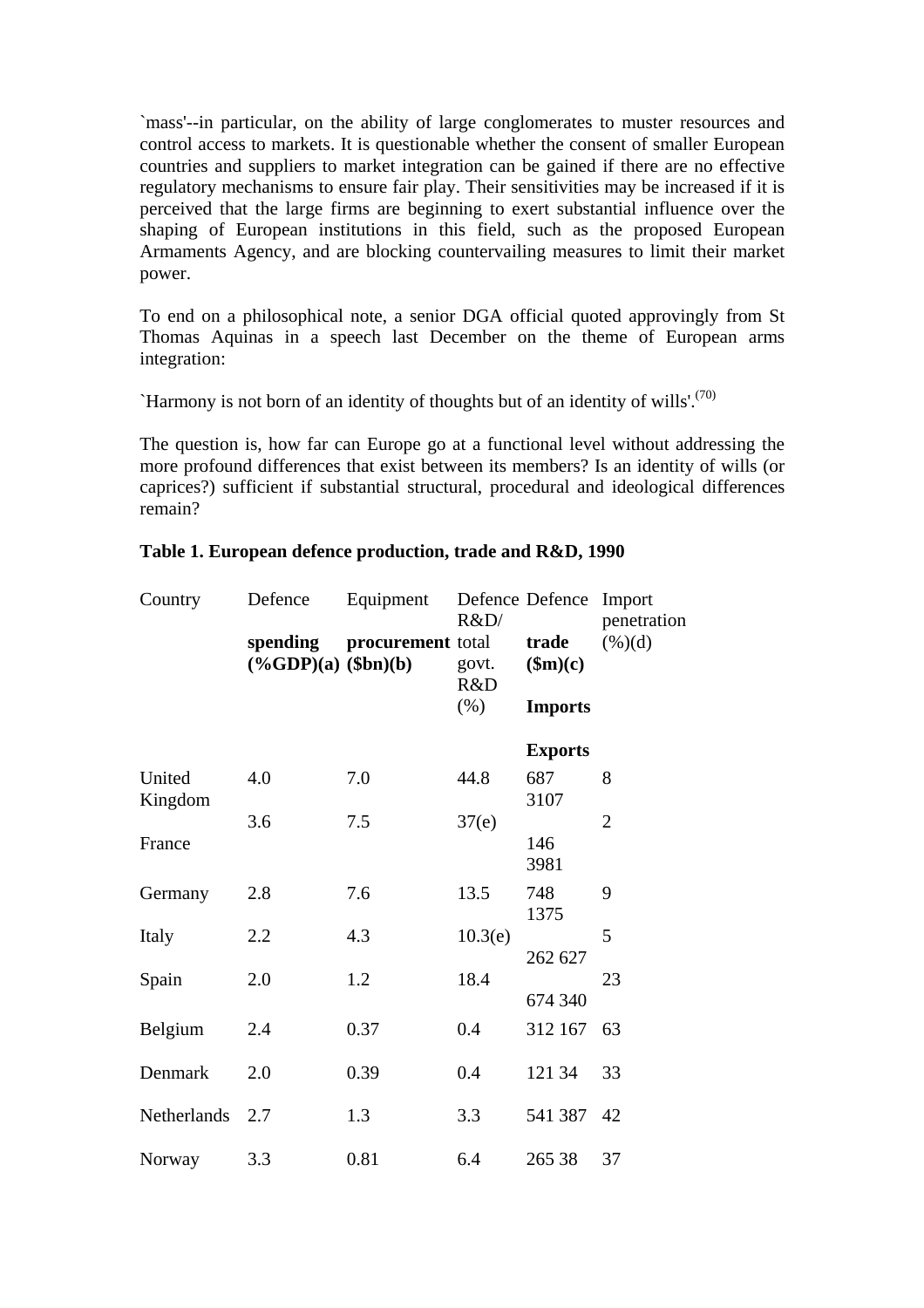| Greece                 | 5.6        | 0.81        | 2.1          | 677 30           | 36         |
|------------------------|------------|-------------|--------------|------------------|------------|
| Luxembourg             | 1.3        | 0.03        | n.a.         | $6 -$            | 30         |
| Portugal               | 2.9        | 0.18        | n.a.         | 85 138           | 52         |
| Turkey<br><b>NATO</b>  | 4.4<br>3.6 | 1.0<br>30.4 | n.a.<br>n.a. | 868 32<br>5392   | n.a.<br>11 |
| Europe<br>Total        |            |             |              | 10256            |            |
| Sweden                 | 2.5(f)     | 1.1         | 23.6         | 113 374          | -9         |
| Switzerland            | 1.8(f)     | 0.82        | n.a.         | 478 258          | n.a.       |
| United States $5.9(g)$ |            | 76.9(g)     | 62.6         | 2145(h)<br>12968 | 1          |

**Notes**: (a) Defence expenditure according to NATO definitions to give comparability. Note that they usually differ from expenditure figures recorded in national accounts.

- (b) Figures for France, Sweden and Switzerland are estimates.
- (c) Average 1985-89, constant 1989 prices.
- (d) Imports divided by procurement expenditure (figures in both cases for 1988).
- (e) Data for 1989.
- (f) Data according to national, not NATO, definitions.
- (g) Data for 1991.

(h) According to revised definition first used in 1990, including equipment supplied directly to overseas forces.

**Sources**: *The Military Balance 1991-1992*, International Institute for Strategic Studies, 1991; *World Military Expenditures and Arms Transfers 1990*, United States Arms Control and Disarmament Agency (ACDA), 1990; *NATO's Sixteen Nations*, vol. 38, no. 1, 1993; *Main Science and Technology Indicators*, OECD, Paris, 1991.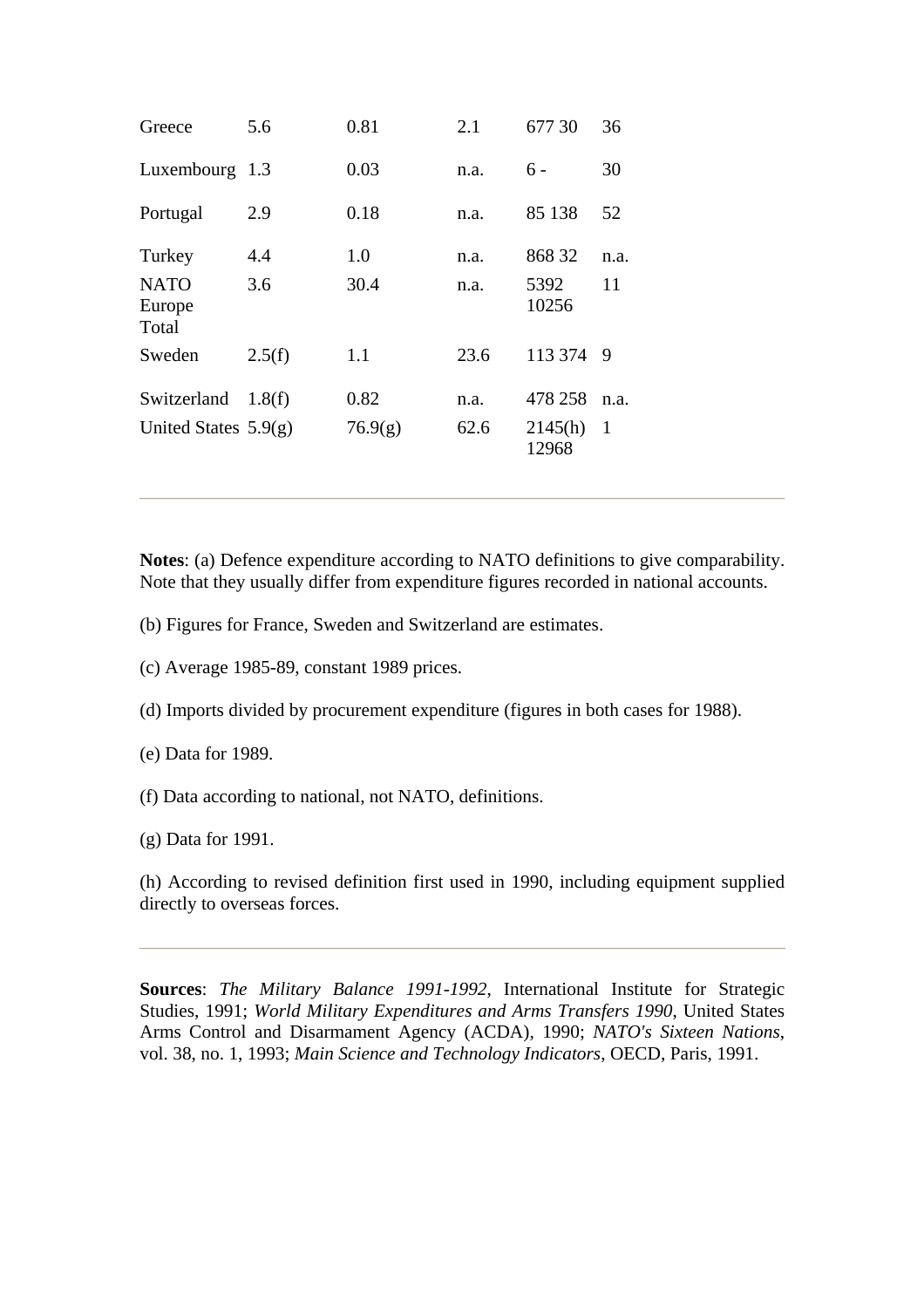| Company              | Country | Year | <b>New</b><br>organisation | Purpose                               |  |
|----------------------|---------|------|----------------------------|---------------------------------------|--|
| Aérospatiale France  |         | 1989 | Eurosam                    | Development<br>of new family          |  |
| Alenia               | Italy   |      |                            | of anti-air<br>missile                |  |
| Thomson-<br>CSF      | France  |      |                            | systems                               |  |
| <b>CESELSA</b>       | Spain   | 1990 | Aeronautical               | Development<br>of systems             |  |
| SD-Scicon            | UK      |      | Systems<br>Designers       | for fighter<br>aircraft               |  |
| Ferranti             | UK      | 1990 | Ferranti-<br>Thomson       | Development,<br>production            |  |
| Thomson-<br>CSF      | France  |      |                            | and                                   |  |
|                      |         |      | Sonar<br>Systems           | marketing of<br>sonar<br>equipment    |  |
| Aérospatiale France  |         | 1991 | Eurocopter                 | Development,<br>production            |  |
| <b>MBB</b>           | Germany |      |                            | and                                   |  |
| (DASA)               |         |      |                            | marketing of<br>helicopters           |  |
| GEC-<br>Marconi      | UK      | 1991 | <b>GTAR</b><br>(GEC-       | Development<br>of phased-             |  |
|                      | France  |      | Thomson                    | array radar                           |  |
| Thomson-<br>CSF      |         |      | Airborne<br>Radar)         | systems for<br>fighter<br>aircraft    |  |
| Alenia               | Italy   | 1991 | Euroteam                   | Development<br>of automated           |  |
| BAe                  | UK      |      |                            | test systems                          |  |
| CASA                 | Spain   |      |                            | for military<br>and civil<br>aircraft |  |
| Inisel               | Spain   |      |                            |                                       |  |
| <b>MBB</b><br>(DASA) | Germany |      |                            |                                       |  |
| GEC-<br>Marconi      | UK      | 1991 | Matra-<br>Marconi          | Development,<br>production            |  |
| Matra                | France  |      | Space                      | and<br>marketing of<br>space          |  |

#### **Table 2. Selected joint ventures and `Eurocompanies' formed in the defence sector (1989 - September 1992)**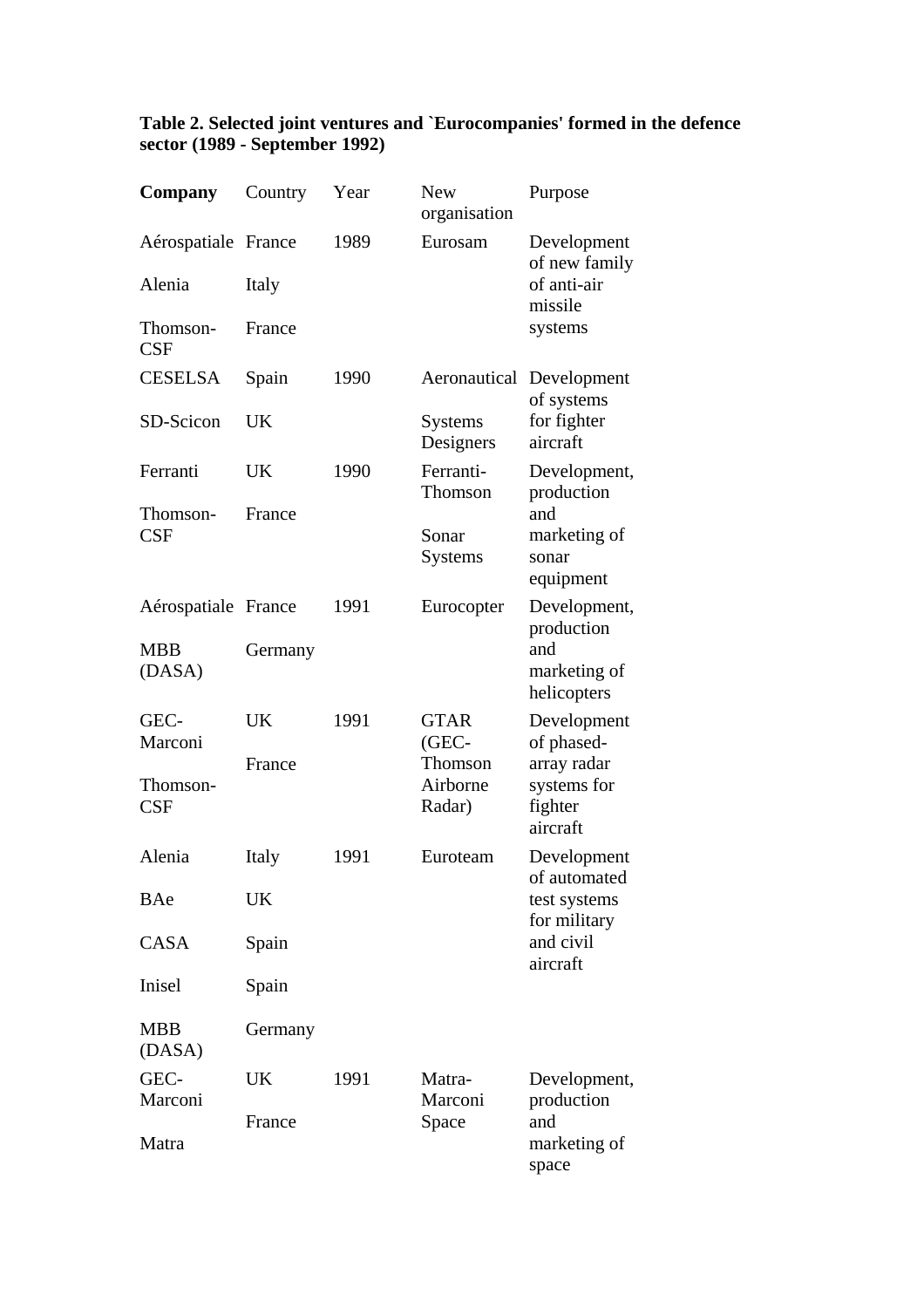|                              |         |      |                           | systems                   |
|------------------------------|---------|------|---------------------------|---------------------------|
| chantiers de<br>l'Atlantique | France  | 1992 | Eurocorvette Marketing of | jointly                   |
|                              | Germany |      |                           | designed                  |
| <b>Bremer</b>                |         |      |                           | <b>BRECA</b>              |
| Vulkan                       |         |      |                           | family of<br>ships        |
| Elettronica                  | Italy   | 1992 | Eisys                     | Development<br>of missile |
| Syseca                       | Spain   |      |                           | software                  |

*Source*: Derived from Elizabeth Sköns, `Western Europe: internationalization of the arms industry' in SIPRI, ed. Herbert Wulf, *Arms Industry Limited* (Oxford: Oxford University Press, 1993).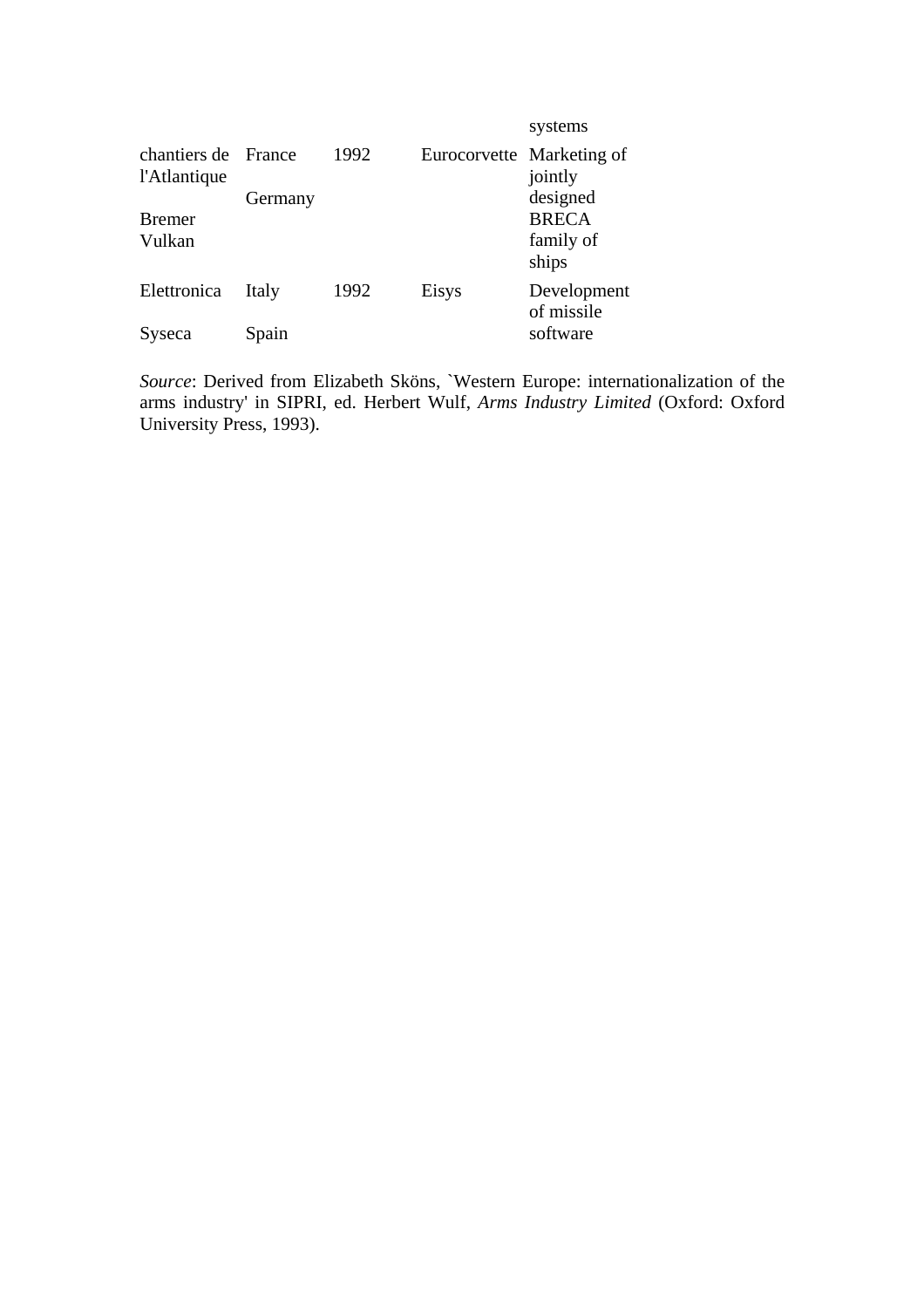1. Ian Gambles, `European security integration in the 1990s', *Chaillot Paper* 3 (Paris: WEU Institute for Security Studies, November 1991) and René Van Beveren, `Military Cooperation: What Structure for the Future?', *Chaillot Paper* 6 (Paris: WEU Institute for Security Studies, January 1993).

2. The terminology is owed to Professor Miriam Campanella, University of Torino. See her `The effects of globalization and turbulence on policymaking processes', *Government and Opposition*, vol. 28, no. 2, 1993, pp. 190-205.

3. D. Held and A. McGrew, `Globalization and the liberal democratic state', *Government and Opposition*, vol. 28, no. 2, 1993, pp. 261-288.

4. The British decision in February 1993, contrary to all expectations, to keep open the naval dockyards at *both* Devonport and Rosyth despite overcapacity, illustrates the point well. *Financial Times*, 10 February 1993.

5. Economic and Social Research Council/Science Policy Support Group *Future relations between defence and civil science and technology* (London: Science Policy Support Group Review Paper no. 2, 1991, ISBN 1 873 230 02 8), written for the UK Parliamentary Office of Science and Technology; and J. Alic et al., *Beyond Spinoff: military and commercial technologies in a changing world* (Boston, MA: Harvard Business School Press, 1992).

6. See W. Walker and P. Gummett, `Britain and the European armaments market', *International Affairs*, 65, (1989), pp. 419-442; A. Moravcsik, `The European armaments industry at the cross-roads', *Survival*, vol. 32 (1990), pp. 65-85; T. Taylor, `Defence industries in international relations', *Review of International Studies*, vol. 16 (1990), pp. 59-73; and M. Brzoska and P. Lock (eds.), *Restructuring of Arms Production in Western Europe* (Oxford: Oxford University Press for SIPRI, 1992).

7. *Towards a stronger Europe*, Report by an Independent Study Team established by Defence Ministers of Nations of the IEPG (Brussels, 1986).

8. The concentration process in Italy has now gone even further. In February 1993, Finmeccanica, the state-controlled holding company, which already controlled Alenia, also assumed management responsibility for several firms consequent upon steps to liquidate the other major state holding company, EFIM. In taking over Agusta, SMA, Galileo and OTO Melara, Finmeccanica now controls nearly all Italy's state-owned aerospace and defence manufacturers. This move also represents the rupture of the old division between IRI-Finmeccanica and EFIM, the former being tied to the Christian Democrats and the latter to the Socialists. See G. de Briganti and A. Politi, `Italy continues to reshape defense industry', *Defense News*, 22 February 1993, p. 6.

9. A study by the European Commission showed that of the top 12 industrially defence-dependent regions in the EC in 1992, all but two (Bremen at number 3, and Liguria at number 7) were in the UK or France. The Cumbria region in the UK, home of Vickers Shipbuilding and Engineering Limited, was the most industrially defencedependent region by a factor of more than two over the next ranked region. Source: Commission of the European Communities, *The Economic-Social Impact of Reductions in Defence Spending-Military Forces on the Regions of the Community*,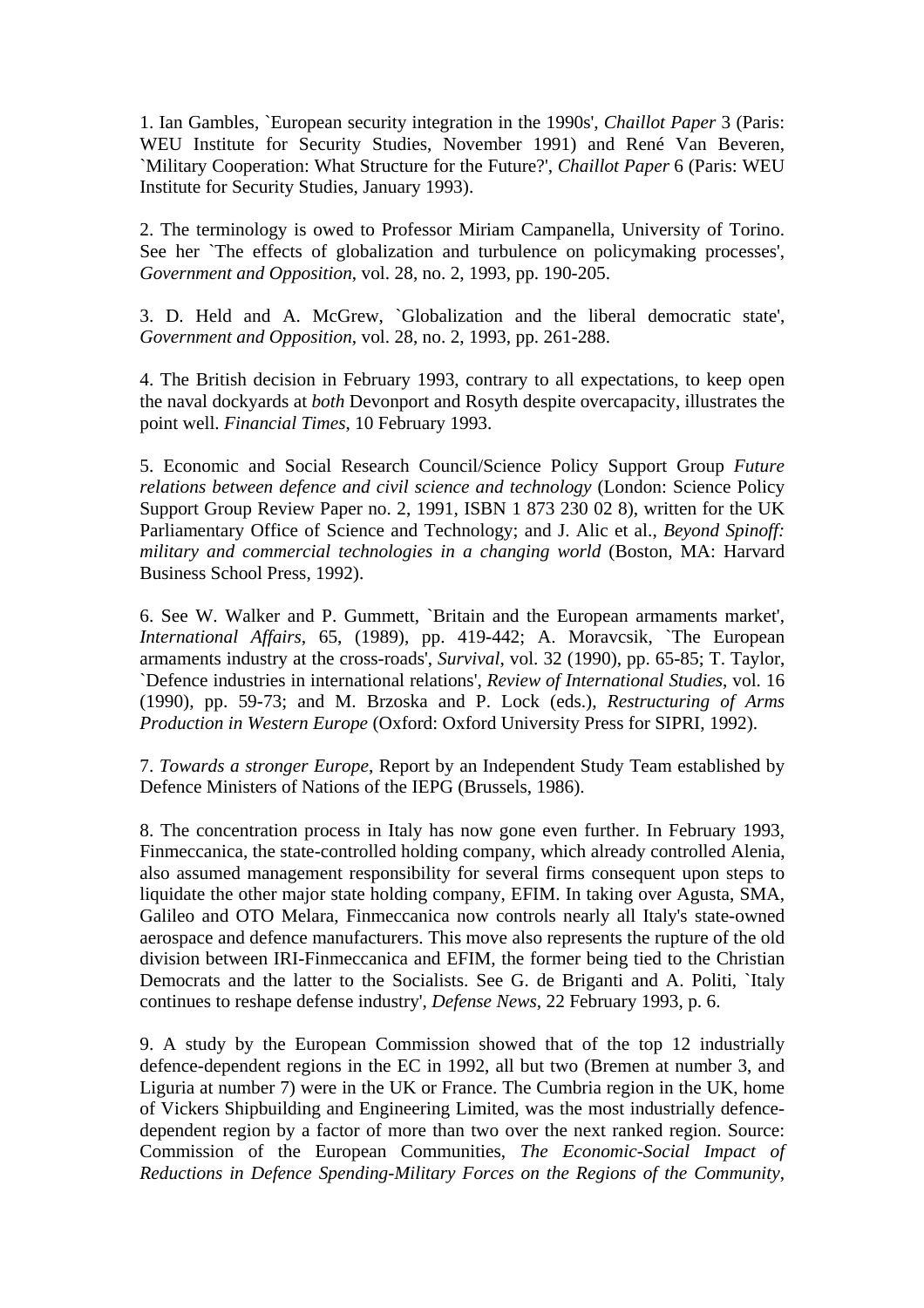executive summary, Doc. P/92/64, available from the Commission's UK Office, London, December 1992. We offer these findings without having seen a full explanation of how this study was done. Of crucial importance will be the matter of how reliably jobs were attributed to the categories of `defence' and `civil'.

10. See P. Gummett, `Restructuring of the arms industries in western Europe: market rationalisation rather than conversion', paper presented to conference on *Conversion of Military Production*, Bratislava, 16-18 November 1992.

11. *Financial Times*, 16 February 1993.

12. J. Molas-Gallart, `Spanish participation in the international development and production of arms systems', *Defense Analysis*, vol. 6, no. 4, pp. 351-365, 1990, figure 1.

13. F. Garcia et I. L'Ebrellec, `L'industrie de défense en Espagne', *L'Armement*, no. 33, July 1992, pp. 116-120, at p.118.

14. And probably shrinking faster than anywhere else in Europe: during the last decade, employment in the Belgian defence industry has fallen from 45,000 to 15,000. See P. De Vestel et R. Fohn, `L'industrie de défense dans la Communauté européenne, aux Etats-Unis et au Japon de 1980 à 1991', in *Memento défense-désarmement 1992 : L'Europe et la sécurité internationale*(Brussels: GRIP, 1992), p. 258. See also `At the heart of Europe', *Jane's Defence Weekly*, 30 November 1991, pp. 1036-1041.

15. *Jane's Defence Weekly*, 3 October 1992, pp. 17 and 62. See also ICA R. Moine, `L'industrie de défense des Pays-Bas', *L'Armement*, no. 31, February 1992, pp. 122- 130.

16. IPA R. Moine, `L'industrie de défense de la Suede', *L'Armement*, no. 35, December 1992, pp. 115-124; also B. Hagelin, `Sweden's search for military technology', in M. Brzoska and P. Lock (eds.), *Restructuring of arms production in Europe* (Oxford: Oxford University Press, 1992); and `75% of Celsius stock offered to investors', *Jane's Defence Weekly*', 22 May 1993.

17. The Defence Committee of the UK House of Commons reported in late 1991 that, even under the terms of the Anglo-French Reciprocal Purchasing Initiative, only 3 per cent of UK overseas purchases of defence equipment came from France. The reciprocal French figure was even smaller. House of Commons, Defence Committee, *Anglo/French Defence Cooperation*(London: HMSO, HC 91, 1991), para. 71.

18. F. Chesnais and C. Serfati, *L'Armement en France: genèse, ampleur et coût d'une industrie*(Paris: Nathan, 1992), pp. 65-73.

19. E.A. Kolodziej, *Making and marketing arms: the French experience and its implications for the international system* (Princeton, NJ: Princeton University Press, 1987), p. 277.

20. J-P. Hébert, *Stratégie Française et Industrie d'Armement* (Paris: Fondation pour les études de défense nationale, 1991), p. 303.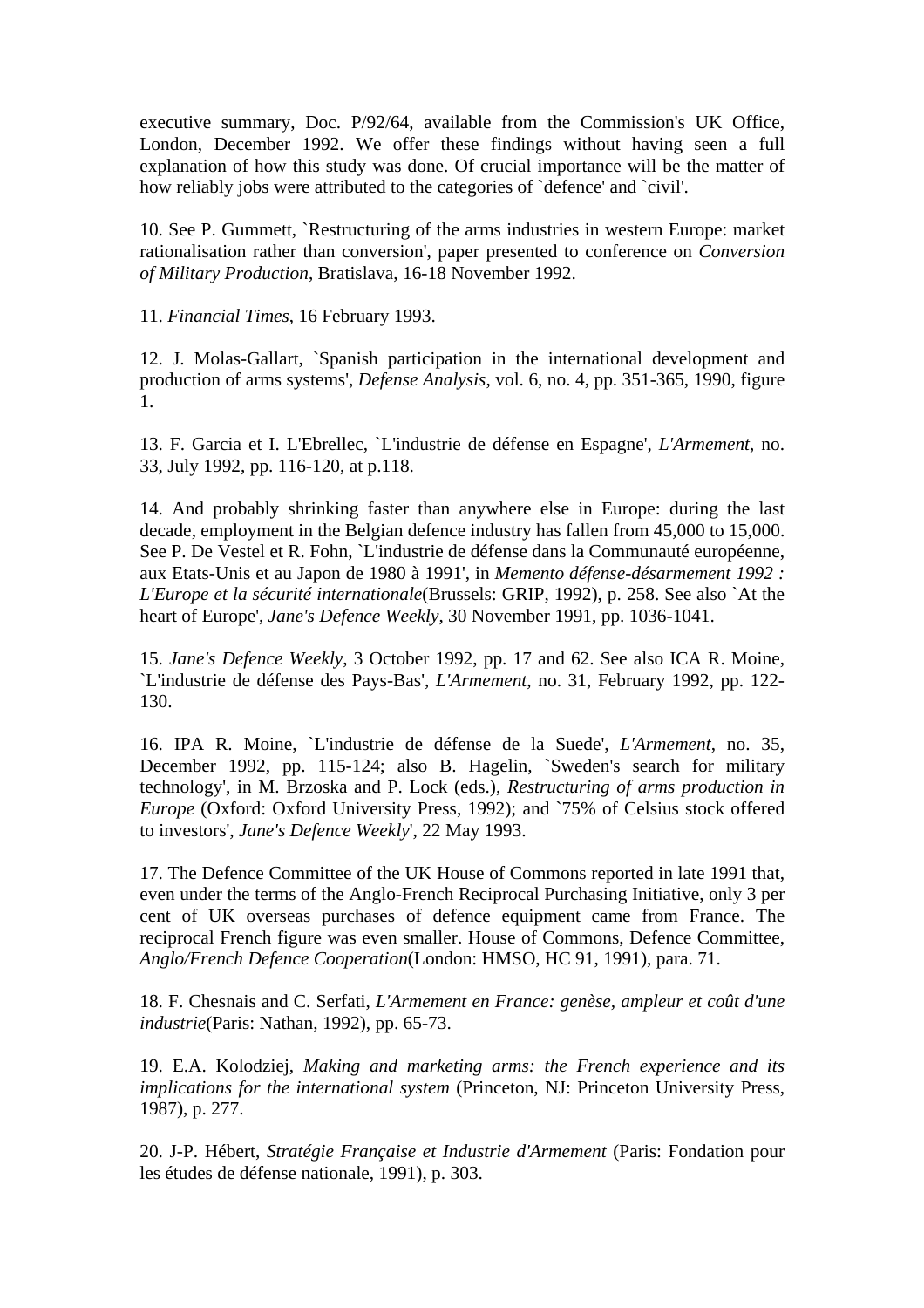21. J. D'Albion (pseudonym), *Une France sans Défense* (Paris: Calmann-Lévy, 1991), p. 326.

22. Ibid., p. 323.

23. J.-P. Hébert, `Restructuration et rôle de l'Etat', *Le débat stratégique*, no. 6, January 1993 (Paris: CIRPES).

24. J.B. Steinberg, *The transformation of the European defense industry: emerging trends and prospects for future US-European competition and collaboration* (Santa Monica, CA: The RAND Corporation, 1992), p. 33.

25. J-H. Monier, `L'industrie de Défense en République Fédérale d'Allemagne', *L'Armement*, May/June 1992, no. 32, pp. 166-175.

26. For discussions of sectoral differences, see J. Huffschmid and W. Voss, *Militärisches Beschaffungen-Waffenhandel-Rüstungskonversion in der EG. Eine Studie im Auftrag des Europäisches Parlamentes*, PIW-Studien no. 7 (1991).

27. Even in relation to nuclear weapons, it is possible that Britain and France will soon begin to pool their resources.

28. See Teece, D., `Profiting from technological innovation: implications for integration, collaboration, licensing and public policy', *Research Policy*, vol. 15, no. 6, December 1986, pp 285-305; and G. Pisano, M. Russo and D. Teece, `Joint ventures and collaborative arrangements in the telecommunications equipment industry', in D. Mowery (ed.), *International collaborative ventures in US manufacturing* (Cambridge, MA: Ballinger, 1988).

29. See W. H. McNeill, *The Pursuit of Power* (Oxford: Basil Blackwell, 1983); and M. Roe Smith, *Military Enterprise and Technological change: Perspectives on the American Experience*(Cambridge, MA: MIT Press, 1985).

30. From many references, see P. Gummett and J. Reppy (eds.), *The Relations between Defence and Civil Technologies* (Dordrecht: Kluwer, 1988); J. Molas and W. Walker, `Military innovation's growing reliance on civil technology: a new source of dynamism and structural change', in W. A. Smit et al. (eds.), *Military technological innovation and stability in a changing world* (Amsterdam: VU Press, 1992); and M. Pianta, `The relationship between civilian and military technology: the experience of advanced countries', Rome: National Research Council, Institute for Studies on Scientific Research and Documentation, paper presented to ISODARCO Winter School, Folgaria, 1993.

31. D. Friedman and R. Samuels, *How to succeed without really flying: the Japanese aircraft industry and Japan's technology ideology*, MIT-Japan Program Working Paper, January 1992.

32. J. Thyrard, `Euromissile: 20 ans de coopération franco-allemande', *L'Armement*, no. 32, May 1992, pp. 148-155.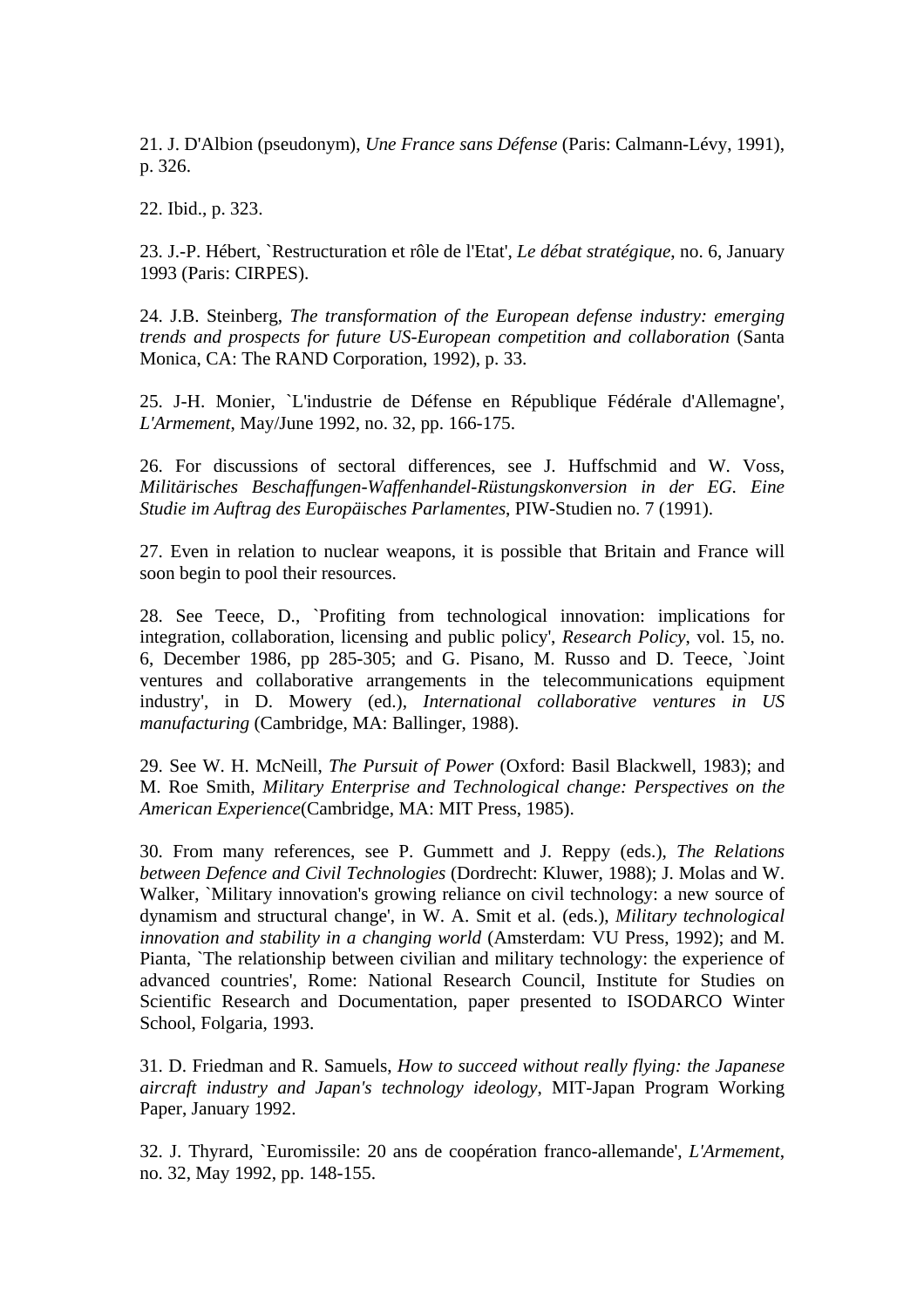33. J.E. Pitale, `International joint ventures in the US defense industry' (Washington, DC: Georgetown University, mimeograph, 1992). We are grateful to Professor Judith Reppy for drawing this paper to our attention.

34. For example, the steps taken in December 1992 to bring Dassault and Aérospatiale closer together are widely reported to have been at the initiative of the defence minister, or his ministry. The same applies to schemes to merge the missile activities of Aérospatiale, Thomson-CSF and Matra Defense; and to concentrate the rocket motor and tactical weapon propulsion business around Aérospatiale and SNPE in France, and DASA and Bayern Chemie (already DASA-controlled) in Germany. See A. Rawsthorn, `Dassault and Aérospatiale to link under French government scheme', *Financial Times*, 24 December 1992; and C. Reed, `Missile giant in the making', *Jane's Defence Weekly*, 23 January 1993.

35. Pitale counted 63 international joint ventures by US firms between 1987-1992, of which 53 per cent were with European firms, (followed equally by the Middle East and Asia-Pacific regions). But note also that the number of agreements per year between 1988-92 varied only between 5 and 6 (having been 3 in 1987), so that there is no sign here of any sharp increase. Britain, France and Germany accounted for 54% of the agreements. In addition, US firms were the minority partner in two-thirds of the cases. Pitale, op. cit. pp. 8, 11 and fig. 1.

36. Steinberg, op. cit., section 5.

37. J. Lewis, `Matra to consider missile alliances', *Jane's Defence Weekly*, 13 February 1993, p. 18; D. White and P. Betts, `Missiles industry locks on new course', *Financial Times*, 5 May 1993; C. Covault, `British Aerospace, Matra seek missile system merger', *Aviation Week and Space Technology*, 10 May 1993; G. de Briganti, `BAe-Matra plan presages merger trend', *Defense News*, 10 May 1993; C. Reed, `Aerospatiale, DASA in missile merger talks', *Jane's Defence Weekly*, 15 May 1993.

38. For another recent addition to the list of Eurocompanies, see G. de Briganti, `French, German firms to merge on vehicle venture', *Defense News*, 15 February 1993. This is a report of plans by GIAT and Mercedes-Benz to `cooperate' (a weaker word than the headline implies) in order to bid together for the prime contractorship of a new Franco-German family of armoured vehicles, following a recent intergovernmental agreement to set a joint specification. The report refers to the main vehicle as the VBM (Véhicule Blindé Modulaire). In confirmation of our thesis about the promiscuity of inter-firm liaisons, the report adds that it is unclear how the new agreement will affect an existing GIAT-Krauss Maffei agreement to cooperate on this programme, or a GIAT-GKN agreement to join on development of new mediumweight armoured vehicles.

39. The term is taken from Razeen Sally, *States and Firms: the political economy of French and German multinational enterprises in international competition*. Unpublished PhD thesis, London School of Economics, 1992.

40. Herbert Wulf, `Arms industry limited: the turning point in the 1990s', in H. Wulf (ed.), SIPRI, *Arms Industry Limited* (Oxford: OUP, 1993).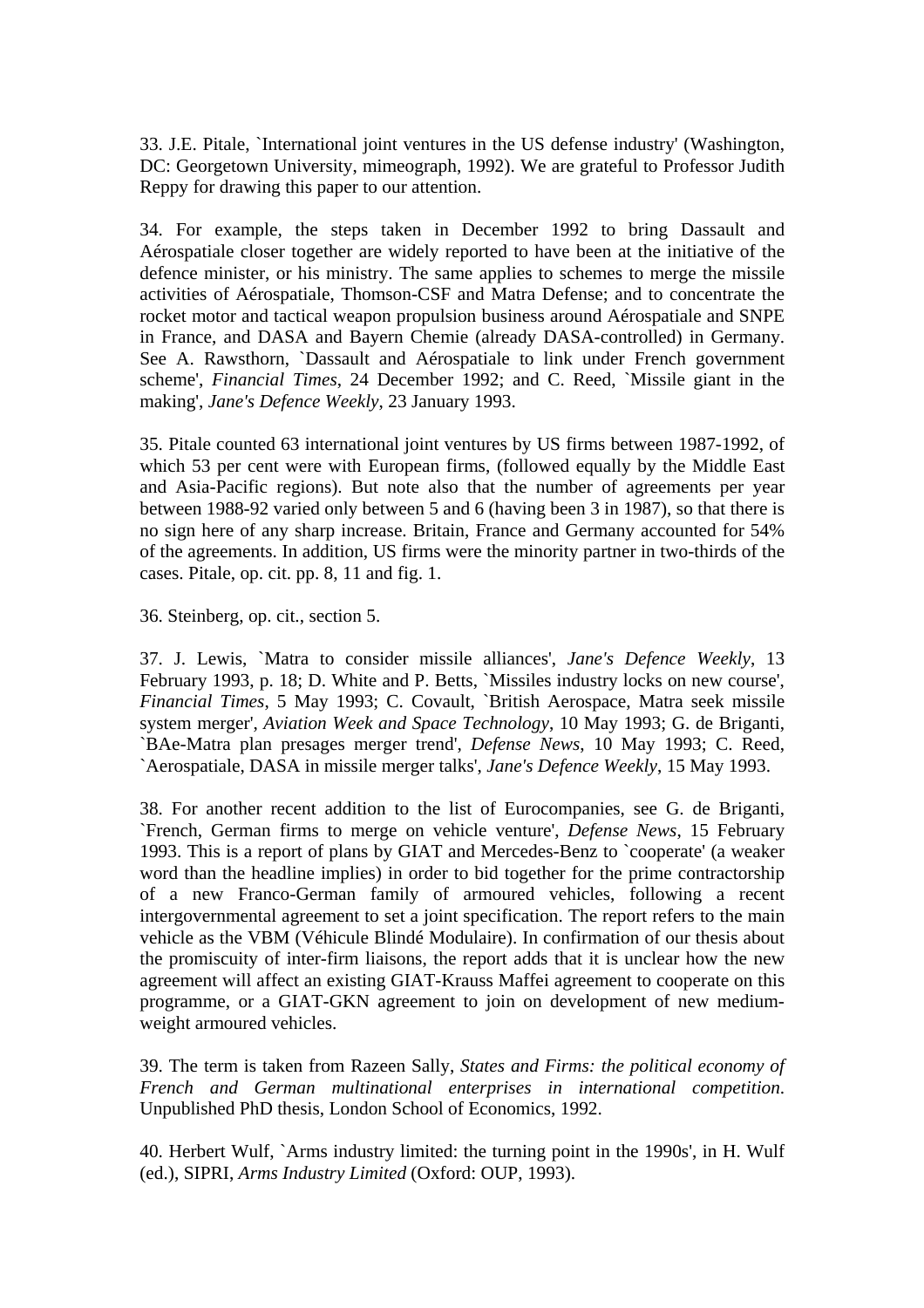41. `France stands firm on defence', *Jane's Defence Weekly*, 4 January 1992, p. 26.

42. `Market Focus', *Aviation Week and Space Technology*, 1 March 1993, p. 9.

43. D. Henderson, `International economic integration', *International Affairs*, vol. 68, no. 4, October 1992, pp. 633-653, at pp. 648-9.

44. F. Heisbourg, `The European-US alliance: valedictory reflections on continental drift in the post-Cold War era', *International Affairs*, vol. 68, no. 4, October 1992, pp. 665-678, at p. 673.

45. D. Verret, *Aviation Week & Space Technology*, 14 December 1992, pp. 66-67.

46. Text of Western European Union Council of Ministers, Bonn, 19 June 1992, Petersberg Declaration, paragraph 13.

47. G. de Briganti, `WEU's satellite system may fly in 2000', *Defense News*, 1-7 February 1993, p. 4.

48. Statement on the Defence Estimates 1992 (London: HMSO, Cmd. 1981, 1992), para. 355.

49. Oxford Research Group, *Military R&D in Europe: collaboration without control?* (Oxford: Oxford Research Group, Current Decisions Report no. 11, 1992), chapter 6.

50. The contracts signed so far amount to only about 30 million ecus, or about onetwentieth of British defence research spending alone.

51. *Arms and Dual-Use Exports from the EC: a common policy for regulation and control*(Bristol: Saferworld, 1992).

52. The text is in GRIP, *Memento défense-désarmement 1992 : L'Europe et la sécurité internationale* (Brussels: GRIP, 1992), pp. 310-315.

53. David White, `Single market fears on weapons', *Financial Times*, 11 December 1992.

54. US Congress, Office of Technology Assessment (OTA), *Global Arms Trade*, OTA-ISC-460 (Washington, DC: US Government Printing Office, 1991), pp. 14-15; see also J. Reppy and P. Gummett, `changing military industrial structures: implications for national technological capabilities', paper presented at International Political Science Association conference, Buenos Aires, July 1991 (being revised for publication). Note that the OTA's use of the term `cooperative agreements' is broader than that used by Pitale (note 35). Data collected by Reppy on transatlantic industrial links shows 20 US-Europe teaming arrangements in 1990 compared with 13 in 1986 (`teaming' meaning *ad hoc* collaboration); 6 joint ventures in 1990, compared with 0 in 1986; and 10 acquisitions, compared with 2 in 1986. See J. Reppy, `Defense industries in the US and Europe: shrinking, not converting', paper presented to the International Studies Association, Acapulco, March 1993.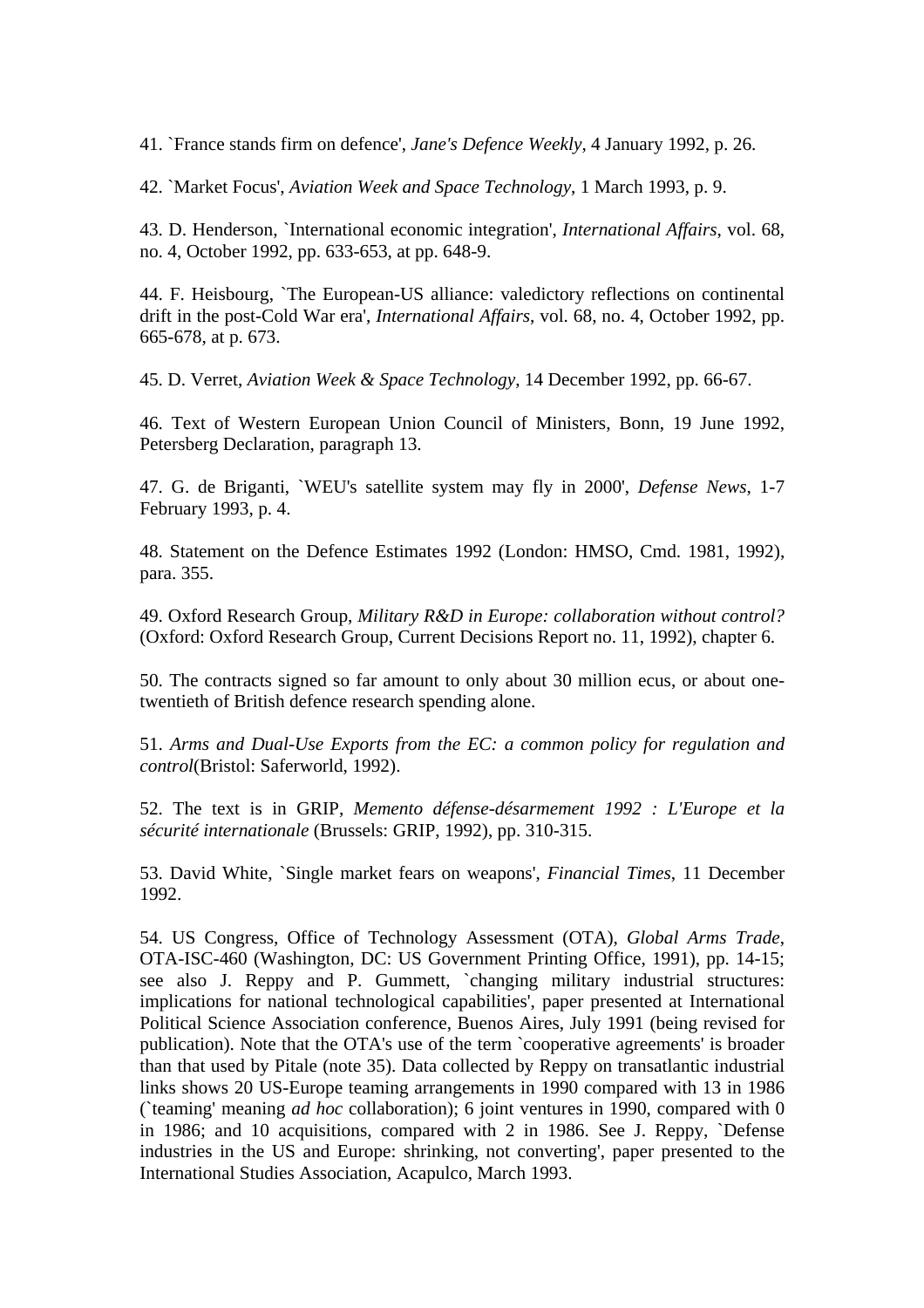55. D. White, `Arms sales emerge from desert mirage', *Financial Times*, 30 January 1993.

56. Reppy has collected data for the period 1980-1990 which demonstrates the tension for European firms between intra-European and transatlantic links. Throughout that decade, the numbers (and growth) of teamings, joint ventures and mergers and acquisitions were roughly the same in both the US-Europe and intra-Europe categories, except for 1990 when intra-Europe acquisitions jumped to 25, compared with 13 in 1989, and 10 with the United States. See Reppy, 1993, op. cit.

57. In the words of US NATO Ambassador Taft, architect of the idea of a transatlantic defence GATT, `What needs to be grasped is that access to the European market is worth the price of opening up our own'. *Financial Times*, 20 February 1991. Cited in Steinberg, op. cit., p. 109.

58. P. Betts, `Go-ahead for super jumbo study', *Financial Times*, 28 January 1993.

59. W.A. Taft IV, `Standing together: defense security and industrial cooperation in the new NATO', *NATO's Sixteen Nations*, November 1990; cited in Steinberg, op. cit., p. 109.

60. Steinberg, op. cit., p. 110.

61. A. Velocci, `Foreign investment in US facing stiffer barriers', *Aviation Week and Space Technology*, 26 October 1992, pp. 26-28.

62. `French say US trade policy threatens NATO arms contracts', *Aviation Week and Space Technology*, 25 January 1993, p. 52.

63. `Adopt the Trade Code', *Defense News*, 25 January 1993, p. 22. Of course, the difficulties being experienced over concluding the Uruguay Round of GATT itself provide an unhelpful context to these ideas. As a NATO official is reported to have told *Defense News*, 15 March 1993, p. 29: `If GATT goes to hell in a handbasket, then [transatlantic] defense trade is dead.'

64. See, for example, US Congress, Office of Technology Assessment, *Holding the Edge: Maintaining the Defense Technology Base* (Washington, D.C.: USGPO, 1989); US Congress, Office of Technology Assessment, *Building Future Security: strategies for restructuring the defense technology and industrial base* (Washington, D.C.: USGPO, 1992); and J. Alic et al., op. cit.

65. `Clinton: Refocus military role', *Defense News*, 26 October 1992, p. 20.

66. G. Graham, `Clinton seeks further defence cuts', *Financial Times*, 5 February 1993. The report says Clinton is seeking to cut a further \$10bn from the \$280bn budget submitted to Congress by Bush in January. It referred to additional troop reductions and further cuts in SDI as the main targets.

67. Described in *Aviation Week and Space Technology*, 1 March 1993, pp. 18-19.